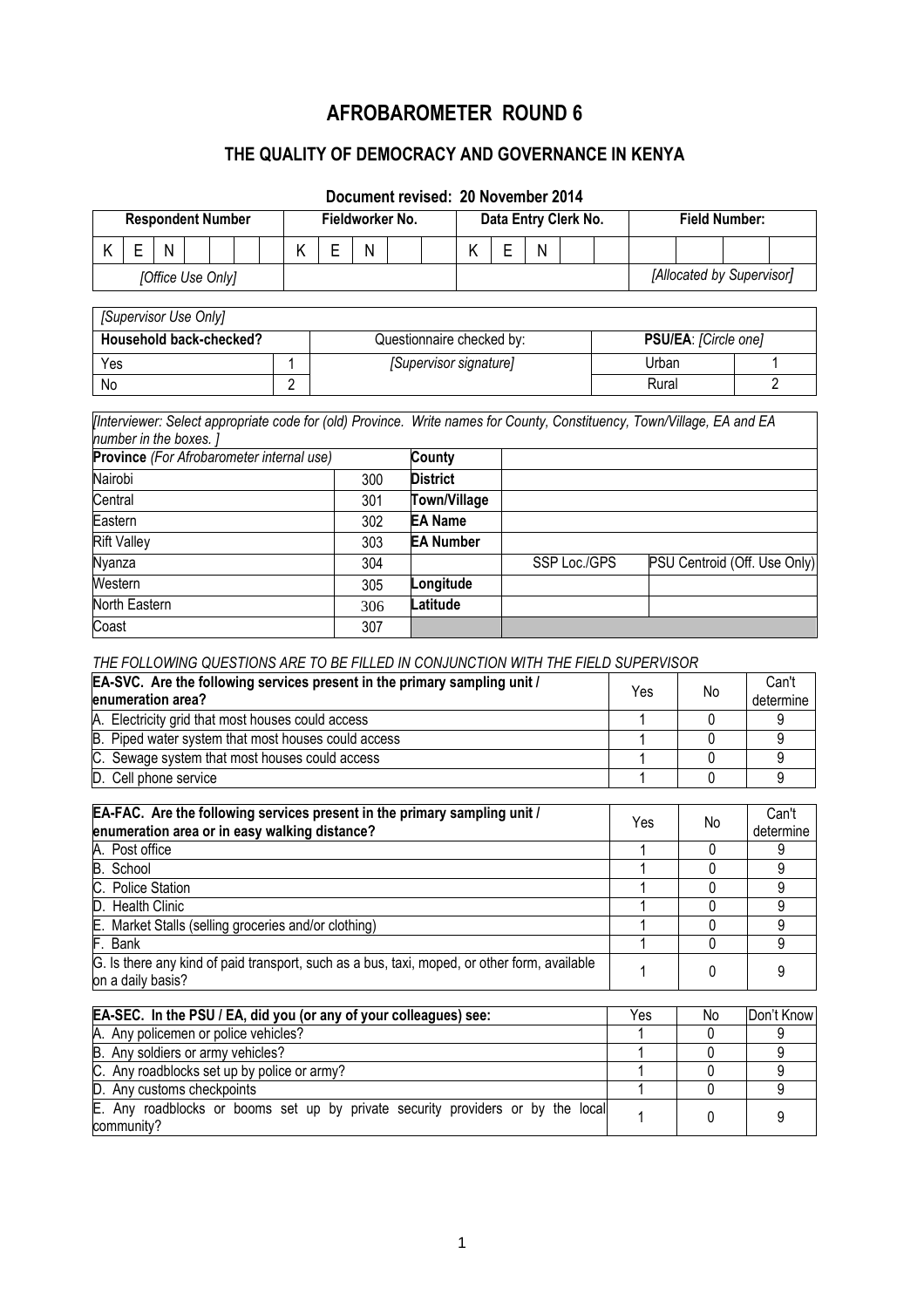| EA-ROAD. Thinking of the journey here:                                                                                                                                              | Yes | No |
|-------------------------------------------------------------------------------------------------------------------------------------------------------------------------------------|-----|----|
| A. Was the road at the start point in the PSU / EA paved / tarred / concrete?                                                                                                       |     |    |
| B. Was the road to this EA impassable at any point, for example, due to the absence of a bridge or a<br>collapsed bridge, broken down vehicle, fallen tree or water-logged section? |     |    |

#### **Household Selection Procedure**

*Interviewer: It is your job to select a random (this means any) household. A household is a group of people who presently eat together from the same pot.*

*Start your walk pattern from the start point that has been randomly chosen by your Field Supervisor. Team members must walk in opposite directions to each other. If A walks towards the sun, B must walk away from the sun; C and D must walk at right angles to A and B.*

*Use a 5 / 10 interval pattern to select a household. That is, walking in your designated direction away from the start point, select the 5th household for the first interview, counting houses on both the right and the left (and starting with those on the right if they are opposite each other). Once you leave your first interview, continue on in the same direction, this time selecting the 10th household, again counting houses on both the right and the left. If the settlement comes to an end and there are no more houses, turn at right angles to the right and keep walking, continuing to count until finding the tenth dwelling.*

*Interviewer: If a call is unsuccessful, use the table below to record your progress until you make a successful call. Circle a code number for unsuccessful calls only.*

| <b>NOCALL</b>                               |      |      |      |      |      |      | NOCALL_1 NOCALL_2 NOCALL_3 NOCALL_4 NOCALL_5 NOCALL_6 NOCALL_7                    |
|---------------------------------------------|------|------|------|------|------|------|-----------------------------------------------------------------------------------|
| <b>Reasons for Unsuccessful Calls</b>       |      |      |      |      |      |      | Household   Household   Household   Household   Household   Household   Household |
|                                             |      |      |      |      |      |      |                                                                                   |
| Refused to be interviewed                   |      |      |      |      |      |      |                                                                                   |
| Person selected was never at home after at  |      |      |      |      |      |      |                                                                                   |
| least two visits                            |      |      |      |      |      |      |                                                                                   |
| Household/Premises empty for the survey     |      |      |      |      |      |      |                                                                                   |
| period after at least two visits            |      |      |      |      |      |      |                                                                                   |
| Not a citizen/Spoke only a foreign language | 4    |      |      |      |      |      |                                                                                   |
| Deaf/Did not speak a survey language        | 5    | 5    | 5    | 5    | 5    | 5    |                                                                                   |
| Did not fit gender quota                    | 6    | 6    | 6    | 6    | 6    | 6    |                                                                                   |
| No adults in household                      |      |      |      |      |      |      |                                                                                   |
| Other                                       |      | 8    | 8    | 8    | 8    | 8    |                                                                                   |
| (specify)                                   |      |      |      |      |      |      |                                                                                   |
| Not Applicable                              | 9997 | 9997 | 9997 | 9997 | 9997 | 9997 | 9997                                                                              |

*If no one is at home (i.e., premises empty) after two visits, substitute with the very next household. If the interview is refused, use an interval of 10 to select a substitute household, counting houses on both the right and the left. When you find a household with someone home, please introduce yourself using the following script. You must learn this introduction so that you can say it exactly as it is written below.*

**Good day. My name is \_\_\_\_\_\_\_\_\_\_\_\_. I am from Institute for Development Studies, University of Nairobi, an independent research organization. I do not represent the government or any political party. We are studying the views of citizens in Kenya about how the country is governed and how the economy is managed. We would like to discuss these issues with a member of your household. Every person in the country has an equal chance of being included in this study. All information will be kept confidential. Your household has been chosen by chance. We would like to choose an adult from your household. Would you help us pick one?**

*Note: The person must give his or her informed consent by answering positively. If participation is refused, walk away from the household and record this in the above table on "Reasons for Unsuccessful Calls." Substitute the household using an interval of 10 households. If consent is secured, proceed to Respondent Selection.*

#### **Respondent Selection Procedure**

*Interviewer: Within the household, it is your job to select a random (this means any) individual. This individual becomes the interview Respondent. In addition, you are responsible for alternating interviews between men and women. Circle the correct code below.* 

*Note that "First Interview" should ONLY be used for your very first interview on the first day of fieldwork, NOT your first interview every day.*

|                                                   | <b>First Interview</b> | Male | Female |
|---------------------------------------------------|------------------------|------|--------|
| <b>PREVINT.</b> Previous interview was with a:    |                        |      |        |
| <b>THISINT.</b><br>This interview must be with a: |                        |      |        |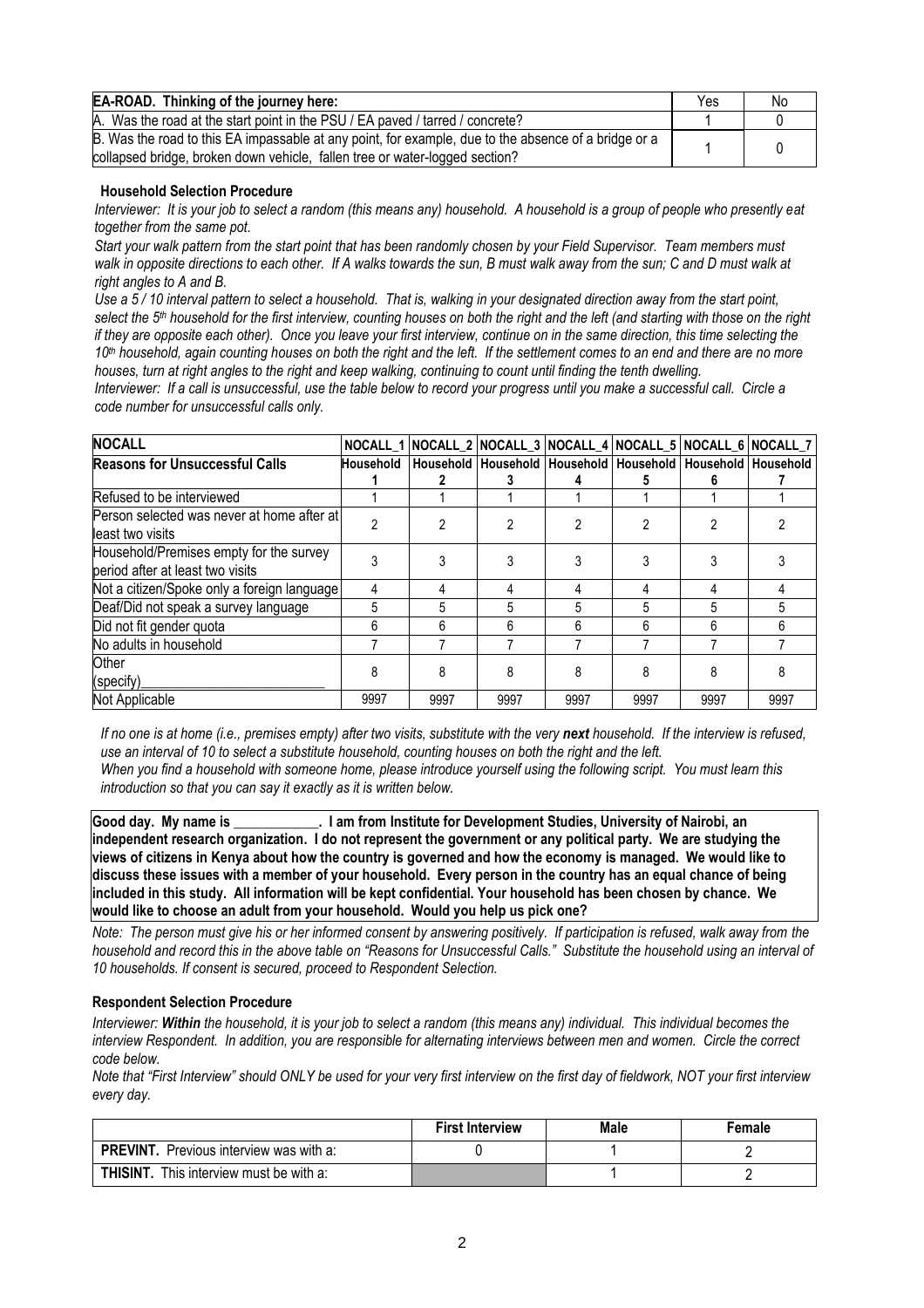#### **Please tell me the names of all males / females** *[select correct gender]* **who presently live in this household. I only want the names of males / females** *[select correct gender]* **who are citizens of Kenya and who are 18 years and older.**

*If this interview must be with a female, list only women's names. If this interview is with a male, list only men's names. List all eligible household members of this gender who are 18 years or older, even those not presently at home but who will return to the house at any time that day. Include only citizens of Kenya.*

| <b>Women's Names</b> | <b>Men's Names</b> |
|----------------------|--------------------|
|                      |                    |
| റ                    | C                  |
| າ                    | 3                  |
|                      | 4                  |
| 5                    | 5                  |
| 6                    | 6                  |
|                      |                    |
| 8                    | 8                  |
| 9                    | 9                  |
| 10                   | 10                 |

*Please record the total number of adults (men and women) in the household who are citizens of Kenya. Enter a two-digit number.*

| ∶adult citizens in<br>number<br>household<br>the<br>ota<br>0t<br>.<br>$-$ |  |  |
|---------------------------------------------------------------------------|--|--|
|---------------------------------------------------------------------------|--|--|

*Take out your deck of numbered cards. Present them face-down so that the numbers cannot be seen. Ask the person who is selecting respondents to pick any card, by saying:*

**Please choose a card. The person who corresponds to the number chosen will be the person interviewed.** 

*[Interviewer: REMEMBER to circle the code number of the person selected on the table above.]*

**The person I need to speak to is** *[insert name]* **\_\_\_\_\_\_\_\_\_\_\_\_\_\_\_\_\_\_\_\_\_\_\_\_\_\_\_\_\_\_\_. Is this person presently at home?**

| If yes:  | May I please interview this person now?                                                                                                                                                                                |
|----------|------------------------------------------------------------------------------------------------------------------------------------------------------------------------------------------------------------------------|
| If no:   | Will this person return here at any time today?                                                                                                                                                                        |
| If $no:$ | Thank you very much. I will select another household. Substitute with the next household to the right<br>and repeat the respondent selection procedure. (NOTE: YOU CAN ONLY SUBSTITUTE HOUSEHOLDS<br>NOT INDIVIDUALS.) |
| If yes:  | Please tell this person that I will return for an interview at [insert convenient time]. If this respondent is<br>not present when you call back, replace this household with the next household to the right.         |

*If the selected respondent is not the same person that you first met, repeat Introduction:*

**Good day. My name is \_\_\_\_\_\_\_\_\_\_\_\_. I am from Institute for Development Studies, University of Nairobi, an independent research organization. I do not represent the government or any political party. We are studying the views of citizens in Kenya about how the country is governed and how the economy is managed. We would like to discuss these issues with you.**

*To ALL respondents:*

**Your answers will be confidential. They will be put together with 2400 other people we are talking to, to get an overall picture. It will be impossible to pick you out from what you say, so please feel free to tell us what you think. This interview will take about 45 minutes. There is no penalty for refusing to participate. Do you wish to proceed?** *[Proceed with interview only if answer is positive].*

*[If respondent agrees to proceed, add:]* **We can do this interview in english, swahili or [insert local languages]. Please, tell me which language you would like to use.** *[If interviewer does not speak selected language, then make an appointment for later in the day with a member of the team who speaks that language.]*

*Note: The person must give his or her informed consent by answering positively. If participation is refused, walk away from the household and record this in the above table on "Reasons for Unsuccessful Calls." Substitute the household using an interval of 10 households. If consent is secured, proceed with the interview after recording number of calls, and current date and time.*

| UALLO                                                                                                                    | rcle numberٽ |
|--------------------------------------------------------------------------------------------------------------------------|--------------|
| actually<br>calls<br>made to<br>, household<br>I where the interview_<br>the.<br>were<br>place's<br>∶took<br>many<br>HOW |              |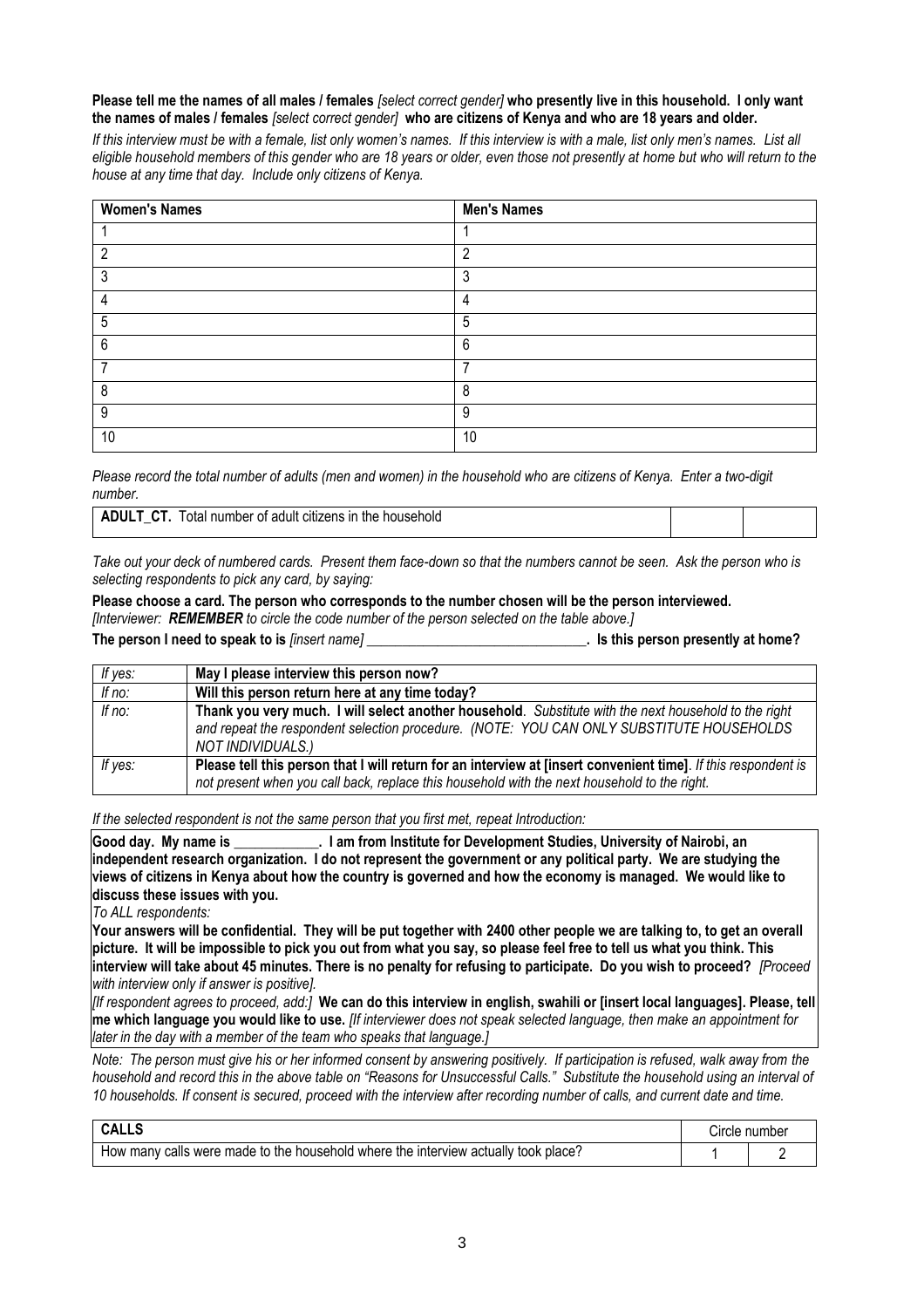| <b>DATEINTR</b>                                                               | Dav | Month | Year   |
|-------------------------------------------------------------------------------|-----|-------|--------|
| Date of interview <i>[Interviewer: Enter day, month, and year]</i>            |     |       |        |
|                                                                               |     |       |        |
| <b>STRTIME</b>                                                                |     | Hour  | Minute |
| Time interview started [Interviewer: Enter hour and minute, use 24 hr. clock] |     |       |        |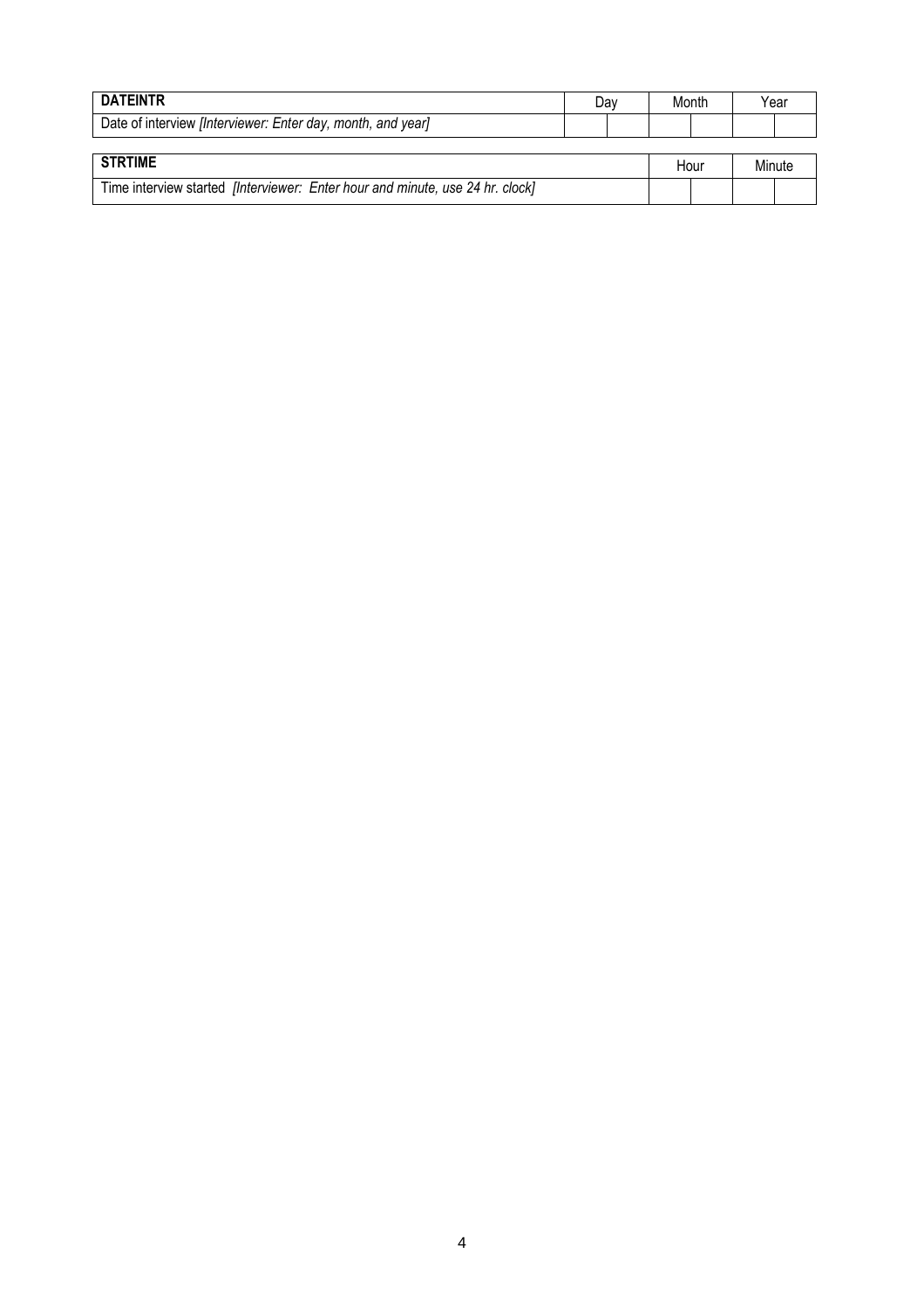*Interviewer: If a respondent firmly refuses to answer* any question, write "refused" in the answer space and continue to the next question

#### **BEGIN INTERVIEW**

#### **Let's begin by recording a few facts about yourself.**

**1. How old are you?**

| [Interviewer: Enter three digit number. Don't Know = 999] [Interviewer: If respondent is aged less |  |
|----------------------------------------------------------------------------------------------------|--|
| than 18, stop interview and use cards to randomly draw another respondent in the same household]   |  |

**2. Which Kenyan language is your home language?** *[Interviewer: Prompt if necessary: That is, the language of your group of origin.]* 

| English   |     | Masai/Samburu    | 307          |      |  |  |
|-----------|-----|------------------|--------------|------|--|--|
| Swahili   | 4   | MijiKenda        | 308          |      |  |  |
| Kikuyu    | 300 | Taita            |              | 309  |  |  |
| Luo       | 301 | Somali           |              | 310  |  |  |
| Luhya     | 302 | Pokot            | 311          |      |  |  |
| Kamba     | 303 | Turkana          | 312          |      |  |  |
| Kalenjin  | 304 |                  |              |      |  |  |
| Kisii     | 305 | Other [Specify]: | Post<br>code |      |  |  |
| Meru/Embu | 306 | Don't know       |              | 9999 |  |  |

**3. Let's start with your general view about the current direction of our country. Some people might think the country is going in the wrong direction. Others may feel it is going in the right direction. So let me ask YOU about the overall direction of the country: Would you say that the country is going in the wrong direction or going in the right direction?**

| Going in the wrong direction |  |
|------------------------------|--|
| Going in the right direction |  |
| Don't know [Do not read]     |  |

#### **Let's discuss economic conditions.**

|    | 4. In general, how would you describe: [Read out options] |           |                |                            |                     |  |                     |
|----|-----------------------------------------------------------|-----------|----------------|----------------------------|---------------------|--|---------------------|
|    |                                                           | Very good | Fairly<br>Good | Neither<br>good nor<br>bad | Fairly Bad Very Bad |  | Don't know<br>(DNR) |
| A. | The present economic condition of this country?           |           |                |                            |                     |  |                     |
| B. | Your own present living conditions?                       |           |                |                            |                     |  |                     |

| 5. In general, how do you rate your living conditions compared to those of other Kenyans? [Read out options] |  |  |
|--------------------------------------------------------------------------------------------------------------|--|--|
| Much worse                                                                                                   |  |  |
| Worse                                                                                                        |  |  |
| Same                                                                                                         |  |  |
| <b>Better</b>                                                                                                |  |  |
| Much better                                                                                                  |  |  |
| Don't know [Do not read]                                                                                     |  |  |

| 6. Looking back, how do you rate economic conditions in this country compared to twelve months ago? [Read out |  |  |  |  |  |
|---------------------------------------------------------------------------------------------------------------|--|--|--|--|--|
| options]                                                                                                      |  |  |  |  |  |
| Much worse                                                                                                    |  |  |  |  |  |
| Worse                                                                                                         |  |  |  |  |  |
| Same                                                                                                          |  |  |  |  |  |
| <b>Better</b>                                                                                                 |  |  |  |  |  |
| Much better                                                                                                   |  |  |  |  |  |
| Don't know [Do not read]                                                                                      |  |  |  |  |  |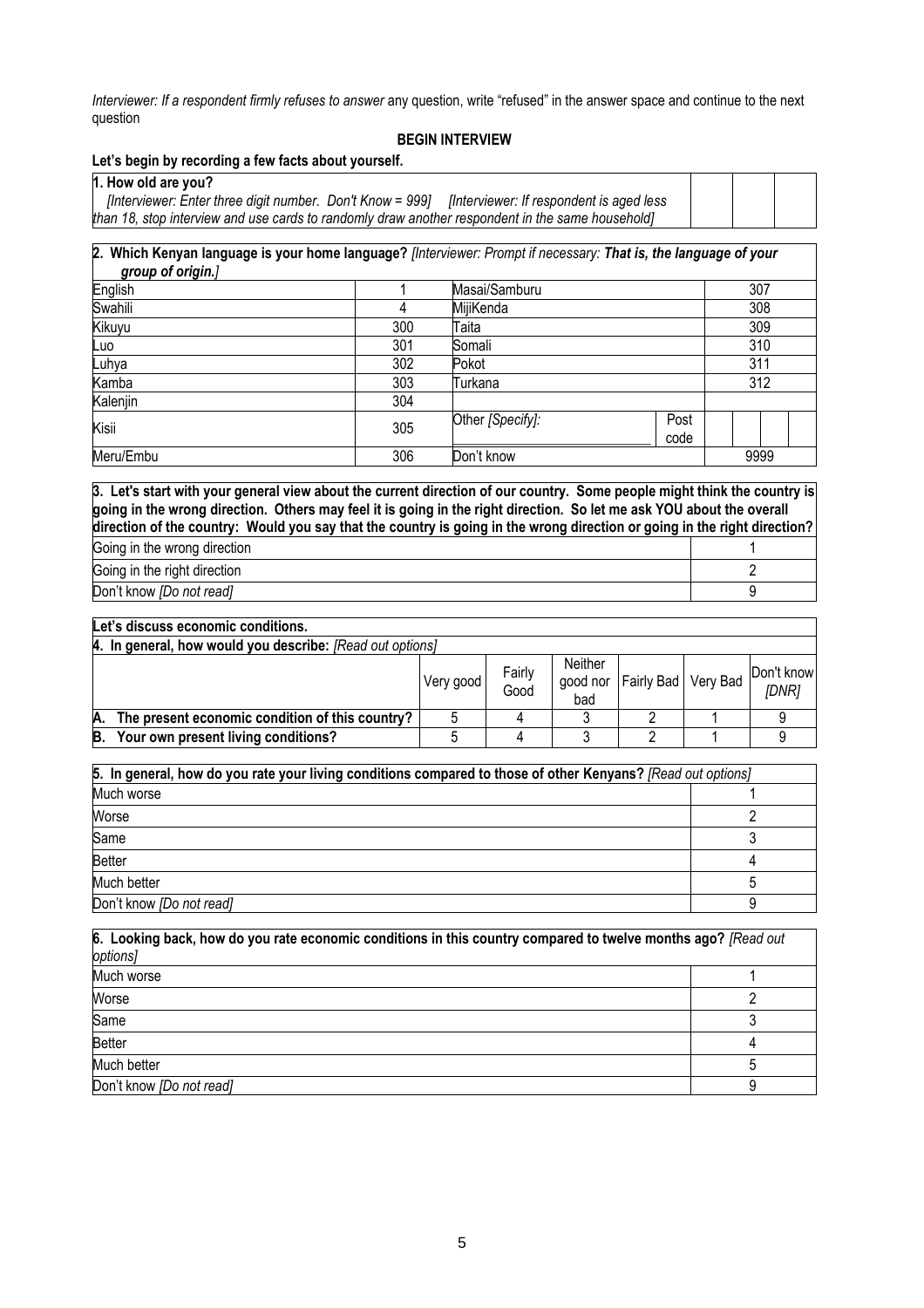| 7. Looking ahead, do you expect economic conditions in this country to be better or worse in twelve months time? |  |  |
|------------------------------------------------------------------------------------------------------------------|--|--|
| [Read out options]                                                                                               |  |  |
| Much worse                                                                                                       |  |  |
| Worse                                                                                                            |  |  |
| Same                                                                                                             |  |  |
| <b>Better</b>                                                                                                    |  |  |
| Much better                                                                                                      |  |  |
| Don't know [Do not read]                                                                                         |  |  |

|    | 8. Over the past year, how often, if ever, have you or anyone in your family: [Read out options]     |  |  |  |  |  |  |  |
|----|------------------------------------------------------------------------------------------------------|--|--|--|--|--|--|--|
|    | Don't Know<br>Several<br>Many<br>Just once<br>Never<br>Always<br>times<br>or twice<br>[DNR]<br>times |  |  |  |  |  |  |  |
| А. | Gone without enough food to eat?                                                                     |  |  |  |  |  |  |  |
| B. | Gone without enough clean water for home use?                                                        |  |  |  |  |  |  |  |
| C. | Gone without medicines or medical treatment?                                                         |  |  |  |  |  |  |  |
| D. | Gone without enough fuel to cook your food?                                                          |  |  |  |  |  |  |  |
| E. | Gone without a cash income?                                                                          |  |  |  |  |  |  |  |

**8F.** *[Interviewer: Identify the most intense (highest) code circled on Q8. If it is a 2, 3 or 4, i.e., if the respondent went without any item in Q8a-e "several times", "many times", or "always," take the most frequent response given and ask:* **When you say you went without** *[insert item] [insert frequency]* **would you say this occurred:** *[Read out options]* **[***Note: If the respondent gave their most frequent response on more than one item, choose one to insert in the question.] [If Respondent says did not go without any item in Q8A-E,at least "several times" (code 2) or more code as 7 "Not Applicable"]*

| About once every two or three months |  |
|--------------------------------------|--|
| About once a month                   |  |
| Two or three times a month           |  |
| About once a week                    |  |
| Several times a week                 |  |
| Every day                            |  |
| Not Applicable [DNR]                 |  |
| Don't know                           |  |

#### **9. How often, if at all, do you or anyone in your household receive money remittances from friends or relatives living outside of the country?** *[Read out options]*

| At least once a month    |  |
|--------------------------|--|
| At least every 3 months  |  |
| At least every 6 months  |  |
| At least once a year     |  |
| Less than once a year    |  |
| Never                    |  |
| Don't know [Do not read] |  |

| 10. | Over the past year, how often, if ever, have you or anyone in your family: [Read out options] |  |  |  |  |  |            |  |
|-----|-----------------------------------------------------------------------------------------------|--|--|--|--|--|------------|--|
|     | Many<br>Several<br>Just once<br>Always<br>Never<br><i>IDNR1</i><br>times<br>times<br>or twice |  |  |  |  |  | Don't Know |  |
| A.  | Felt unsafe walking in your neighbourhood?                                                    |  |  |  |  |  |            |  |
| В.  | Feared crime in your own home?                                                                |  |  |  |  |  |            |  |

**11. During the past year, have you or anyone in your family:** *[Interviewer: If the respondent answers yes, follow by asking: Did this happen once, twice, or three or more times?]*

|    |                                       | No |      |       |                        |                            |
|----|---------------------------------------|----|------|-------|------------------------|----------------------------|
|    |                                       |    | Once | Twice | Three or<br>more times | Don't Know<br><b>IDNR1</b> |
| Α. | Had something stolen from your house? |    |      |       |                        |                            |
| B  | Been physically attacked?             |    |      |       |                        |                            |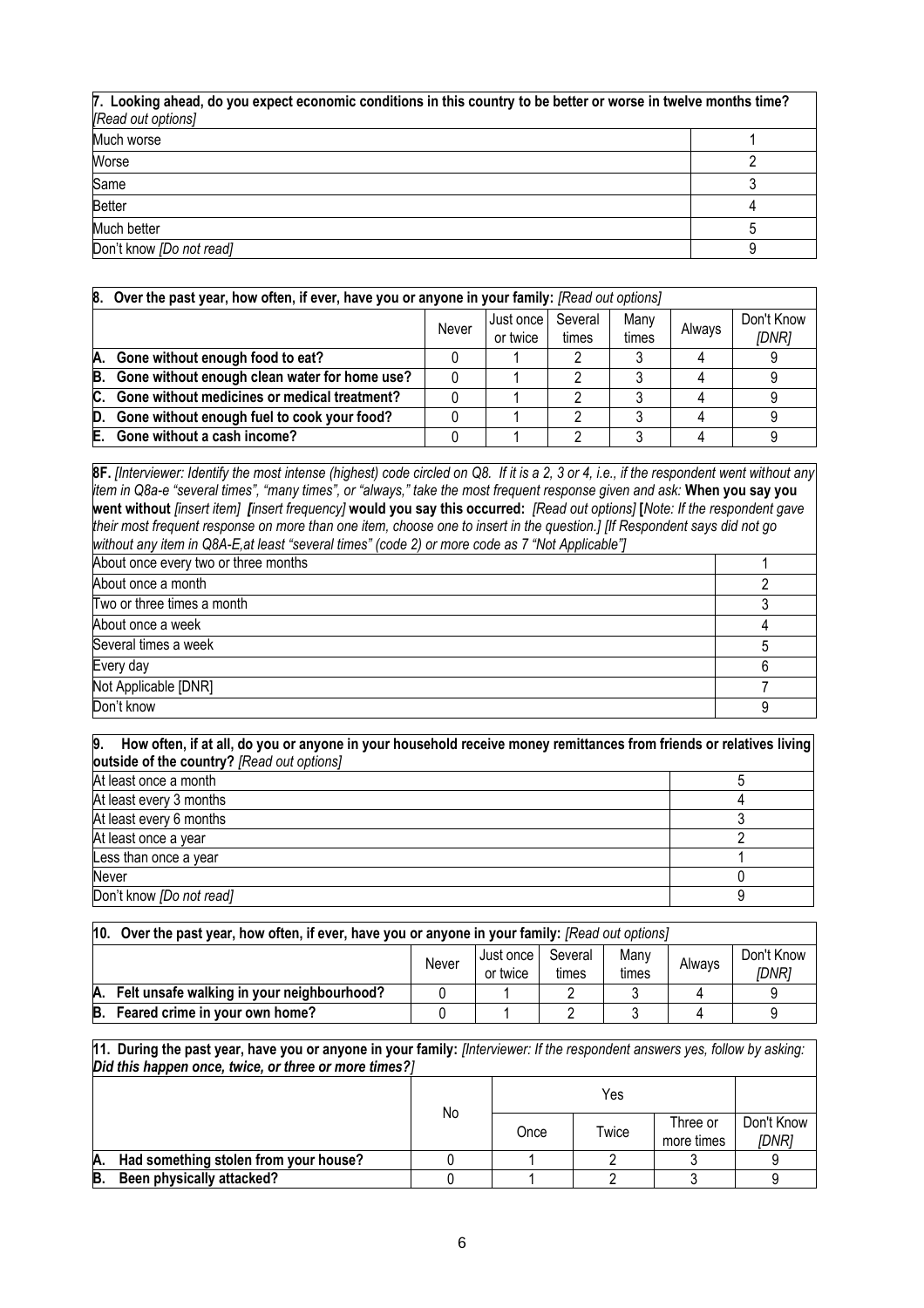|    | 12. How often do you get news from the following sources? [Read out options] |                                                                                        |  |  |  |  |  |  |  |
|----|------------------------------------------------------------------------------|----------------------------------------------------------------------------------------|--|--|--|--|--|--|--|
|    |                                                                              | A few times a A few times a<br>Less than<br>Every day<br>month<br>once a month<br>week |  |  |  |  |  |  |  |
| A. | Radio                                                                        |                                                                                        |  |  |  |  |  |  |  |
| B. | <b>Television</b>                                                            |                                                                                        |  |  |  |  |  |  |  |
| C. | <b>Newspapers</b>                                                            |                                                                                        |  |  |  |  |  |  |  |
| D. | <b>Internet</b>                                                              |                                                                                        |  |  |  |  |  |  |  |
| E. | Social media such as Facebook or<br><b>Twitter</b>                           |                                                                                        |  |  |  |  |  |  |  |

#### **13. How interested would you say you are in public affairs?** *[Interviewer: Prompt if necessary: You know, in politics and government?] [Read out options]*

| .                        |  |
|--------------------------|--|
| Very interested          |  |
| Somewhat interested      |  |
| Not very interested      |  |
| Not at all interested    |  |
| Don't know [Do not read] |  |

| [14. When you get together with your friends or family, would you say you discuss political matters: [Read out options] |  |
|-------------------------------------------------------------------------------------------------------------------------|--|
| Frequently                                                                                                              |  |
| Occasionally                                                                                                            |  |
| Never                                                                                                                   |  |
| Don't know [Do not read]                                                                                                |  |

|    | 15. In this country, how free are you: [Read out options] |            |          |      |                                    |       |
|----|-----------------------------------------------------------|------------|----------|------|------------------------------------|-------|
|    |                                                           | Not at all | Not verv |      | Somewhat   Completely   Don't know |       |
|    |                                                           | tree       | tree     | tree | tree                               | IDNR1 |
| А. | To say what you think                                     |            |          |      |                                    |       |
|    | B. To join any political organization you want            |            |          |      |                                    |       |
| C. | To choose who to vote for without feeling pressured       |            |          |      |                                    |       |

**Lets talk for a moment about the kind of society you would like to have in this country. Which of the following statements is closest to your view? Choose Statement 1 or Statement 2.** *[Interviewer: Probe for strength of opinion: Do you agree or agree very strongly?]*

| Statement 1: Government should be able to ban any<br>organization that goes against its policies. | Statement 2: We should be able to join any organization,<br>whether or not the government approves of it. |                          |  |  |  |
|---------------------------------------------------------------------------------------------------|-----------------------------------------------------------------------------------------------------------|--------------------------|--|--|--|
| Agree With Statement 1                                                                            | Agree With Statement 2                                                                                    | Agree Very Strongly With |  |  |  |
|                                                                                                   |                                                                                                           | Statement 2              |  |  |  |
|                                                                                                   |                                                                                                           |                          |  |  |  |
| Agree With Neither [Do not read]                                                                  |                                                                                                           |                          |  |  |  |
|                                                                                                   |                                                                                                           |                          |  |  |  |
|                                                                                                   |                                                                                                           |                          |  |  |  |

| 17.                                                                                                        |                        |                                                                                                                                           |                          |  |  |  |
|------------------------------------------------------------------------------------------------------------|------------------------|-------------------------------------------------------------------------------------------------------------------------------------------|--------------------------|--|--|--|
| Statement 1: The media should have the right to publish<br>any views and ideas without government control. |                        | Statement 2: The government should have the right to<br>prevent the media from publishing things that it considers<br>harmful to society. |                          |  |  |  |
| Agree Very Strongly With                                                                                   | Agree With Statement 1 | Agree With Statement 2                                                                                                                    | Agree Very Strongly With |  |  |  |
| Statement 1                                                                                                |                        |                                                                                                                                           | Statement 2              |  |  |  |
|                                                                                                            |                        |                                                                                                                                           |                          |  |  |  |
| Agree With Neither [Do not read]                                                                           |                        |                                                                                                                                           |                          |  |  |  |
| Don't know [Do not read]                                                                                   |                        |                                                                                                                                           |                          |  |  |  |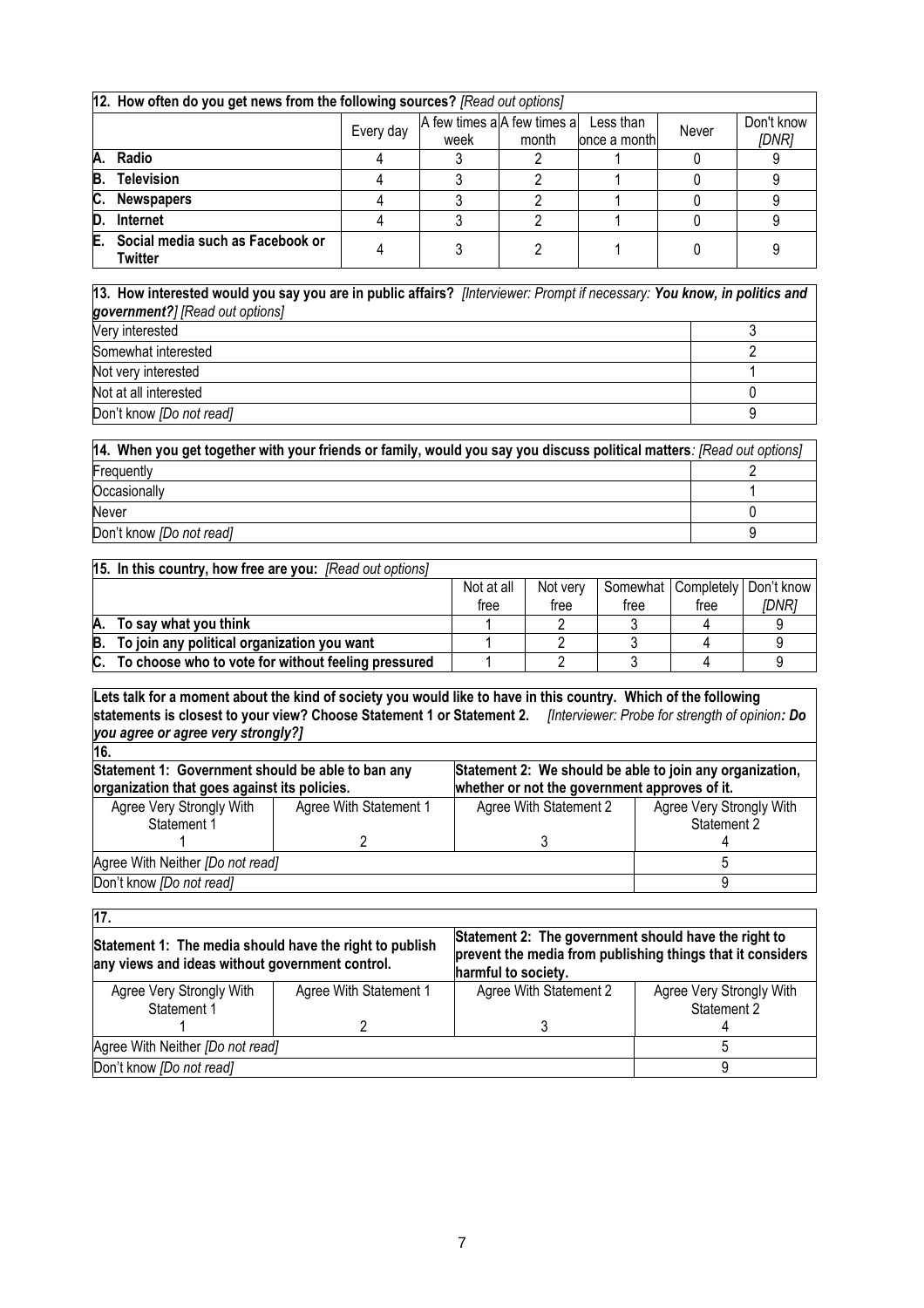| 18.                                                 |                        |                                                   |                          |
|-----------------------------------------------------|------------------------|---------------------------------------------------|--------------------------|
| Statement 1: Men make better political leaders than |                        | Statement 2: Women should have the same chance of |                          |
| women, and should be elected rather than women.     |                        | being elected to political office as men.         |                          |
| Agree Very Strongly With                            | Agree With Statement 1 | Agree With Statement 2                            | Agree Very Strongly With |
| Statement 1                                         |                        |                                                   | Statement 2              |
|                                                     |                        |                                                   |                          |
| Agree With Neither [Do not read]                    |                        |                                                   |                          |
| Don't know [Do not read]                            |                        |                                                   |                          |

#### **Let's turn to your role in the community.**

**19. Now I am going to read out a list of groups that people join or attend. For each one, could you tell me whether you are an official leader, an active member, an inactive member, or not a member.**

|    |                                                                     | <b>Official Leader</b> | Active<br>Member | Inactive<br>Member | Not a Member | Don't Know<br>[DNR] |
|----|---------------------------------------------------------------------|------------------------|------------------|--------------------|--------------|---------------------|
| A. | A religious group that meets outside of<br>regular worship services |                        |                  |                    |              |                     |
| B. | Some other voluntary association or<br>community group              |                        |                  |                    |              |                     |

**20. Here is a list of actions that people sometimes take as citizens. For each of these, please tell me whether you, personally, have done any of these things during the past year.** *[If Yes, read out options 2-4].* **If not, would you do this if you had the chance?** *[For No, read out options 0 and 1]*

|    |                                            | YES   |                  | NΟ               |                            | Don't                  |               |
|----|--------------------------------------------|-------|------------------|------------------|----------------------------|------------------------|---------------|
|    |                                            | Often | Several<br>times | Once or<br>twice | Would if had<br>the chance | Would never<br>do this | know<br>[DNR] |
| A. | Attended a community meeting               |       |                  |                  |                            |                        |               |
| B. | Got together with others to raise an issue |       |                  |                  |                            |                        |               |
|    | C-KEN Attended a county government meeting |       |                  |                  |                            |                        |               |

| 21. Understanding that some people were unable to vote in the most recent national election in 2013, which of the |  |  |  |  |
|-------------------------------------------------------------------------------------------------------------------|--|--|--|--|
| following statements is true for you? [Read out options]                                                          |  |  |  |  |
| You were too young to vote                                                                                        |  |  |  |  |
| You were not registered to vote                                                                                   |  |  |  |  |
| You voted in the elections                                                                                        |  |  |  |  |
| You decided not to vote                                                                                           |  |  |  |  |
| You could not find the polling station                                                                            |  |  |  |  |
| You were prevented from voting                                                                                    |  |  |  |  |
| You did not have time to vote                                                                                     |  |  |  |  |
| You did not vote because you could not find your name in the voters' register                                     |  |  |  |  |
| Did not vote for some other reason [Do not read]                                                                  |  |  |  |  |
| Don't Know / Can't remember [Do not read]                                                                         |  |  |  |  |

| [22. On the whole, how would you rate the freeness and fairness of the last national election, held in 2013. Was it: |  |  |  |
|----------------------------------------------------------------------------------------------------------------------|--|--|--|
| [Read out options]                                                                                                   |  |  |  |
| Completely free and fair                                                                                             |  |  |  |
| Free and fair, but with minor problems                                                                               |  |  |  |
| Free and fair, with major problems                                                                                   |  |  |  |
| Not free and fair                                                                                                    |  |  |  |
| Do not understand question <i>[Do not read]</i>                                                                      |  |  |  |
| Don't know [Do not read]                                                                                             |  |  |  |

|    | 23. Thinking about the last national election in 2013, did you:                                           |    |     |                             |
|----|-----------------------------------------------------------------------------------------------------------|----|-----|-----------------------------|
|    |                                                                                                           | No | Yes | Don't know<br><i>IDNR</i> 1 |
| A. | Attend a campaign rally ?                                                                                 |    |     |                             |
| B  | Attend a meeting with a candidate or campaign staff?                                                      |    |     |                             |
| C. | Try to persuade others to vote for a certain presidential or legislative<br>candidate or political party? |    |     |                             |
| D  | Work for a candidate or party?                                                                            |    |     |                             |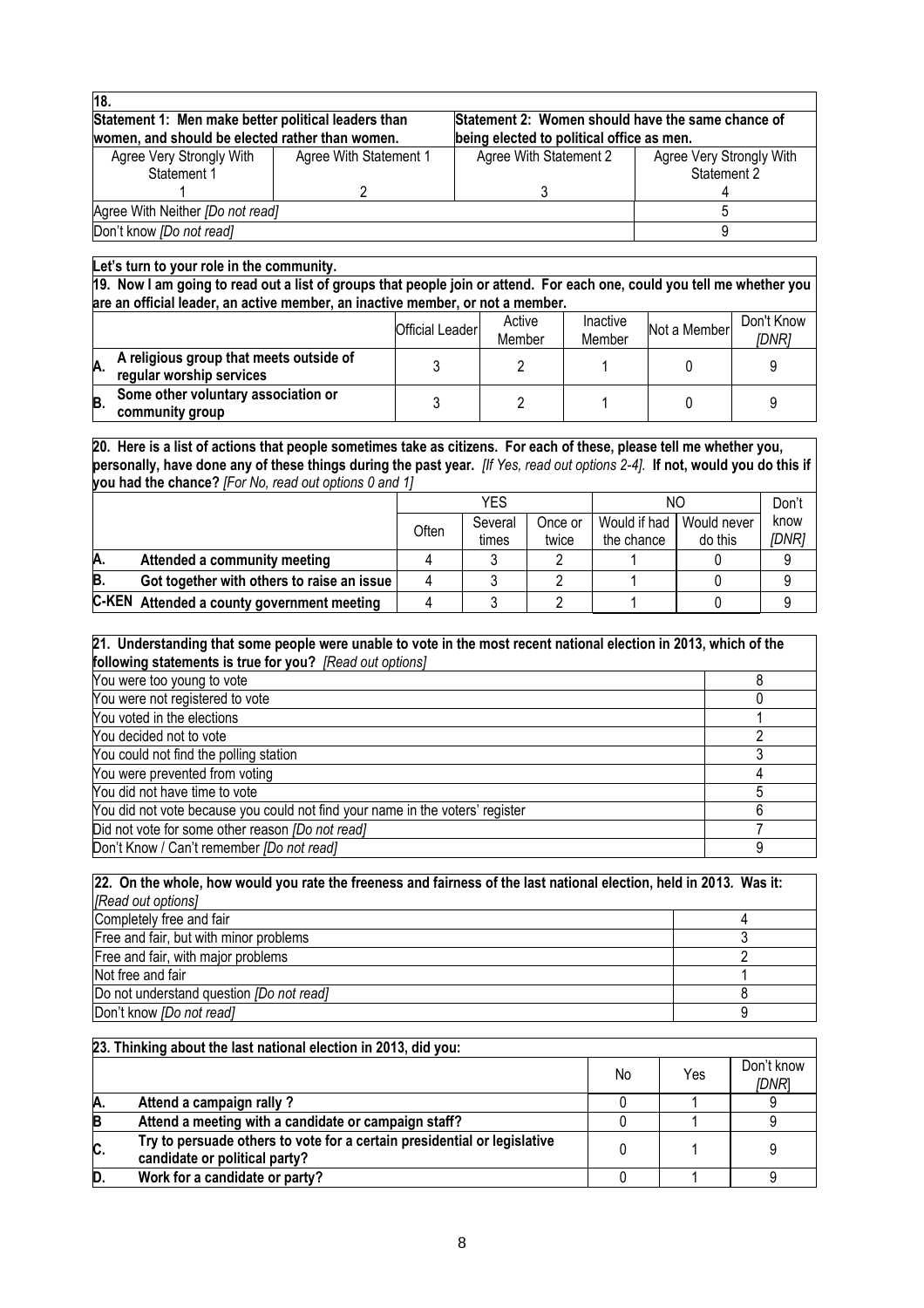|     | to give them your views? [Read out options] |       |           |             |       |                     |  |  |
|-----|---------------------------------------------|-------|-----------|-------------|-------|---------------------|--|--|
|     |                                             | Never | Only once | A few times | Often | Don't know<br>[DNR] |  |  |
| Α.  | A local member of County Assembly           |       |           |             |       |                     |  |  |
| В   | A Member of National Assembly               |       |           |             |       |                     |  |  |
| IC. | An official of a government agency          |       |           |             |       |                     |  |  |
|     | A political party official                  |       |           |             |       |                     |  |  |
|     | <b>Traditional Leaders</b>                  |       |           |             |       |                     |  |  |
|     | <b>Religious leaders</b>                    |       |           |             |       |                     |  |  |
|     | G-KEN Ombudsman (public complaints office)  |       |           |             |       |                     |  |  |

**24. During the past year, how often have you contacted any of the following persons about some important problem or** 

**25. Thinking of the last time you contacted any of these leaders. Did you go:** *[If respondent answered 0=Never for ALL PARTS of Q24, i.e. they NEVER contacted any of these leaders, circle code 7=Not applicable in both parts of Q25]*

|                                                             | Alone                | With a group     | Not applicable<br>(did not contact<br>any) | Don't know<br>[DNR] |
|-------------------------------------------------------------|----------------------|------------------|--------------------------------------------|---------------------|
| A. Alone or with a group?                                   |                      |                  |                                            |                     |
|                                                             | Community<br>problem | Personal problem | Not applicable<br>(did not contact<br>any) | Don't know<br>[DNR] |
| B. To discuss a community problem or a personal<br>problem? |                      |                  |                                            |                     |

|    | 26. For each of the following actions, please tell me whether you think it is something a good -citizen in a democracy<br>should always do, never do, or do only if they choose. |          |                           |           |                     |  |
|----|----------------------------------------------------------------------------------------------------------------------------------------------------------------------------------|----------|---------------------------|-----------|---------------------|--|
|    |                                                                                                                                                                                  | Never do | Do only if they<br>choose | Always do | Don't know<br>IDNR1 |  |
| Α. | Vote in elections                                                                                                                                                                |          |                           |           |                     |  |
| B. | Avoid criticizing the government                                                                                                                                                 |          |                           |           | 9                   |  |
| C. | Complain to government officials when public services are<br>of poor quality                                                                                                     |          |                           |           |                     |  |
| D. | Request personal assistance like help with school fees or<br>funeral expenses from elected leaders                                                                               |          |                           |           |                     |  |
| E. | Pay taxes they owe to government                                                                                                                                                 |          |                           |           | 9                   |  |
| F. | Agree with the majority of people in his or her community<br>on political issues.                                                                                                |          |                           |           |                     |  |

**27. Here is a list of actions that people sometimes take as citizens when they are dissatisfied with government perfomance. For each of these, please tell me whether you, personally, have done any of these things during the past year.** *[If Yes, read out options 2-4].* **If not, would you do this if you had the chance?** *[For No, read out options 0 and 1]*

|    |                                                                                         |       | YES              |                  | ΝO                         | Don't                  |               |
|----|-----------------------------------------------------------------------------------------|-------|------------------|------------------|----------------------------|------------------------|---------------|
|    |                                                                                         | Often | Several<br>times | Once or<br>twice | Would if had<br>the chance | Would never<br>do this | know<br>[DNR] |
| А. | Joined others in your community to request<br>action from government                    |       |                  | 2                |                            |                        |               |
| B. | Contacted the media, like calling a radio<br>program or writing a letter to a newspaper |       |                  | າ                |                            |                        |               |
| C. | Contacted a government official to ask for<br>help or make a complaint                  |       |                  | າ                |                            |                        |               |
| D. | Refused to pay a tax or fee to government                                               |       |                  | 2                |                            |                        |               |
| E. | Participated in a demonstration or protest<br>march                                     |       |                  |                  |                            |                        |               |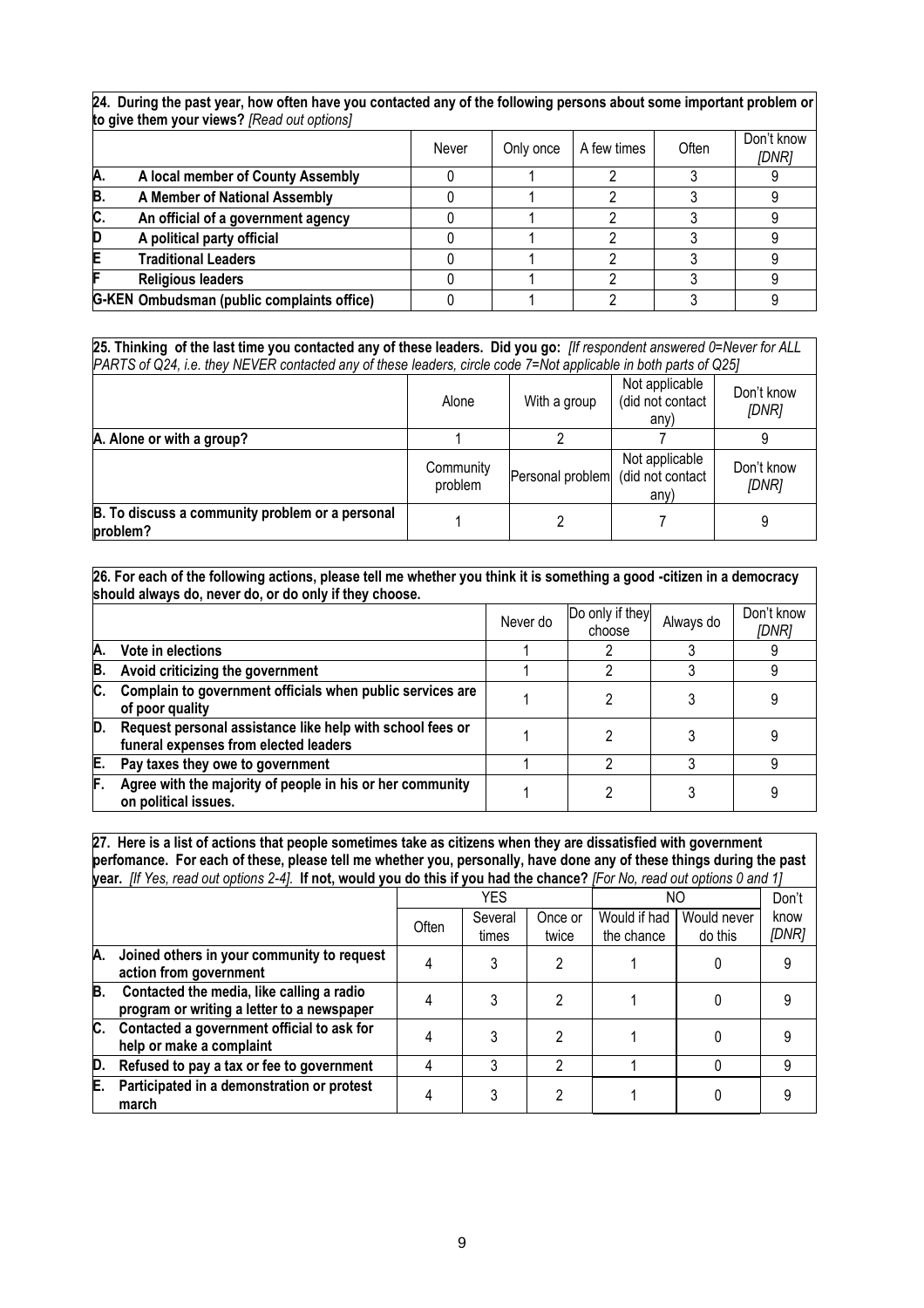|    | [Interviewer: Probe for strength of opinion.]                                          |                        |  |                                                       |         |                     |                        |  |
|----|----------------------------------------------------------------------------------------|------------------------|--|-------------------------------------------------------|---------|---------------------|------------------------|--|
|    |                                                                                        | Strongly<br>Disapprove |  | Neither Approve<br>Disapprove Nor Disapprove<br>[DNR] | Approve | Strongly<br>Approve | Don't<br>know<br>[DNR] |  |
| А. | Only one political party is allowed to stand<br>for election and hold office.          |                        |  |                                                       |         |                     | 9                      |  |
| B. | The army comes in to govern the country.                                               |                        |  |                                                       |         |                     | 9                      |  |
| C. | Elections and Parliament are abolished so<br>that the president can decide everything. |                        |  |                                                       |         |                     | 9                      |  |

 $\overline{\phantom{a}}$ 

# **28. There are many ways to govern a country. Would you disapprove or approve of the following alternatives?**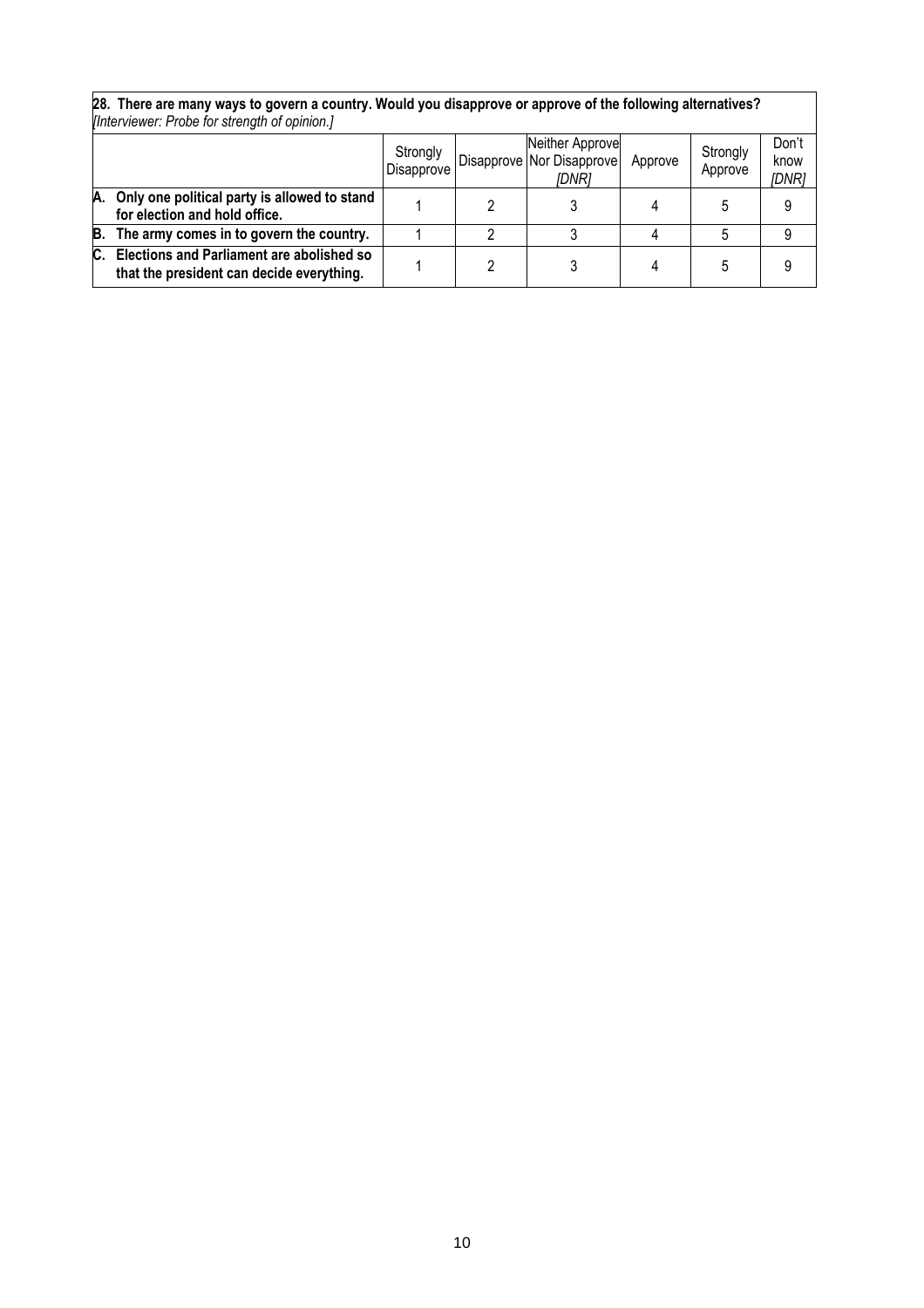**29a. What, if anything, does "democracy" mean to you?** *[Interviewer: Read the question in the language of the interview, but always state the word "democracy" in English. Only translate 'democracy' into local language if respondent does not understand the term in the official national language. Record whether respondent understood word in English or required a local language translation. Be sure to ask ALL questions of ALL respondents, even if they have difficulty understanding the term "democracy".].* Understood "democracy" in English 1 Required local language translation 2 and 2 and 2 and 2 and 2 and 2 and 2 and 2 and 2 and 2 and 2 and 2 and 2 and 2 and 2 and 2 and 2 and 2 and 2 and 2 and 2 and 2 and 2 and 2 and 2 and 2 and 2 and 2 and 2 and 2 and 2 and Did not understand the word or question, even in local language  $\frac{3}{3}$ *[Do not read options. Accept up to three answers. If respondent offers more than three options, ask "Which three of these are the most important?"; if respondent offers one or two answers, ask "Anything else?" Write verbatim responses in blanks in English. DO NOT select codes – codes will be assigned by Field Supervisors.]* **Q29b**. \_\_\_\_\_\_\_\_\_\_\_\_\_\_\_\_\_\_\_\_\_\_\_\_\_\_\_\_\_\_\_\_\_\_\_\_\_\_\_\_\_\_\_\_\_\_\_\_\_\_\_\_\_\_\_\_\_\_\_\_\_\_\_\_\_\_\_\_\_\_\_\_\_- [*Write in 1st response* ] **Q29c**.\_\_\_\_\_\_\_\_\_\_\_\_\_\_\_\_\_\_\_\_\_\_\_\_\_\_\_\_\_\_\_\_\_\_\_\_\_\_\_\_\_\_\_\_\_\_\_\_\_\_\_\_\_\_\_\_\_\_\_\_\_\_\_\_\_\_\_\_\_\_\_\_\_ [*Write in 2nd response]* **Q29d.**\_\_\_\_\_\_\_\_\_\_\_\_\_\_\_\_\_\_\_\_\_\_\_\_\_\_\_\_\_\_\_\_\_\_\_\_\_\_\_\_\_\_\_\_\_\_\_\_\_\_\_\_\_\_\_\_\_\_\_\_\_\_\_\_\_\_\_\_\_\_\_\_\_ [*Write in 3rd response]* 1 st response **Q29e** 2 nd response **Q29f** 3 rd response **Q29g** Nothing/Democracy has no meaning and the control of the control of the control of the control of the control o *Positive Replies* Civil liberties / personal freedoms (eg freedom of speech, Civil liberties / personal freedoms (eg freedom or speech, 1992) and 1992 and 1993 (1994) and 1993 (1994) and 1<br>Teligion, movement, etc...) Government by, for, of the people / popular rule 2 2 2 2 Voting / elections / multiparty competition and the state of the state of the state of the state of the state of the state of the state of the state of the state of the state of the state of the state of the state of the s Peace / unity / power sharing  $\begin{array}{ccc} 4 & 4 & 4 \end{array}$  4  $\begin{array}{ccc} 4 & 4 & 4 \end{array}$ Social / economic development 5 5 5 Equality / justice 6 6 6 Majority rule 7 7 7 Governance / effectiveness / accountability / rule of law 8 8 8 National independence / people's self determination 9 9 9 Mutual respect that the control of the control of the control of the control of the control of the control of the control of the control of the control of the control of the control of the control of the control of the con Working together the control of the control of the control of the control of the control of the control of the control of the control of the control of the control of the control of the control of the control of the contro Other positive meanings and the control of the control of the control of the control of the control of the control of the control of the control of the control of the control of the control of the control of the control of *Negative Replies* Conflict / confusion 13 13 13 Corruption / abuse of power 14 14 14 Social / economic hardship 15 15 15 15 15 15 15 Other negative meanings 16 16 16 *Null / neutral replies* Civilian politics / government 17 17 17 17 17 17 17 17 17 17 Change of government / leadership / laws 18 18 18 18 18 18 18 Other null/neutral meanings 19 19 19 19 19 19 19 19 No further reply the control of the control of the control of the control of the control of the control of the control of the control of the control of the control of the control of the control of the control of the contro Don't know / Did not understand the question 9999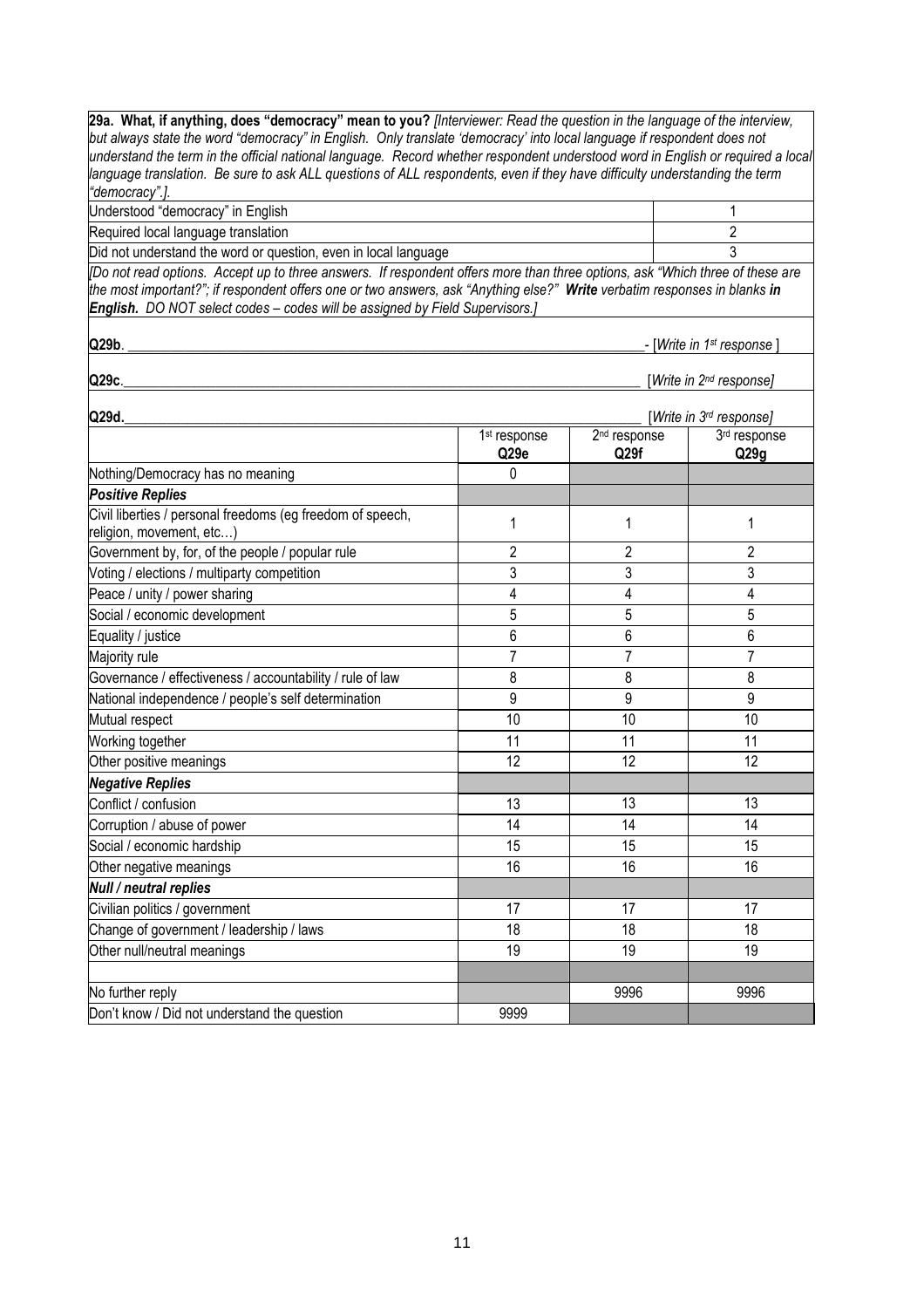**30. Which of these three statements is closest to your own opinion?** *[Read out statements. Only one option to be chosen. Read the question in the language of the interview, but always read "democracy" in English. Translate "democracy" into local language only if respondent does not understand English term.]*

| STATEMENT 1: Democracy is preferable to any other kind of government.                |  |
|--------------------------------------------------------------------------------------|--|
| STATEMENT 2: In some circumstances, a non-democratic government can be preferable.   |  |
| STATEMENT 3: For someone like me, it doesn't matter what kind of government we have. |  |
| Don't know <i>IDo not readl</i>                                                      |  |

**Which of the following statements is closest to your view? Choose Statement 1 or Statement 2.**  *[Interviewer: Probe for strength of opinion: Do you agree or agree very strongly?]*

| 31.                                                                                                                                                                                                                                          |                        |                        |                          |
|----------------------------------------------------------------------------------------------------------------------------------------------------------------------------------------------------------------------------------------------|------------------------|------------------------|--------------------------|
| Statement 1: It is more important to have a government<br>Statement 2: It is more important for citizens to be able to<br>that can get things done, even if we have no influence<br>hold government accountable, even if that means it makes |                        |                        |                          |
| over what it does.                                                                                                                                                                                                                           |                        | decisions more slowly. |                          |
| Agree Very Strongly With                                                                                                                                                                                                                     | Agree With Statement 1 | Agree With Statement 2 | Agree Very Strongly With |
| Statement 1                                                                                                                                                                                                                                  |                        |                        | Statement 2              |
|                                                                                                                                                                                                                                              |                        |                        |                          |
| Agree With Neither [Do not read]                                                                                                                                                                                                             |                        |                        |                          |
| Don't know [Do not read]                                                                                                                                                                                                                     |                        |                        |                          |

| 32.                                                                                                      |                        |                                                                                                                                      |                                         |  |
|----------------------------------------------------------------------------------------------------------|------------------------|--------------------------------------------------------------------------------------------------------------------------------------|-----------------------------------------|--|
| Statement 1: We should choose our leaders in this<br>country through regular, open and honest elections. |                        | Statement 2: Since elections sometimes produce bad<br>results, we should adopt other methods for choosing this<br>country's leaders. |                                         |  |
| Agree Very Strongly With<br>Statement 1                                                                  | Agree With Statement 1 | Agree With Statement 2                                                                                                               | Agree Very Strongly With<br>Statement 2 |  |
|                                                                                                          |                        |                                                                                                                                      |                                         |  |
| Agree With Neither [Do not read]                                                                         |                        |                                                                                                                                      | ۰.                                      |  |
| Don't know [Do not read]                                                                                 | q                      |                                                                                                                                      |                                         |  |

| Statement 1: Political parties create division and<br>Statement 2: Many political parties are needed to make |                                                     |                          |  |  |
|--------------------------------------------------------------------------------------------------------------|-----------------------------------------------------|--------------------------|--|--|
|                                                                                                              | sure that Kenyans have real choices in who governs  |                          |  |  |
|                                                                                                              |                                                     |                          |  |  |
| Agree With Statement 1                                                                                       | Agree With Statement 2                              | Agree Very Strongly With |  |  |
|                                                                                                              |                                                     | Statement 2              |  |  |
|                                                                                                              |                                                     |                          |  |  |
| Agree With Neither [Do not read]                                                                             |                                                     |                          |  |  |
| Don't know [Do not read]                                                                                     |                                                     |                          |  |  |
|                                                                                                              | confusion; it is therefore unnecessary to have many | them.                    |  |  |

| 34.                                                                                                              |                        |                                      |                          |
|------------------------------------------------------------------------------------------------------------------|------------------------|--------------------------------------|--------------------------|
| Statement 1: Parliament should ensure that the President Statement 2: The President should be able to devote his |                        |                                      |                          |
| explains to it on a regular basis how his government<br>full attention to developing the country rather than     |                        |                                      |                          |
| spends taxpayers' money.                                                                                         |                        | wasting time justifying his actions. |                          |
| Agree Very Strongly With                                                                                         | Agree With Statement 1 | Agree With Statement 2               | Agree Very Strongly With |
| Statement 1                                                                                                      |                        |                                      | Statement 2              |
|                                                                                                                  |                        |                                      |                          |
| Agree With Neither [Do not read]                                                                                 |                        |                                      |                          |
| Don't know [Do not read]                                                                                         |                        |                                      |                          |
|                                                                                                                  |                        |                                      |                          |

| 35.                                                                                                                  |                        |                                                                                                                      |                          |  |
|----------------------------------------------------------------------------------------------------------------------|------------------------|----------------------------------------------------------------------------------------------------------------------|--------------------------|--|
| Statement 1: After losing an election, opposition parties<br>should monitor and criticize the government in order to |                        | Statement 2: Once an election is over, opposition parties<br>and politicians should accept defeat and cooperate with |                          |  |
| hold it accountable.                                                                                                 |                        | government to help it develop the country.                                                                           |                          |  |
| Agree Very Strongly With                                                                                             | Agree With Statement 1 | Agree With Statement 2                                                                                               | Agree Very Strongly With |  |
| Statement 1                                                                                                          |                        |                                                                                                                      | Statement 2              |  |
|                                                                                                                      |                        |                                                                                                                      |                          |  |
| Agree With Neither [Do not read]                                                                                     |                        |                                                                                                                      |                          |  |
| Don't know [Do not read]                                                                                             |                        |                                                                                                                      |                          |  |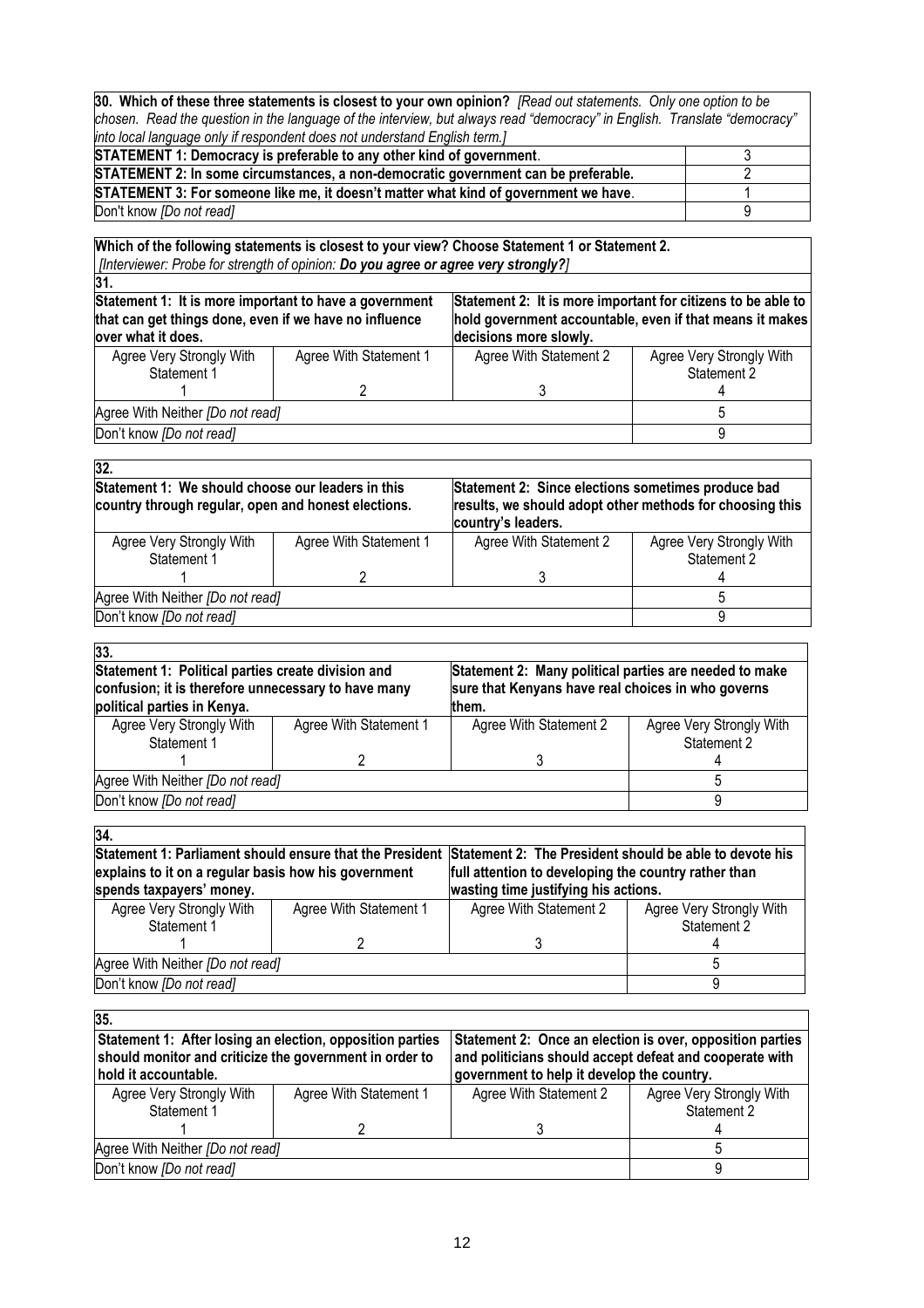| 36.                                                                                                               |                        |                                                                                                                            |                          |  |
|-------------------------------------------------------------------------------------------------------------------|------------------------|----------------------------------------------------------------------------------------------------------------------------|--------------------------|--|
| Statement 1: The news media should constantly<br>investigate and report on government mistakes and<br>corruption. |                        | Statement 2: Too much reporting on negative events, like<br>government mistakes and corruption, only harms the<br>country. |                          |  |
| Agree Very Strongly With                                                                                          | Agree With Statement 1 | Agree With Statement 2                                                                                                     | Agree Very Strongly With |  |
| Statement 1                                                                                                       |                        |                                                                                                                            | Statement 2              |  |
|                                                                                                                   |                        |                                                                                                                            |                          |  |
| Agree With Neither [Do not read]                                                                                  |                        |                                                                                                                            |                          |  |
| Don't know [Do not read]                                                                                          | 9                      |                                                                                                                            |                          |  |
|                                                                                                                   |                        |                                                                                                                            |                          |  |

| 37.                                                       |                        |                                                           |                          |  |  |
|-----------------------------------------------------------|------------------------|-----------------------------------------------------------|--------------------------|--|--|
| Statement 1: Members of Parliament represent the          |                        | Statement 2: Since the President represents all of us, he |                          |  |  |
| people; therefore they should make laws for this country, |                        | should pass laws without worrying about what Parliament   |                          |  |  |
| even if the President does not agree.                     |                        | thinks.                                                   |                          |  |  |
| Agree Very Strongly With                                  | Agree With Statement 1 | Agree With Statement 2                                    | Agree Very Strongly With |  |  |
| Statement 1                                               |                        |                                                           | Statement 2              |  |  |
|                                                           |                        |                                                           |                          |  |  |
| Agree With Neither [Do not read]                          |                        |                                                           |                          |  |  |
| Don't know [Do not read]                                  |                        |                                                           |                          |  |  |

| 38.<br>Statement 1: Since the President was elected to lead the<br>country, he should not be bound by laws or court |                        | Statement 2: The President must always obey the laws<br>and the courts, even if he thinks they are wrong. |                          |  |
|---------------------------------------------------------------------------------------------------------------------|------------------------|-----------------------------------------------------------------------------------------------------------|--------------------------|--|
| decisions that he thinks are wrong.                                                                                 |                        |                                                                                                           |                          |  |
| Agree Very Strongly With                                                                                            | Agree With Statement 1 | Agree With Statement 2                                                                                    | Agree Very Strongly With |  |
| Statement 1                                                                                                         |                        |                                                                                                           | Statement 2              |  |
|                                                                                                                     |                        |                                                                                                           |                          |  |
| Agree With Neither [Do not read]                                                                                    |                        |                                                                                                           |                          |  |
| Don't know [Do not read]                                                                                            |                        |                                                                                                           |                          |  |

| 39.                                                                                                                                                                                                      |                        |                        |                                         |  |
|----------------------------------------------------------------------------------------------------------------------------------------------------------------------------------------------------------|------------------------|------------------------|-----------------------------------------|--|
| Statement 1: The Constitution should limit the president<br>Statement 2: There should be no constitutional limit on<br>to serving a maximum of two terms in office.<br>how long the president can serve. |                        |                        |                                         |  |
| Agree Very Strongly With<br>Statement 1                                                                                                                                                                  | Agree With Statement 1 | Agree With Statement 2 | Agree Very Strongly With<br>Statement 2 |  |
| Agree With Neither [Do not read]<br>Don't know [Do not read]                                                                                                                                             |                        |                        |                                         |  |

## **Now let us speak about the political system in this country**

| 40. In your opinion how much of a democracy is Kenya today? [Read out options. Accept only one option. Read the<br>question in the language of the interview, but always read "democracy" in English. Translate "democracy" into local language |  |  |  |
|-------------------------------------------------------------------------------------------------------------------------------------------------------------------------------------------------------------------------------------------------|--|--|--|
| only if respondent does not understand term in official language.]                                                                                                                                                                              |  |  |  |
| A full democracy                                                                                                                                                                                                                                |  |  |  |
| A democracy, but with minor problems                                                                                                                                                                                                            |  |  |  |
| A democracy, with major problems                                                                                                                                                                                                                |  |  |  |
| Not a democracy                                                                                                                                                                                                                                 |  |  |  |
| Do not understand question /do not understand what 'democracy' is <i>[Do not read]</i>                                                                                                                                                          |  |  |  |
| Don't know [Do not read]                                                                                                                                                                                                                        |  |  |  |

| 41. Overall, how satisfied are you with the way democracy works in Kenya? Are you: [Read out options. Only one             |   |
|----------------------------------------------------------------------------------------------------------------------------|---|
| option to be chosen. Read the question in the language of the interview, but always read "democracy" in English. Translate |   |
| "democracy" into local language only if respondent does not understand English term.]                                      |   |
| Very satisfied                                                                                                             |   |
| Fairly satisfied                                                                                                           |   |
| Not very satisfied                                                                                                         |   |
| Not at all satisfied                                                                                                       |   |
| Kenya is not a democracy [Do not read]                                                                                     |   |
| Do not know [Do not read]                                                                                                  | a |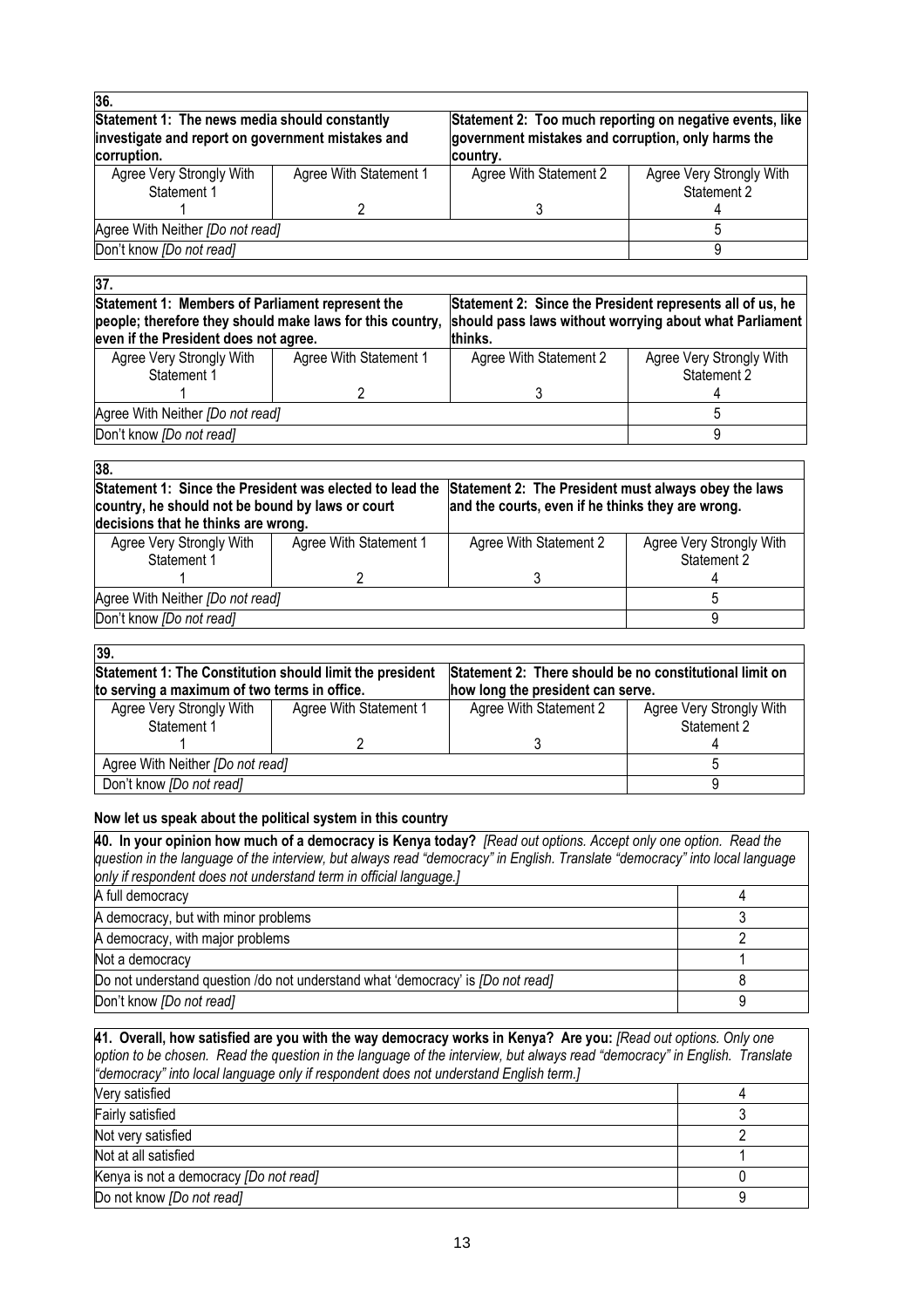|    | of opinion]                                                                         |                      |                 |                                        |       |                   |                        |
|----|-------------------------------------------------------------------------------------|----------------------|-----------------|----------------------------------------|-------|-------------------|------------------------|
|    |                                                                                     | Strongly<br>Disagree | <b>Disagree</b> | Neither Agree<br>Nor Disagree<br>IDNR1 | Agree | Strongly<br>Agree | Don't<br>Know<br>[DNR] |
| А. | The courts have the right to make decisions<br>that people always have to abide by. |                      | າ               |                                        | 4     | 5                 |                        |
| B. | The police always have the right to make<br>people obey the law.                    |                      |                 |                                        | 4     | 5                 |                        |
| C. | The tax authorities always has the right to<br>make people pay taxes.               |                      | റ               |                                        | 4     | 5                 |                        |

**42. For each of the following statements, please tell me whether you disagree or agree?** *[Interviewer: Probe for strength* 

**Which of the following statements is closest to your view? Choose Statement 1 or Statement 2.**  *[Interviewer: Probe for strength of opinion: Do you agree or agree very strongly?]*

| 43.                                                                                           |                        |                                                                                                 |                                         |  |
|-----------------------------------------------------------------------------------------------|------------------------|-------------------------------------------------------------------------------------------------|-----------------------------------------|--|
| Statement 1: It is important to obey the government in<br>power, no matter who you voted for. |                        | Statement 2: It is not necessary to obey the laws of a<br>government that you did not vote for. |                                         |  |
| Agree Very Strongly With<br>Statement 1                                                       | Agree With Statement 1 | Agree With Statement 2                                                                          | Agree Very Strongly With<br>Statement 2 |  |
|                                                                                               |                        |                                                                                                 |                                         |  |
| Agree With Neither [Do not read]                                                              |                        |                                                                                                 |                                         |  |
| Don't know <i>[Do not read]</i>                                                               |                        |                                                                                                 |                                         |  |

| 44.                                                                                                  |                        |                                                                                                                                  |                          |  |
|------------------------------------------------------------------------------------------------------|------------------------|----------------------------------------------------------------------------------------------------------------------------------|--------------------------|--|
| Statement 1: Citizens must pay their taxes to the<br>government in order for our country to develop. |                        | Statement 2: The government can find enough resources<br>for development from other sources without having to tax<br>the people. |                          |  |
| Agree Very Strongly With                                                                             | Agree With Statement 1 | Agree With Statement 2                                                                                                           | Agree Very Strongly With |  |
| Statement 1                                                                                          |                        |                                                                                                                                  | Statement 2              |  |
|                                                                                                      |                        |                                                                                                                                  |                          |  |
| Agree With Neither [Do not read]                                                                     |                        |                                                                                                                                  |                          |  |
| Don't know [Do not read]                                                                             |                        |                                                                                                                                  |                          |  |

|    | 45. In your opinion, how often, in this country: [Read out options]                              |        |       |        |       |                     |
|----|--------------------------------------------------------------------------------------------------|--------|-------|--------|-------|---------------------|
|    |                                                                                                  | Always | Often | Rarely | Never | Don't know<br>[DNR] |
|    | A. Does the news media abuse its freedoms by<br>printing or saying things it knows are not true? |        | 2     |        |       |                     |
| В. | Does competition between political parties lead to<br>violent conflict?                          |        |       |        |       |                     |
|    | C. Does the President ignore the courts and laws of<br>this country?                             |        | 2     |        |       |                     |
| D. | Are opposition parties or their supporters silenced<br>by the government?                        |        |       |        |       |                     |
| Е. | Does the President ignore parliament and just do<br>what he wants?                               |        | ∩     |        |       |                     |

| 46. In this country, how effective is the news media in revealing government mistakes and corrruption? [Read out |  |  |  |
|------------------------------------------------------------------------------------------------------------------|--|--|--|
| options]                                                                                                         |  |  |  |
| Very effective                                                                                                   |  |  |  |
| Somewhat effective                                                                                               |  |  |  |
| Not very effective                                                                                               |  |  |  |
| Not at all effective                                                                                             |  |  |  |
| Don't know [Do not read]                                                                                         |  |  |  |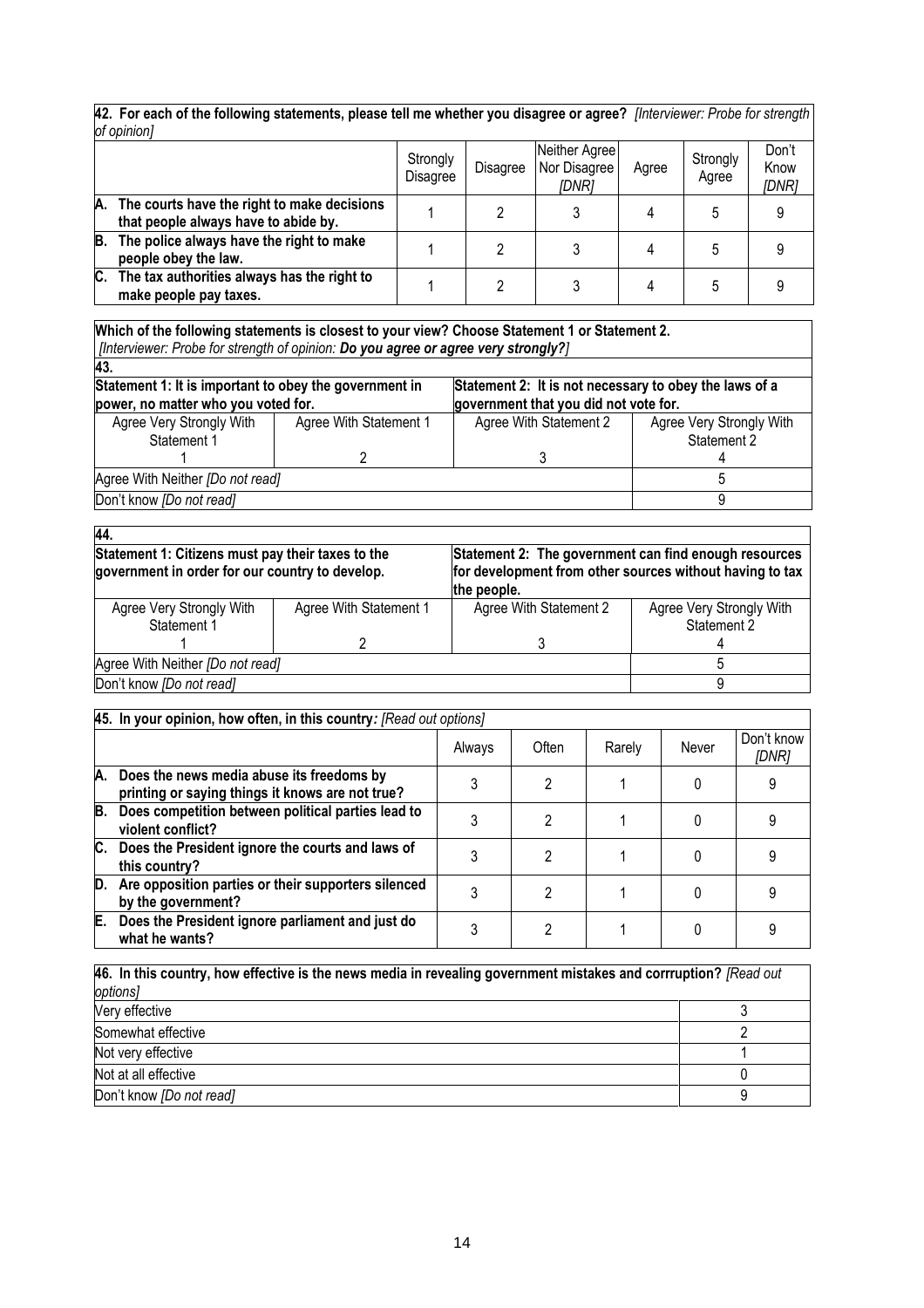| 47. | Think about how elections work in practice in this country. How well do elections: [Read out options] |           |      |               |                    |                     |
|-----|-------------------------------------------------------------------------------------------------------|-----------|------|---------------|--------------------|---------------------|
|     |                                                                                                       | Very well | Well | Not very well | Not at all<br>well | Don't know<br>[DNR] |
| IA. | <b>Ensure that the Representatives to the National</b><br>Assembly reflect the views of voters.       |           |      |               |                    |                     |
| B.  | Enable voters to remove from office leaders who<br>do not do what the people want.                    |           |      |               |                    |                     |

|    | [A8. In your opinion, how often do the following things occur in this country's elections? [Read out options] |       |           |       |        |                     |
|----|---------------------------------------------------------------------------------------------------------------|-------|-----------|-------|--------|---------------------|
|    |                                                                                                               | Never | Sometimes | Often | Always | Don't know<br>[DNR] |
| А. | Votes are counted fairly                                                                                      |       |           |       |        |                     |
| В. | Opposition candidates are prevented from<br>running for office                                                |       |           |       |        |                     |
| С. | The media provides fair coverage of all candidates                                                            |       |           | റ     |        |                     |
| D. | Voters are bribed                                                                                             |       |           | റ     |        |                     |
|    | Voters are offered a genuine choice in the<br>elections                                                       |       |           |       |        |                     |
|    | F. Voters are threatened with violence at the polls                                                           |       |           | ∩     |        |                     |

**49. During election campaigns in this country, how much do you personally fear becoming a victim of political intimidation or violence?** *[Read out options]*

| Not at all               |  |
|--------------------------|--|
| A little bit             |  |
| Somewhat                 |  |
| A lot                    |  |
| Don't know [Do not read] |  |

**50. Do you think that leaders of political parties in this country are more concerned with serving the interests of the people, or more concerned with advancing their own political ambitions, or haven't you heard enough to say?** *[Probe for strength of opinion]* More to serve the people – strongly agree 5 and 3 and 3 and 3 and 3 and 3 and 3 and 4 and 4 and 5 and 5 and 5 and 5 and 5 and 5 and 5 and 5 and 5 and 5 and 5 and 5 and 5 and 5 and 5 and 5 and 5 and 5 and 5 and 5 and 5 and More to serve the people - agree 4 Neither agree nor disagree *[Do not read]* 3 More to serve their own politiical ambitions - agree 2008 2009 2012 2014 2014 2015 2016 2017 2018 2019 2019 201 More to serve their own political ambitions – strongly agree 1 and 1 and 1 and 1 1 and 1 1 and 1 1 and 1 1 and 1 1 and 1 1 and 1 1 and 1 1 and 1 1 and 1 and 1 and 1 and 1 and 1 and 1 and 1 and 1 and 1 and 1 and 1 and 1 and Don't know *[DNR]* 9

|                  | 51. In your opinion, how often, in this country: [Read out options]           |        |              |        |       |                     |
|------------------|-------------------------------------------------------------------------------|--------|--------------|--------|-------|---------------------|
|                  |                                                                               | Always | <b>Often</b> | Rarely | Never | Don't know<br>[DNR] |
| A.               | Do people have to be careful of what they say about<br>politics?              |        |              |        |       |                     |
| B.               | Are people treated unequally under the law?                                   |        |              |        |       |                     |
| $\overline{c}$ . | Do officials who commit crimes go unpunished?                                 |        |              |        |       |                     |
| D.               | Do ordinary people who break the law go<br>unpunished?                        |        |              |        |       |                     |
|                  | E-KEN Do ethnic considerations play a key role in<br>government appointments? |        |              |        |       |                     |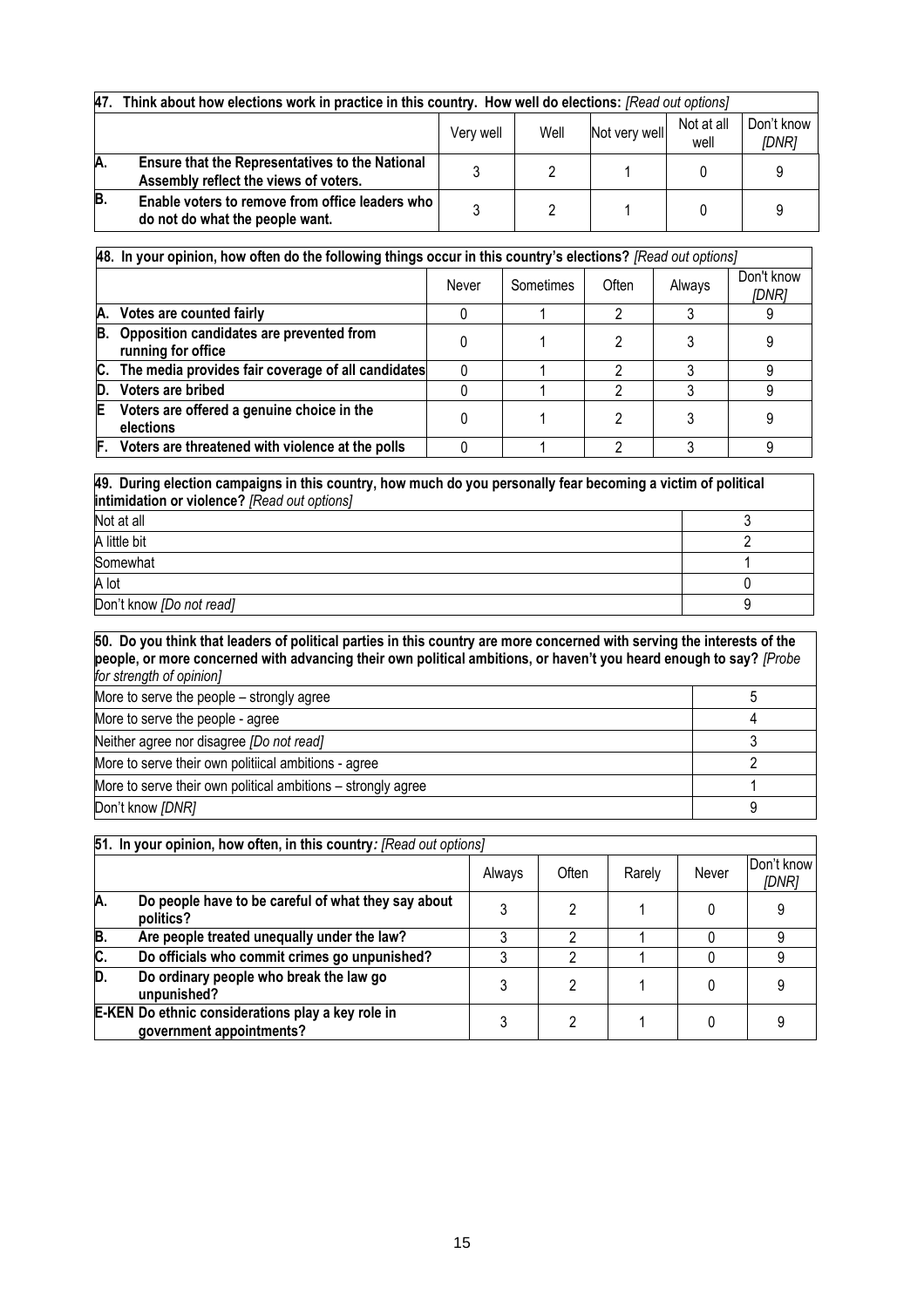|              | 52. How much do you trust each of the following, or haven't you heard enough about them to say? [Read out options] |            |               |                |       |                                    |
|--------------|--------------------------------------------------------------------------------------------------------------------|------------|---------------|----------------|-------|------------------------------------|
|              |                                                                                                                    | Not at all | Just a little | Somewhat       | A lot | Don't know/<br>Haven't heard [DNR] |
| А.           | <b>The President</b>                                                                                               |            |               | 2              | 3     |                                    |
| В.           | <b>National Assembly</b>                                                                                           |            |               | 2              |       | 9                                  |
| С.           | <b>Independent Electoral and Boundaries</b><br><b>Commission</b>                                                   |            |               | 2              |       | 9                                  |
| D.           | <b>Kenya Revenue Authority</b>                                                                                     | 0          |               | 2              | 3     | 9                                  |
| E.           | <b>Your County Assembly</b>                                                                                        | 0          |               | 2              |       | 9                                  |
|              | <b>E1-KEN Your County Governor</b>                                                                                 | 0          |               | $\mathfrak{p}$ | 3     | 9                                  |
| F.           | <b>The Ruling Coalition (Jubilee)</b>                                                                              |            |               | 2              |       | 9                                  |
| G.           | <b>Opposition Political Parties</b>                                                                                | 0          |               | 2              | 3     | 9                                  |
| Η.           | <b>The Police</b>                                                                                                  |            |               | $\mathfrak{p}$ | 3     | 9                                  |
| ı.           | Kenya Defense Force (KDF)                                                                                          | 0          |               | 2              | 3     | 9                                  |
| J.           | <b>Courts of law</b>                                                                                               |            |               | 2              |       | 9                                  |
| K.           | <b>Traditional leaders</b>                                                                                         | 0          |               | 2              |       | 9                                  |
|              | <b>Religious leaders</b>                                                                                           | 0          |               | $\mathfrak{p}$ | 3     | 9                                  |
| <b>M-KEN</b> | The Media                                                                                                          |            |               | $\mathfrak{p}$ | 3     | 9                                  |

**53. How many of the following people do you think are involved in corruption, or haven't you heard enough about them to say?** *[Read out options]*

|        |                                                            | None         | Some of<br>them | Most of<br>them | All of them | Don't know/ Haven't<br>heard [DNR] |
|--------|------------------------------------------------------------|--------------|-----------------|-----------------|-------------|------------------------------------|
| A.     | The President and Officials in his Office                  |              |                 |                 |             |                                    |
| B.     | <b>Members of Parliament</b>                               |              |                 | າ               |             |                                    |
| C.     | <b>Government officials</b>                                |              |                 |                 |             |                                    |
| D.     | <b>Members of your County Assembly</b>                     | 0            |                 | 2               |             | 9                                  |
| D1-KEN | Your County Governor and Officials in his<br><b>Office</b> | <sup>0</sup> |                 | 2               |             |                                    |
| E.     | <b>Police</b>                                              | 0            |                 |                 |             | 9                                  |
| E1-KEN | <b>Members of the Kenya Defense Forces</b><br>(KDF)        | 0            |                 | 2               |             | 9                                  |
| F.     | <b>Officials of Kenya Revenue Authority (KRA)</b>          |              |                 | っ               |             | q                                  |
| G.     | <b>Judges and Magistrates</b>                              | 0            |                 |                 |             | ä                                  |
| H.     | <b>Traditional leaders</b>                                 |              |                 | າ               |             | 9                                  |
| ı.     | <b>Religious leaders</b>                                   |              |                 | 2               |             | q                                  |
| IJ.    | <b>Business executives</b>                                 |              |                 |                 |             | 9                                  |

| 54. In your opinion, over the past year, has the level of corruption in this country increased, decreased, or stayed the |  |  |  |  |  |  |
|--------------------------------------------------------------------------------------------------------------------------|--|--|--|--|--|--|
| same? [Interviewer: Probe for strength of opinion.]                                                                      |  |  |  |  |  |  |
| Increased a lot                                                                                                          |  |  |  |  |  |  |
| Increased somewhat                                                                                                       |  |  |  |  |  |  |
| Stayed the same                                                                                                          |  |  |  |  |  |  |
| Decreased somewhat                                                                                                       |  |  |  |  |  |  |
| Decreased a lot                                                                                                          |  |  |  |  |  |  |
| Don't know <i>[Do not read]</i>                                                                                          |  |  |  |  |  |  |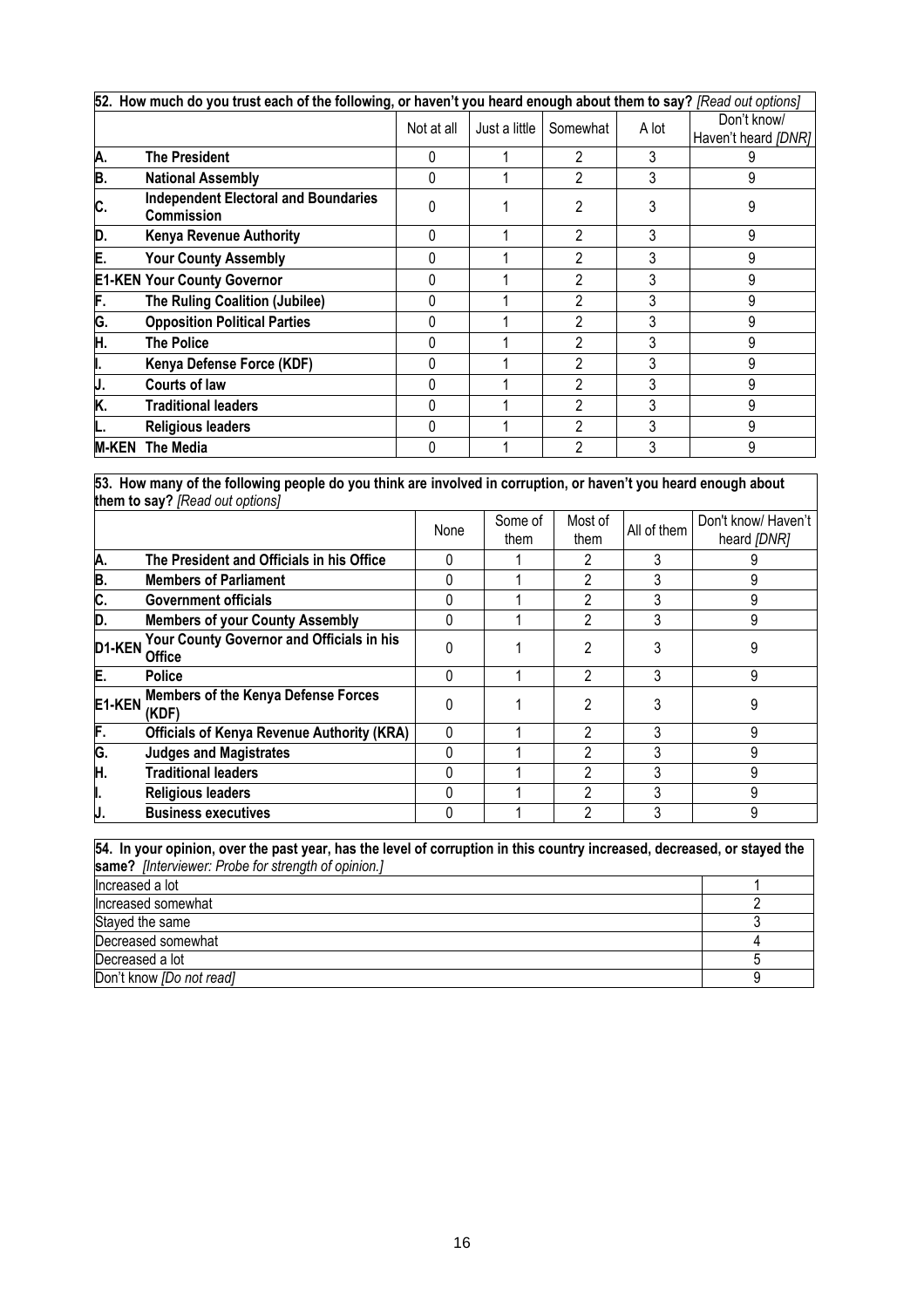#### **Now I would like to talk to you about experiences that some people have in accessing certain essential government services.**

**55. In the past 12 months have you had contact with a public school?** *[Interviewer: If 'no', circle 7 for both parts and continue to next question. If* yes**,** *continue with parts A and B below]***:** *[Read out options]*

|    | <u>pontinuo to noxt guodioni. In you, continuo with purts returns Disciplini perdu out optionoj</u>                                                                                     |                     |           |                  |             |                   |                     |  |
|----|-----------------------------------------------------------------------------------------------------------------------------------------------------------------------------------------|---------------------|-----------|------------------|-------------|-------------------|---------------------|--|
|    |                                                                                                                                                                                         | No contact<br>[DNR] | Very easy | Easy             | Difficult   | Very<br>Difficult | Don't Know<br>[DNR] |  |
| A. | How easy or difficult was it to obtain the<br>services you needed from teachers or<br>school officials?                                                                                 |                     |           |                  |             | 4                 |                     |  |
|    |                                                                                                                                                                                         | No contact<br>[DNR] | Never     | Once or<br>twice | A few times | Often             | Don't Know<br>[DNR] |  |
| B. | And how often, if ever, did you have to<br>pay a bribe, give a gift, or do a favour for<br>a teacher or school official in order to get<br>the services you needed from the<br>schools? |                     |           |                  | າ           |                   |                     |  |

**55. In the past 12 months have you had contact with a public clinic or hospital?** *[Interviewer: If 'no', circle 7 for both parts and continue to next question. If yes, continue with parts C and D below]***:** *[Read out options]*

|     | parts and continue to next question. In yes, continue with parts C and D below). Tread out options [                                                                                      |                     |           |                  |             |                   |                     |
|-----|-------------------------------------------------------------------------------------------------------------------------------------------------------------------------------------------|---------------------|-----------|------------------|-------------|-------------------|---------------------|
|     |                                                                                                                                                                                           | No contact<br>[DNR] | Very easy | Easy             | Difficult   | Verv<br>Difficult | Don't Know<br>[DNR] |
| IC. | How easy or difficult was it to obtain the<br>medical care you needed?                                                                                                                    |                     |           |                  |             |                   |                     |
|     |                                                                                                                                                                                           | No contact<br>IDNR1 | Never     | Once or<br>twice | A few times | Often             | Don't Know<br>[DNR] |
| D.  | And how often, if ever, did you have to<br>pay a bribe, give a gift, or do a favour for<br>a health worker or clinic or hospital staff<br>in order to get the medical care you<br>needed? |                     | 0         |                  | າ           |                   | 9                   |

#### **55. In the past 12 months have you tried to get an identity document like a birth certificate, driver's license, passport or voter's card, or a permit, from government?** *[Interviewer: If 'no', circle 7 for both parts and continue to next question. If yes, continue with parts E and F below] : [Read out options]*

|    |                                                                                                                                                              | No contact<br>[DNR] | Very easy | Easy             | Difficult   | Very<br><b>Difficult</b> | Don't Know<br>[DNR] |
|----|--------------------------------------------------------------------------------------------------------------------------------------------------------------|---------------------|-----------|------------------|-------------|--------------------------|---------------------|
| E. | How easy or difficult was it to obtain the<br>document you needed?                                                                                           |                     |           |                  |             |                          |                     |
|    |                                                                                                                                                              | No contact<br>[DNR] | Never     | Once or<br>twice | A few times | Often                    | Don't Know<br>[DNR] |
| F. | And how often, if ever, did you have to<br>pay a bribe, give a gift, or do a favour for<br>a government official in order to get the<br>document you needed? |                     |           |                  |             |                          | 9                   |

**55. In the past 12 months have you tried to get water, sanitation or electric services from government?** *[Interviewer: If 'no', circle 7 for both parts and continue to next question. If yes, continue with parts G and H below]***:** *[Read out options]*

|    |                                                                                                                                                              | No contact<br>[DNR] | Very easy | Easy             | <b>Difficult</b> | Verv<br><b>Difficult</b> | Don't Know<br>[DNR] |
|----|--------------------------------------------------------------------------------------------------------------------------------------------------------------|---------------------|-----------|------------------|------------------|--------------------------|---------------------|
| G. | How easy or difficult was it to obtain the<br>services you needed?                                                                                           |                     |           |                  |                  |                          |                     |
|    |                                                                                                                                                              | No contact<br>IDNR1 | Never     | Once or<br>twice | A few times      | Often                    | Don't Know<br>[DNR] |
| H. | And how often, if ever, did you have to<br>pay a bribe, give a gift, or do a favour for<br>a government official in order to get the<br>services you needed? |                     |           |                  |                  | 3                        |                     |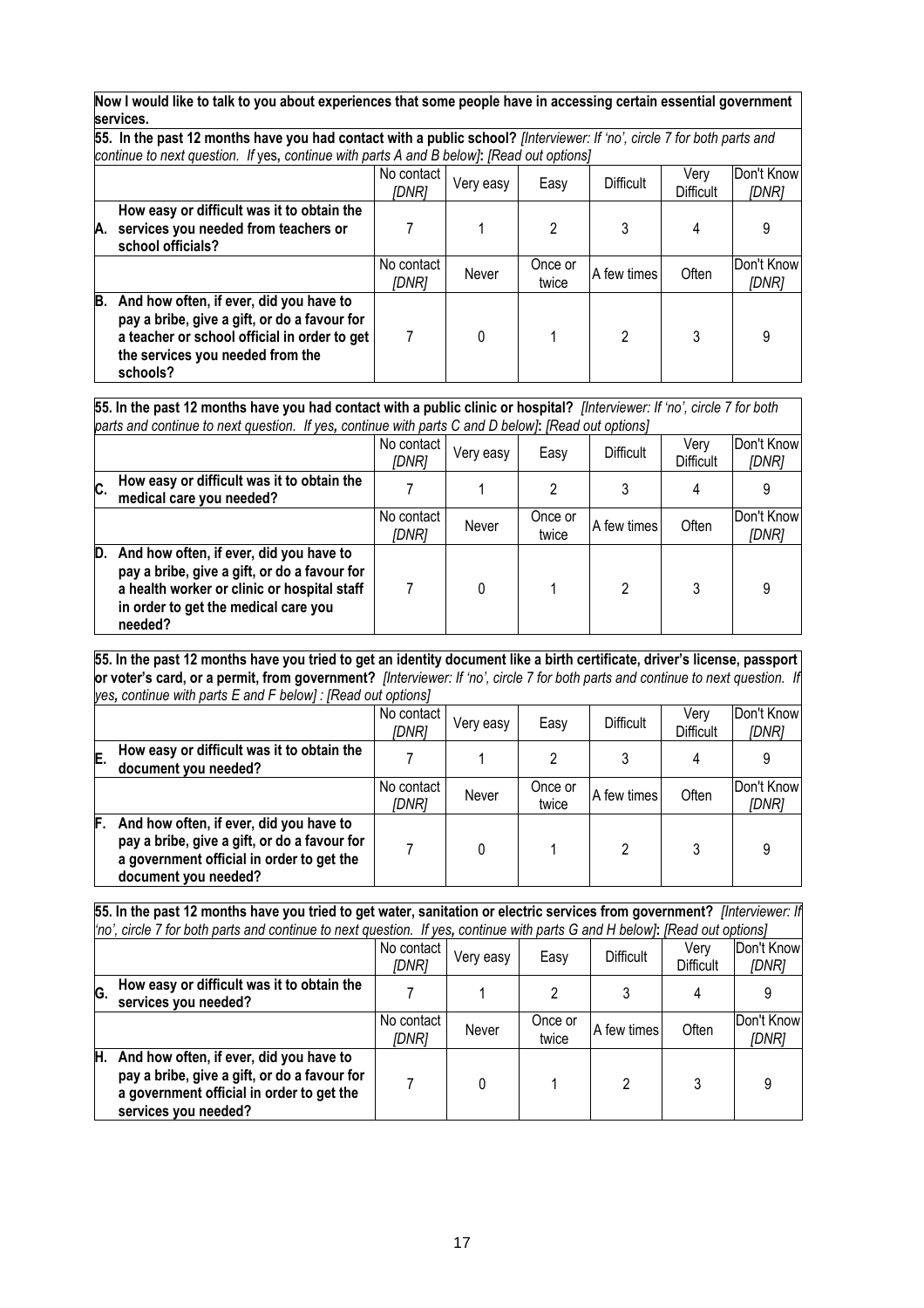| 55. In the past 12 months have you requested assistance from the police? [Interviewer: If 'no', circle 7 for both parts<br>and continue to next question. If yes, continue with parts I and J below]: [Read out options]                             |                     |           |                  |             |                          |                     |  |  |  |
|------------------------------------------------------------------------------------------------------------------------------------------------------------------------------------------------------------------------------------------------------|---------------------|-----------|------------------|-------------|--------------------------|---------------------|--|--|--|
|                                                                                                                                                                                                                                                      | No contact<br>[DNR] | Very easy | Easy             | Difficult   | Verv<br><b>Difficult</b> | Don't Know<br>[DNR] |  |  |  |
| How easy or difficult was it to obtain the<br>assistance you needed?                                                                                                                                                                                 |                     |           |                  |             |                          |                     |  |  |  |
|                                                                                                                                                                                                                                                      | No contact<br>IDNR1 | Never     | Once or<br>twice | A few times | Often                    | Don't Know<br>[DNR] |  |  |  |
| And how often, if ever, did you have to<br>IJ.<br>pay a bribe, give a gift, or do a favour for<br>a police officer in order to get the<br>assistance you needed, or to avoid a<br>problem like passing a checkpoint or<br>avoiding a fine or arrest? |                     | 0         |                  | 2           | 3                        | 9                   |  |  |  |

**55. In the past 12 months have you had contact with the courts?** *[Interviewer: If 'no', circle 7 for both parts and continue to next question. If yes, continue with parts K and L below]***:** *[Read out options]*

|    |                                                                                                                                                                                    | No contact<br>[DNR] | Very easy | Easy             | Difficult   | Verv<br><b>Difficult</b> | Don't Know<br>[DNR] |
|----|------------------------------------------------------------------------------------------------------------------------------------------------------------------------------------|---------------------|-----------|------------------|-------------|--------------------------|---------------------|
| Κ. | How easy or difficult was it to obtain the<br>assistance you needed from the courts?                                                                                               |                     |           |                  |             |                          |                     |
|    |                                                                                                                                                                                    | No contact<br>[DNR] | Never     | Once or<br>twice | A few times | Often                    | Don't Know<br>[DNR] |
|    | And how often, if ever, did you have to<br>pay a bribe, give a gift, or do a favour for<br>a judge or court official in order to get the<br>assistance you needed from the courts? |                     |           |                  |             |                          | 9                   |

**56.** *[If respondent ever reported paying a bribe on Q55B, Q55D, Q55F, Q55H,Q 55J or-Q55L:]* **If you ever paid a bribe for any of the services discussed above, did you report any of the incidents you mentioned to a government official or someone in authority?**

| <b>No</b>                                                                                                                                                 |  |
|-----------------------------------------------------------------------------------------------------------------------------------------------------------|--|
| Yes                                                                                                                                                       |  |
| Not Applicable <i>fi.e.</i> , Respondent answered $0=$ Never, $9=$ DK or 7=No contact to Q55B, Q55D,<br>$Q55F,Q55H, Q55J$ and $Q55L$ <i>[Do not read]</i> |  |
| Don't know [Do not read]                                                                                                                                  |  |

**57.** *[If yes on Q56]* **Which of the following happened the most recent time that you reported a bribery incident?** *[If response on Q56 is anything other than 1=yes, select 7=Not applicable for both parts and continue to Q58]*

|    |                                                                                                   | Not applicable<br>(no incidents<br>reported) | No, didn't<br>happen | Yes, happened | Don't know<br>[DNR] |
|----|---------------------------------------------------------------------------------------------------|----------------------------------------------|----------------------|---------------|---------------------|
| А. | Authorities took action against the government<br>officials involved.                             |                                              |                      |               |                     |
| B. | You suffered retaliation or other negative<br>consequences as a result of reporting the incident. |                                              |                      |               |                     |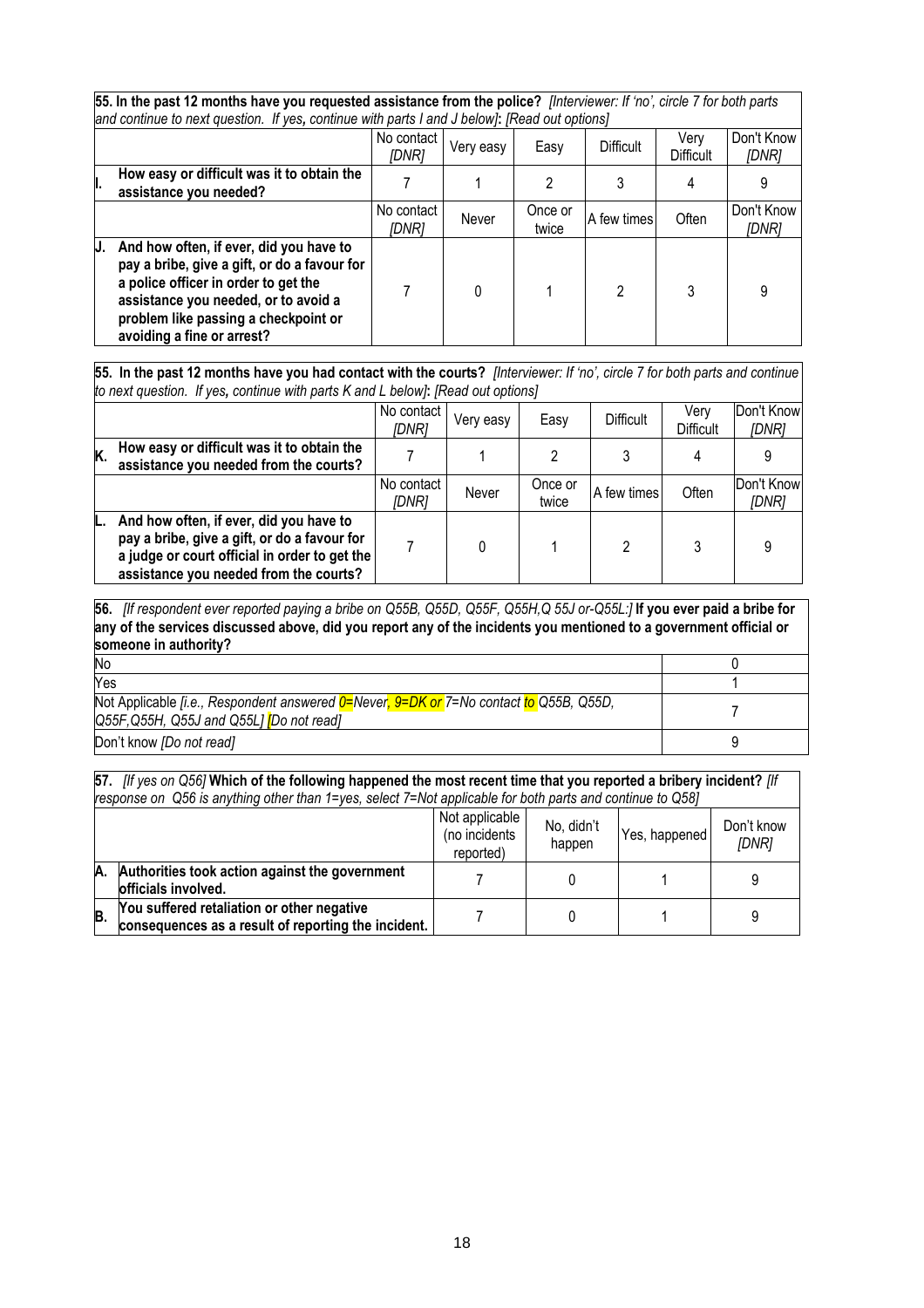**58. Some people say that many incidents of corruption are never reported. Based on your experience, what do you think is the main reason why many people do not report corruption when it occurs?** *[Interviewer: Do not read options.* 

| Code from response.]                                                                                 |      |
|------------------------------------------------------------------------------------------------------|------|
| Most people do report incidents of corruption                                                        |      |
| People don't have enough time to report it                                                           |      |
| People don't know whereto report it                                                                  | າ    |
| People don't know how to report it                                                                   |      |
| Nothing will be done / It wouldn't make a difference                                                 | 4    |
| It's too expensive to report (e.g., due to travel or phone charges)                                  | 5    |
| Corruption is normal / Everyone does it / everyone is involved                                       | 6    |
| People are afraid of the consequences                                                                |      |
| The officials where they would report to are also corrupt / officials are involved in the corruption | 8    |
| It's government's money, not the people's, so it's not our problem                                   | 9    |
| Because they will implicate themselves as bribe-givers                                               | 10   |
| Corruption is too difficult to prove                                                                 |      |
| Post<br>Other [specify]<br>Code                                                                      |      |
| Don't know                                                                                           | 9999 |

**59. How much of the time do you think the following try their best to listen to what people like you have to say?** *[Read out options]*

|    |                                   | Never | Only<br>Sometimes | <b>Often</b> | Always | Don't know<br><i>IDNR1</i> |
|----|-----------------------------------|-------|-------------------|--------------|--------|----------------------------|
| Α. | <b>Members of Parliament</b>      |       |                   |              |        |                            |
| B  | <b>Members of County Assembly</b> |       |                   |              |        |                            |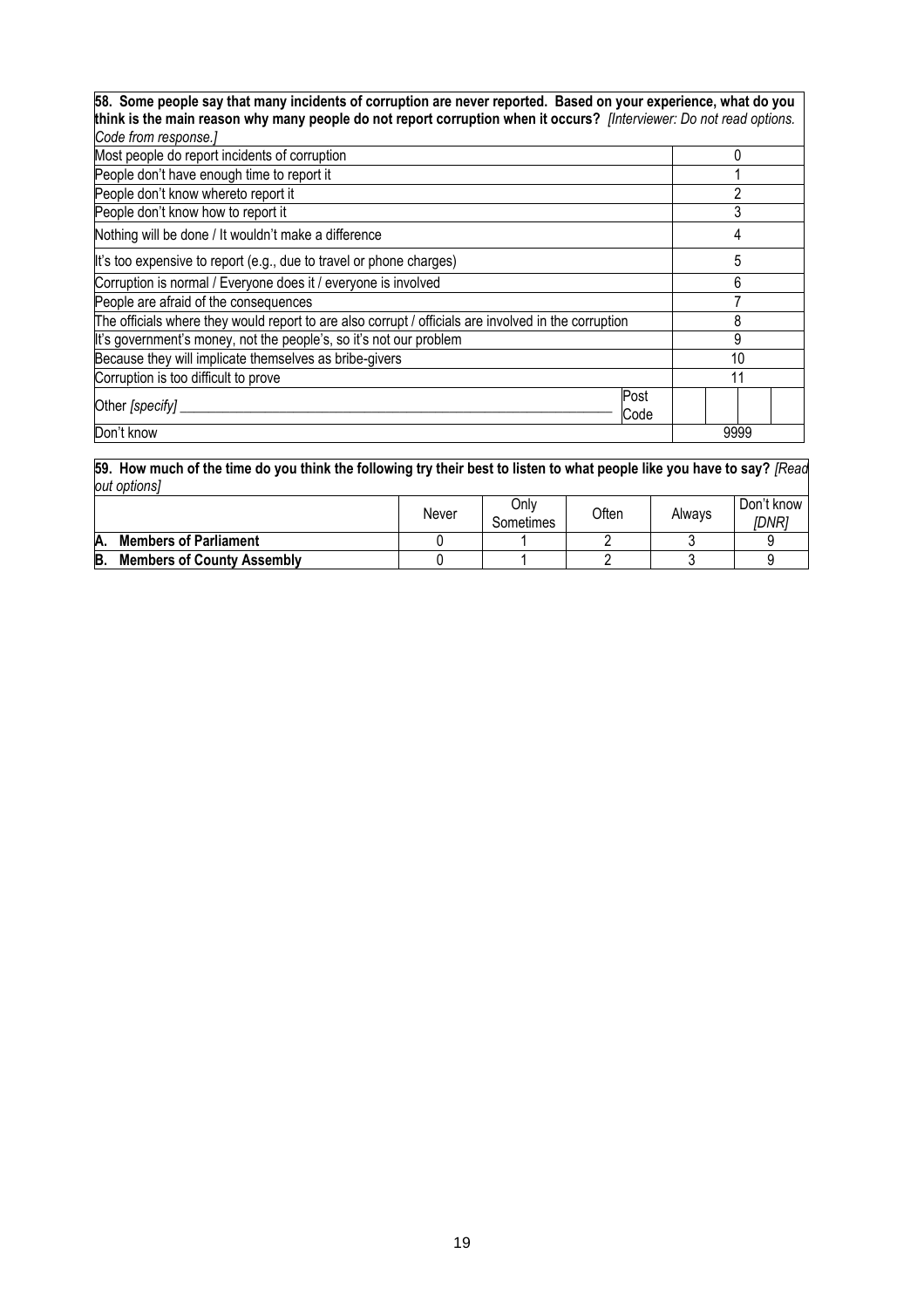**60. In your opinion, what are the most important problems facing this country that government should address?** *[Do not read options. Code from responses. Accept up to three answers. If respondent offers more than three options, ask "Which three of these are the most important?" If respondent offers one or two answers, ask "Anything else?"]*

|                                                            |      | 1 <sup>st</sup> response | 2 <sup>nd</sup> response | 3rd response   |
|------------------------------------------------------------|------|--------------------------|--------------------------|----------------|
| <b>Economics</b>                                           |      |                          |                          |                |
| Management of the economy                                  |      | 1                        | 1                        | 1              |
| Wages, incomes and salaries                                |      | $\overline{c}$           | $\overline{2}$           | $\overline{2}$ |
| Unemployment                                               |      | 3                        | 3                        | 3              |
| Poverty/destitution                                        |      | 4                        | 4                        | 4              |
| <b>Rates and Taxes</b>                                     |      | 5                        | 5                        | 5              |
| Loans / credit                                             |      | 6                        | 6                        | 6              |
| Food / Agriculture                                         |      |                          |                          |                |
| Farming/agriculture                                        |      | 7                        | $\overline{7}$           | 7              |
| Agricultural marketing                                     |      | 32                       | 32                       | 32             |
| Food shortage/famine                                       |      | 8                        | 8                        | 8              |
| Drought                                                    |      | 9                        | 9                        | 9              |
| Land                                                       |      | 10                       | 10                       | 10             |
| Infrastructure                                             |      |                          |                          |                |
| Transportation                                             |      | 11                       | 11                       | 11             |
| Communications                                             |      | 12                       | 12                       | 12             |
| Infrastructure / roads                                     |      | 13                       | 13                       | 13             |
| Government Services                                        |      |                          |                          |                |
| Education                                                  |      | 14                       | 14                       | 14             |
| Housing                                                    |      | 15                       | 15                       | 15             |
| Electricity                                                |      | 16                       | 16                       | 16             |
| Water supply                                               |      | 17                       | 17                       | 17             |
| Orphans/street children/homeless children                  |      | 18                       | 18                       | 18             |
| Services (other)                                           |      | 19                       | 19                       | 19             |
| <b>Health</b>                                              |      |                          |                          |                |
| Health                                                     |      | 20                       | 20                       | 20             |
| <b>AIDS</b>                                                |      | 21                       | 21                       | 21             |
| Sickness / Disease                                         |      | 22                       | 22                       | 22             |
| Governance                                                 |      |                          |                          |                |
| Crime and Security                                         |      | 23                       | 23                       | 23             |
| Corruption                                                 |      | 24                       | 24                       | 24             |
| Political violence                                         |      | 25                       | 25                       | 25             |
| Political instability/political divisions/ ethnic tensions |      | 26                       | 26                       | 26             |
| Discrimination/ inequality                                 |      | 27                       | 27                       | 27             |
| Gender issues / women's rights                             |      | 28                       | 28                       | 28             |
| Democracy/political rights                                 |      | 29                       | 29                       | 29             |
| War (international)                                        |      | 30                       | 30                       | 30             |
| Civil war                                                  |      | 31                       | 31                       | 31             |
| Other responses                                            |      |                          |                          |                |
| Nothing/ no problems                                       |      | 0                        |                          |                |
| Other (1 <sup>st</sup> response)                           | Post |                          |                          |                |
| Specify_________                                           | Code |                          |                          |                |
| Other (2 <sup>nd</sup> response)                           | Post |                          |                          |                |
| Specify <sub>__________</sub>                              | Code |                          |                          |                |
| Other (3 <sup>rd</sup> response)                           | Post |                          |                          |                |
| Specify_                                                   | Code |                          |                          |                |
| No further reply                                           |      |                          | 9996                     | 9996           |
| Don't know                                                 |      | 9999                     |                          |                |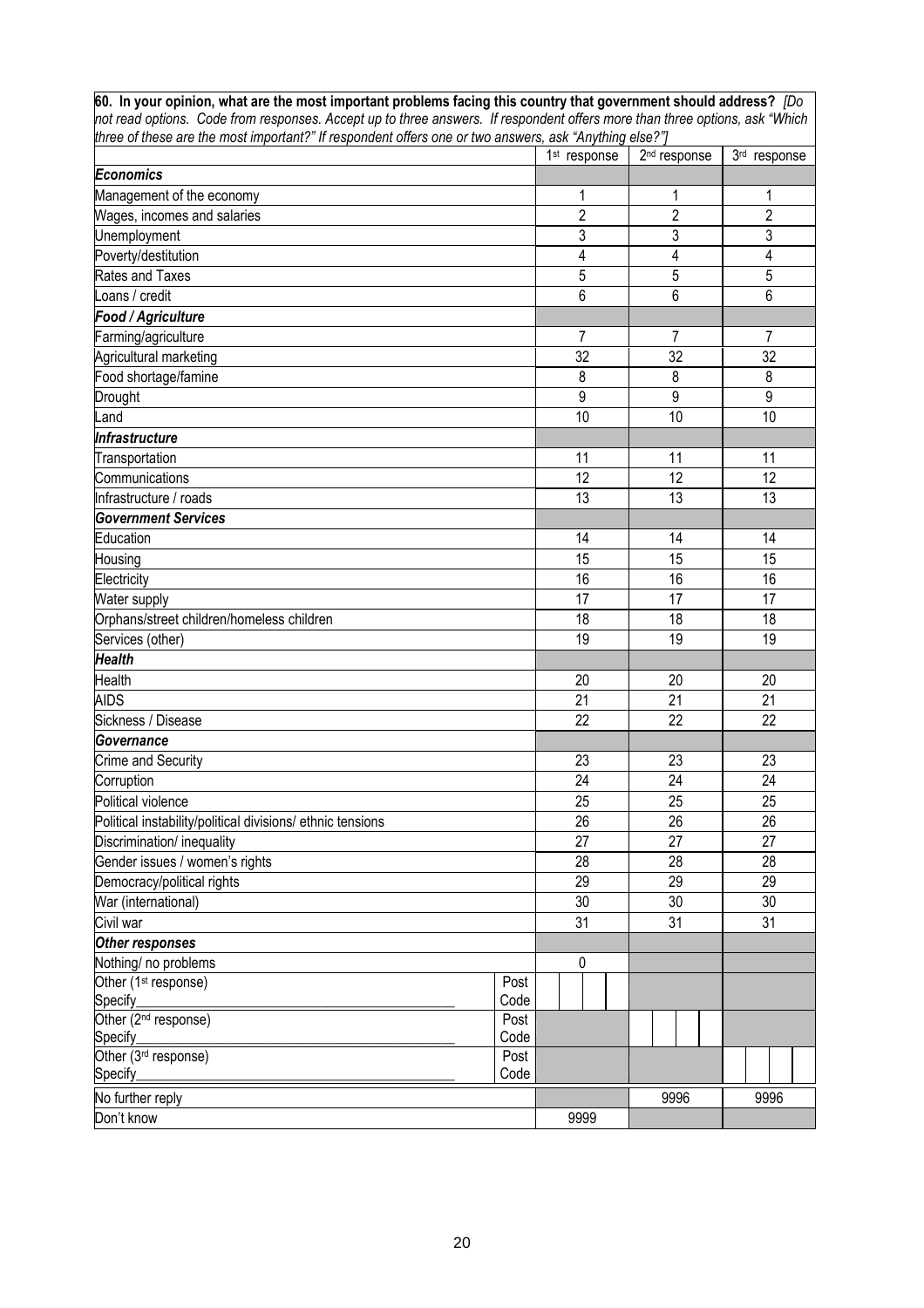**61A. Thinking of the problem you mentioned first,** *[Interviewer: remind respondent of first problem identified]* **in your opinion, how well or badly would you say the current government is handling this problem, or havent you heard enough to say?** *[Interviewer: Probe for strength of opinion]*

| Verv well                                                                                    |  |
|----------------------------------------------------------------------------------------------|--|
| <b>Fairly well</b>                                                                           |  |
| <b>Fairly badly</b>                                                                          |  |
| Very badly                                                                                   |  |
| Not applicable [Only if respondent answered 999=Don't know or 0=Nothing, no problems on Q60] |  |
| Don't know [Do not read]                                                                     |  |

**61B. In your opinion, is there any other political party that could do a better job in solving this problem***? [Read out options]* 

| Yes                                                                                          |  |
|----------------------------------------------------------------------------------------------|--|
| No                                                                                           |  |
| Not applicable [Only if respondent answered 999=Don't know or 0=Nothing, no problems on Q60] |  |
| Don't know <i>[Do not read]</i>                                                              |  |

| 62. Which of the following do you see as the most important difference between the ruling party and opposition<br>parties in Kenya? [Read out options.] |   |  |  |
|---------------------------------------------------------------------------------------------------------------------------------------------------------|---|--|--|
| There is no difference [Do not read]                                                                                                                    |   |  |  |
| The honesty or integrity of party leaders                                                                                                               |   |  |  |
| The religion of party leaders or members                                                                                                                |   |  |  |
| The economic and development policies each party wants to implement                                                                                     |   |  |  |
| The experience of party leaders and their ability to get things done                                                                                    |   |  |  |
| The ethnicity of party leaders or members                                                                                                               | 5 |  |  |
| The personalities of party leaders                                                                                                                      | 6 |  |  |
| The regional identity of party leaders or members                                                                                                       |   |  |  |
| None of these / Some other answer [Do not read]                                                                                                         | 8 |  |  |
| Don't know [Do not read]                                                                                                                                | 9 |  |  |

**63. Looking at the ruling and opposition political parties in this country, which would you say is most able to address each of the following matters, or haven't you heard enough to say?** *[Interviewer: Probe for strength of opinion]*

|    |                                          | <b>Ruling Coalition</b> | Opposition party<br>or parties | Neither of them<br>[DNR] | DK / Haven't<br>heard enough<br>[DNR] |
|----|------------------------------------------|-------------------------|--------------------------------|--------------------------|---------------------------------------|
| А. | <b>Controlling prices</b>                |                         |                                |                          |                                       |
| В  | <b>Creating jobs</b>                     |                         |                                |                          |                                       |
| C. | Improving basic health services          |                         |                                |                          |                                       |
| D. | <b>Fighting corruption in government</b> |                         |                                |                          |                                       |
|    | <b>E-KEN Combating Insecurity</b>        |                         |                                |                          |                                       |

| 64. Please tell me whether you agree or disagree with the following statement: The political opposition in Kenya<br>presents a viable alternative vision and plan for the country. [Probe for strength of opinion] |  |  |  |
|--------------------------------------------------------------------------------------------------------------------------------------------------------------------------------------------------------------------|--|--|--|
| Strongly disagree                                                                                                                                                                                                  |  |  |  |
| <b>Disagree</b>                                                                                                                                                                                                    |  |  |  |
| Neither agree nor disagree [Do not read]                                                                                                                                                                           |  |  |  |
| Agree                                                                                                                                                                                                              |  |  |  |
| Strongly agree                                                                                                                                                                                                     |  |  |  |
| Don't know [DNR]                                                                                                                                                                                                   |  |  |  |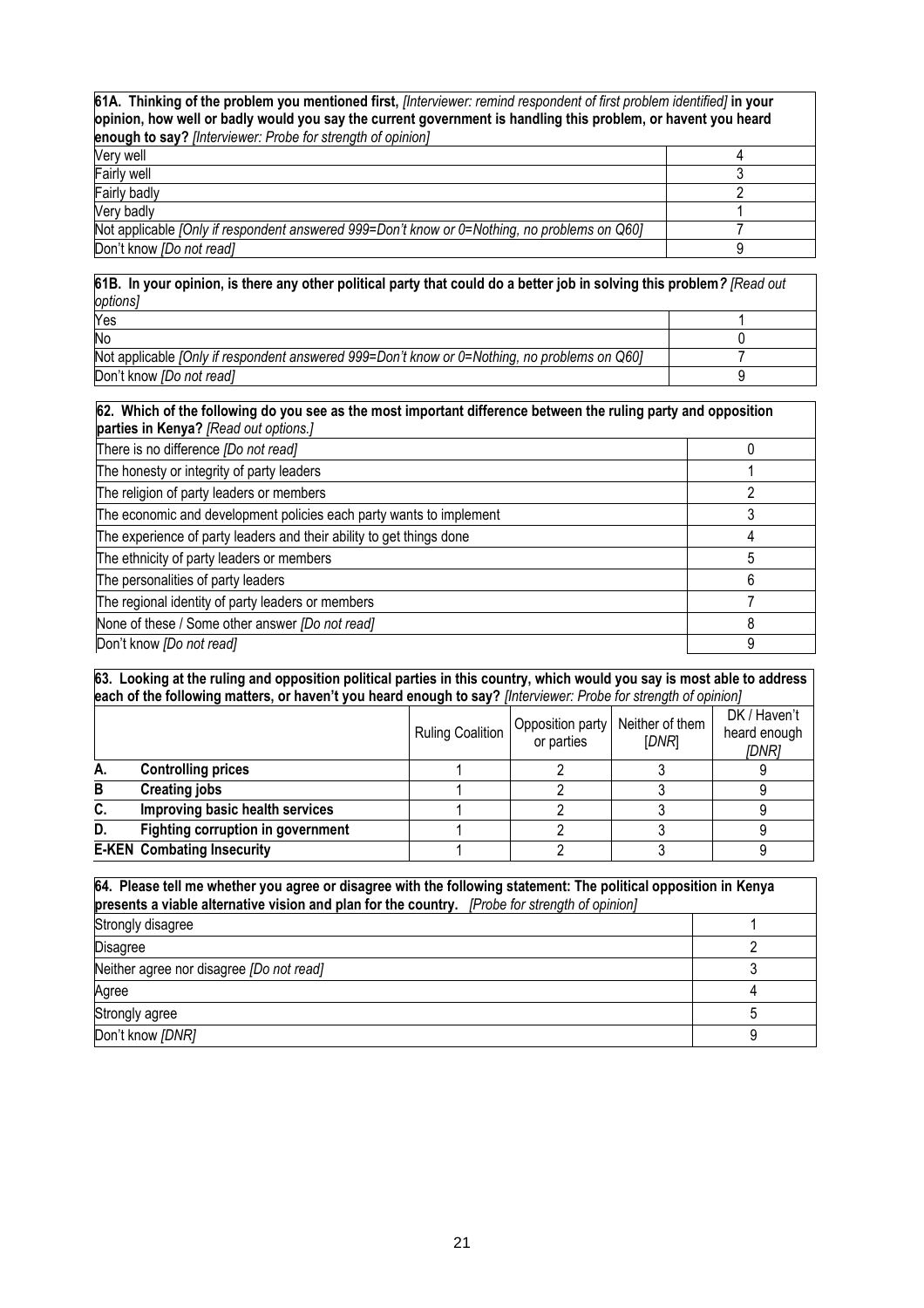#### **65. If the government of this country could increase its spending, which of the following areas do you think should be the top priority for additional investment?** *[Read out options]* **And which would be your second priority?**

| $\mu$ is top priority for additional investments. These can options friid which would be your second priority is |                     |                     |
|------------------------------------------------------------------------------------------------------------------|---------------------|---------------------|
|                                                                                                                  | 65A. First priority | 65B Second priority |
| Education                                                                                                        |                     |                     |
| Infrastructure, like roads and bridges                                                                           |                     |                     |
| Security, like the police and military                                                                           |                     |                     |
| Healthcare                                                                                                       |                     |                     |
| Agricultural development                                                                                         |                     |                     |
| Energy supply                                                                                                    |                     |                     |
| KEN - Creation of jobs                                                                                           |                     |                     |
| <b>KEN- Water and sanitation</b>                                                                                 |                     |                     |
| None of the above [Do not read]                                                                                  |                     |                     |
| Don't Know / Can't remember [Do not read]                                                                        |                     |                     |

#### **65C. If the government decided to make people pay more taxes or user fees in order to increase spending on public health care, would you support this decision or oppose it?** *[Interviewer: Probe for strength of opinion.]*

| <b>Product only from you ouppointing addition of oppose</b> in Third Honor. I love for ought of opinion. |  |  |  |  |  |
|----------------------------------------------------------------------------------------------------------|--|--|--|--|--|
| Strongly oppose                                                                                          |  |  |  |  |  |
| Somewhat oppose                                                                                          |  |  |  |  |  |
| Neither support nor oppose [Do not read]                                                                 |  |  |  |  |  |
| Somewhat support                                                                                         |  |  |  |  |  |
| Strongly support                                                                                         |  |  |  |  |  |
| It depends (e.g., on size of the increase) <i>[Do not read]</i>                                          |  |  |  |  |  |
| Don't know [Do not read]                                                                                 |  |  |  |  |  |

#### **Now let's speak about the performance of the present government of this country.**

**66. How well or badly would you say the current government is handling the following matters, or haven't you heard enough to say?** *[Interviewer: Probe for strength of opinion]*

|    |                                            | Verv<br>Badly | Fairly<br>Badly | Fairly<br>Well | Very<br>Well | DK / Haven't<br>heard enough<br>[DNR] |
|----|--------------------------------------------|---------------|-----------------|----------------|--------------|---------------------------------------|
| A. | Managing the economy                       |               |                 | 3              | 4            |                                       |
| В. | Improving the living standards of the poor |               | 2               | 3              | 4            | 9                                     |
| C. | <b>Creating jobs</b>                       |               | 2               | 3              |              | 9                                     |
| D. | Keeping prices down                        |               | 2               | 3              |              | 9                                     |
| E. | Narrowing gaps between rich and poor       |               | 2               | 3              | 4            | 9                                     |
| F. | <b>Reducing crime</b>                      |               | 2               | 3              | 4            | 9                                     |
| G. | Improving basic health services            |               | 2               | 3              | 4            | 9                                     |
| Η. | <b>Addressing educational needs</b>        |               | っ               | 3              | 4            | 9                                     |
|    | Providing water and sanitation services    |               | 2               | 3              | 4            | 9                                     |
| J. | Ensuring everyone has enough to eat        |               |                 | 3              |              | 9                                     |
| K. | <b>Fighting corruption in government</b>   |               | 2               | 3              | 4            | 9                                     |
|    | Maintaining roads and bridges              |               | 2               | 3              | 4            | 9                                     |
| M. | Providing a reliable supply of electricity |               | 2               | 3              | 4            | 9                                     |
|    | N-KEN Fighting terrorism in Kenya          |               | 2               | 3              |              | 9                                     |
|    |                                            |               |                 |                |              |                                       |

**67. What about county government? I do not mean the national government. I mean your local county government. How well or badly would you say your county government is handling the following matters, or haven't you heard enough about them to say?** *[Interviewer: Probe for strength of opinion]*

|    |                                              | Verv<br>Badly | Fairlv<br>Badly | Fairlv<br>Well | Verv<br>Well | Don't know/<br>Haven't heard<br>enough [DNR] |
|----|----------------------------------------------|---------------|-----------------|----------------|--------------|----------------------------------------------|
| A. | <b>Maintaining local roads</b>               |               |                 |                |              |                                              |
| B. | Maintaining local market places              |               |                 |                |              |                                              |
|    | <b>C-KEN Providing basic health services</b> |               |                 |                |              |                                              |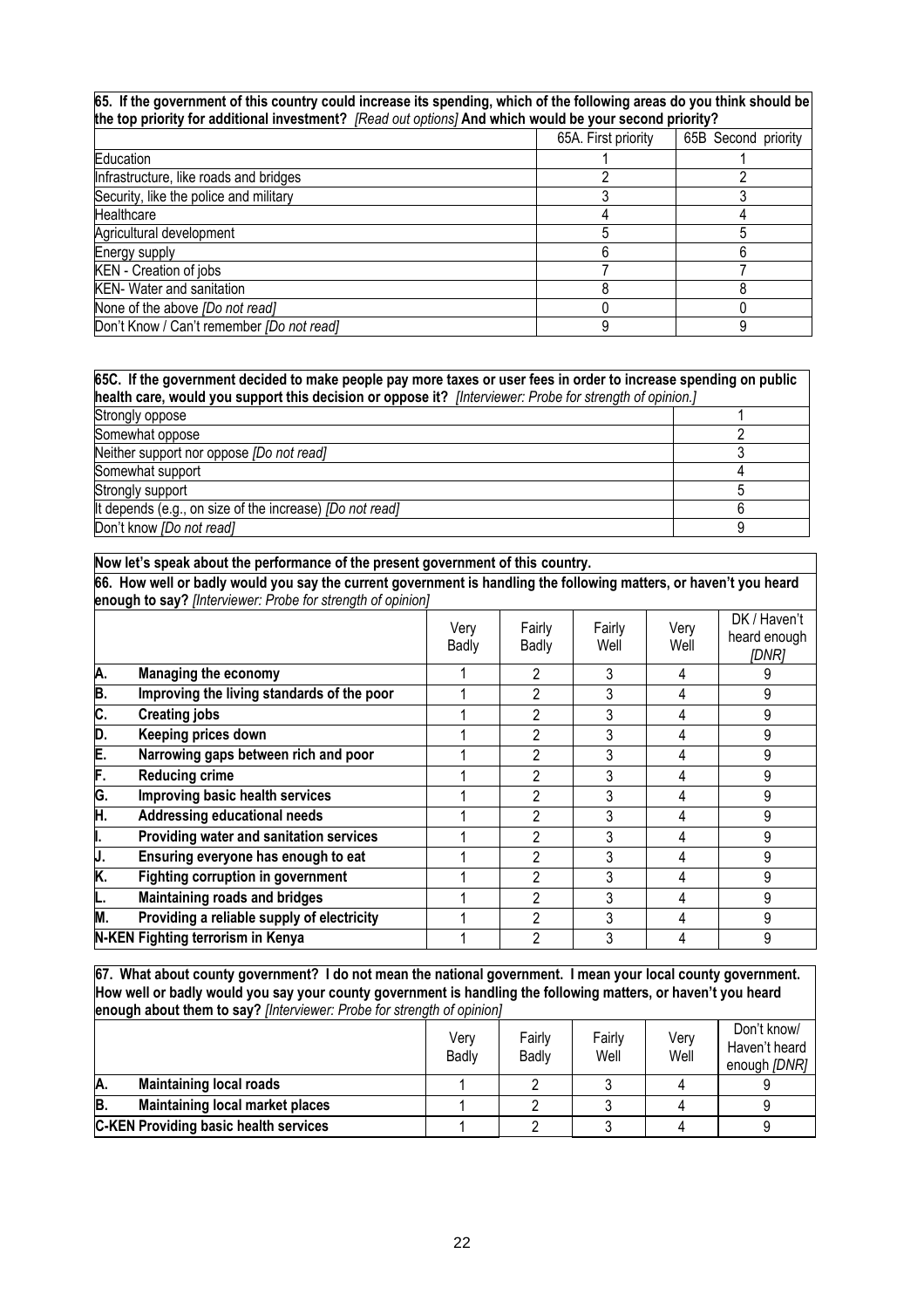**68. Do you approve or disapprove of the way that the following people have performed their jobs over the past twelve months, or haven't you heard enough about them to say?** *[Interviewer: Probe for strength of opinion]* 

|     |                                           | Strongly<br>Disapprove | Disapprove | Approve | Strongly<br>Approve | Don't know/<br>Haven't heard<br>enough [DNR] |  |  |
|-----|-------------------------------------------|------------------------|------------|---------|---------------------|----------------------------------------------|--|--|
| Α.  | <b>President Uhuru Kenyatta</b>           |                        |            |         |                     |                                              |  |  |
| B.  | <b>Your Member of Parliament</b>          |                        |            |         |                     |                                              |  |  |
| IC. | Your elected member of county<br>assembly |                        |            |         |                     |                                              |  |  |
|     | <b>C1-KEN Your County Governor</b>        |                        |            |         |                     |                                              |  |  |
| D.  | Your traditional leader                   |                        |            |         |                     |                                              |  |  |

|    | 69. Who should be responsible for: [Read out options]                           |                               |                                           |                             |            |                 |                     |
|----|---------------------------------------------------------------------------------|-------------------------------|-------------------------------------------|-----------------------------|------------|-----------------|---------------------|
|    |                                                                                 | The<br>President<br>Executive | The<br>Parliament /<br>County<br>Assembly | Their<br>Political<br>Party | The Voters | No One<br>[DNR] | Don't know<br>[DNR] |
| А. | Making sure that, once elected,<br>Members of Parliament do their jobs?         |                               |                                           |                             |            |                 |                     |
| B. | Making sure that, once elected,<br>Members of county assembly do their<br>iobs? |                               |                                           |                             |            | 4               |                     |
| C. | Making sure that, once elected, the<br>president does his job?                  |                               |                                           |                             |            |                 |                     |

**70. Based on your experience, how easy or difficult is it to do each of the following?** *[Interviewer: Probe for strength of opinion]*

|    | $\nu$                                                                         |              |      |                  |                   |                                                |       |  |  |
|----|-------------------------------------------------------------------------------|--------------|------|------------------|-------------------|------------------------------------------------|-------|--|--|
|    |                                                                               | Very<br>easy | Easy | <b>Difficult</b> | Very<br>difficult | Don't have to Don't Know<br>pay taxes<br>IDNR1 | [DNR] |  |  |
| A. | To find out what taxes and fees you are<br>supposed to pay to the government? |              |      |                  |                   |                                                |       |  |  |
| B. | To avoid paying the income or property<br>taxes that you owe to government?   |              |      |                  |                   |                                                |       |  |  |

| 71A. Please tell me whether you agree or disagree with the following statement: ordinary people can make a<br>difference in the fight against corruption? [Interviewer: Probe for strength of opinion.] |  |  |  |  |
|---------------------------------------------------------------------------------------------------------------------------------------------------------------------------------------------------------|--|--|--|--|
| Strongly disagree                                                                                                                                                                                       |  |  |  |  |
| Disagree                                                                                                                                                                                                |  |  |  |  |
| Neither agree nor disagree [Do not read]                                                                                                                                                                |  |  |  |  |
| Agree                                                                                                                                                                                                   |  |  |  |  |
| Strongly agree                                                                                                                                                                                          |  |  |  |  |
| Don't know [Do not read]                                                                                                                                                                                |  |  |  |  |

| 71B. What is the most effective thing that an ordinary person like you can do to help combat corruption in this |      |  |  |  |  |  |
|-----------------------------------------------------------------------------------------------------------------|------|--|--|--|--|--|
| country? [Interviewer: Do not read options. Code from response.]                                                |      |  |  |  |  |  |
| Nothing / Ordinary people cannot do anything                                                                    |      |  |  |  |  |  |
| Refuse to pay bribes                                                                                            |      |  |  |  |  |  |
| Report corruption when you see or experience it                                                                 |      |  |  |  |  |  |
| Vote for clean candidates or parties or for parties that promise to fight corruption                            |      |  |  |  |  |  |
| Speak out about the problem, for example, by calling a radio program or writing a letter                        |      |  |  |  |  |  |
| Talk to friends and relatives about the problem                                                                 | 5    |  |  |  |  |  |
| Sign a petition asking for a stronger fight against corruption                                                  |      |  |  |  |  |  |
| Join or support an organization that is fighting corruption                                                     |      |  |  |  |  |  |
| Participate in protest marches or demonstrations against corruption                                             |      |  |  |  |  |  |
| Post<br>Other [specify]<br>Code                                                                                 |      |  |  |  |  |  |
| Don't know [Do not read]                                                                                        | 9999 |  |  |  |  |  |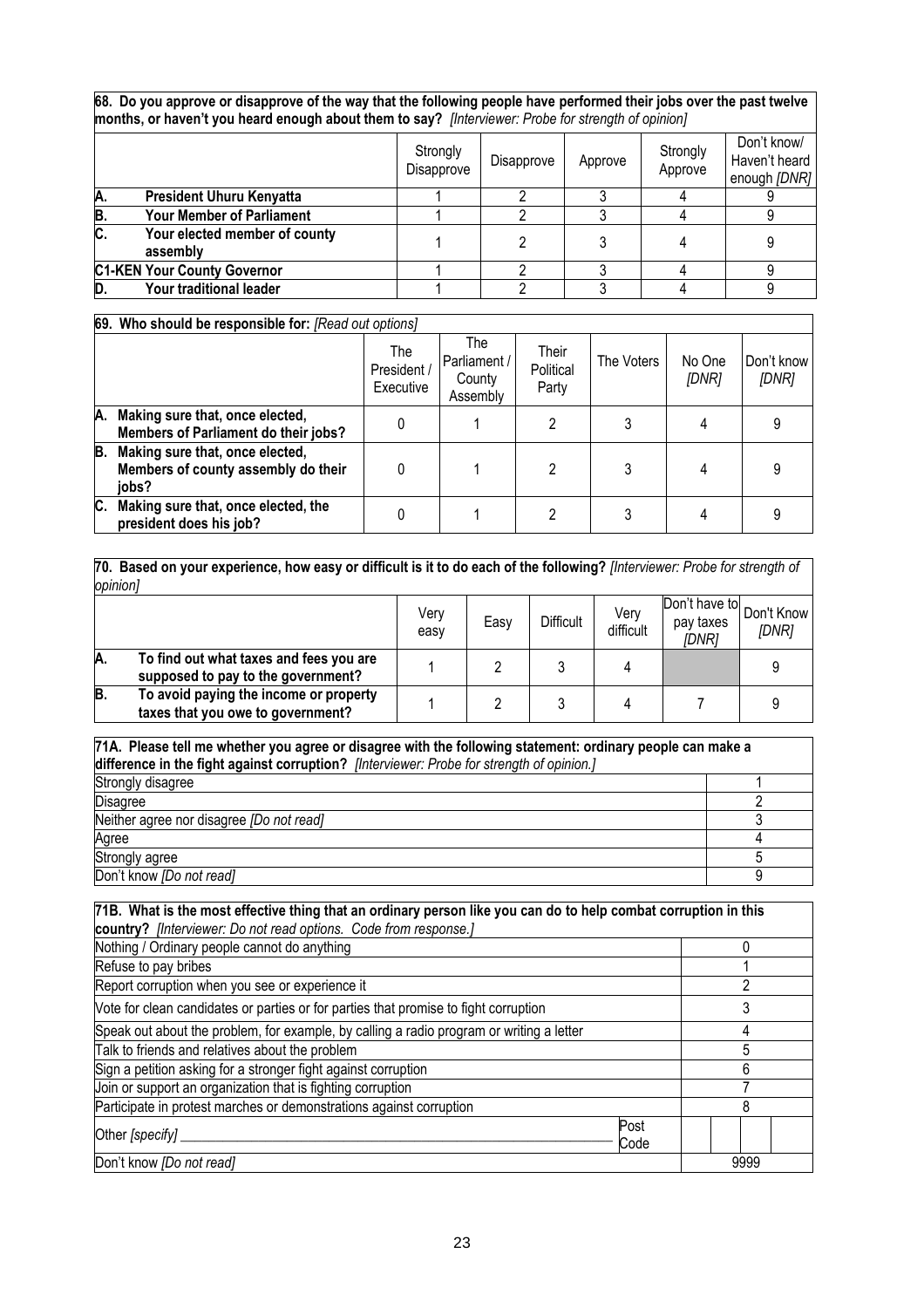| 72. In the last 5 years, how often, if ever, have you or anyone in your family been directly involved in an<br>administrative, civil or criminal case that has come before a government court or tribunal as a claimant, as a<br>respondent or defendant, or as a witness? [Read out options] |  |  |  |  |
|-----------------------------------------------------------------------------------------------------------------------------------------------------------------------------------------------------------------------------------------------------------------------------------------------|--|--|--|--|
| Never                                                                                                                                                                                                                                                                                         |  |  |  |  |
| Once                                                                                                                                                                                                                                                                                          |  |  |  |  |
| Twice                                                                                                                                                                                                                                                                                         |  |  |  |  |
| Three or more times                                                                                                                                                                                                                                                                           |  |  |  |  |
| Don't know / Can't remember [Do not read]                                                                                                                                                                                                                                                     |  |  |  |  |

#### **73. Have you encountered any of these problems in your experience with government courts in the past 5 years?**  *[Read out options.] [Interviewer: For parts A-E, either ALL parts of the question should be coded as 7=No experience with courts, or NONE of the parts should be coded as 7.]*

|    |                                                                     | No experience with<br>government courts<br>in last 5 years<br><i><b>IDNR1</b></i> | Never    | Once or<br>Twice | A Few<br>Times | Often | Don't Know<br>[DNR] |
|----|---------------------------------------------------------------------|-----------------------------------------------------------------------------------|----------|------------------|----------------|-------|---------------------|
| A. | You were unable to pay necessary costs<br>and fees                  |                                                                                   | 0        |                  | 2              | 3     |                     |
| B. | You could not understand the legal<br>processes and procedures      |                                                                                   | 0        |                  | 2              | 3     |                     |
| C. | You could not obtain legal counsel or<br>advice                     |                                                                                   | 0        |                  | 2              | 3     |                     |
| D. | The judge or magistrate did not listen to<br>your side of the story |                                                                                   | $\Omega$ |                  | 2              | 3     |                     |
| E. | There were long delays in handling or<br>resolving the case         |                                                                                   | 0        |                  | 2              | 3     |                     |

**74. Sometimes people do not take a case to the government courts, even if they think they have a legitimate complaint and deserve justice. In your opinion, what would be the most important reason that people like yourself would not take a case to court? And what would be the second most important reason?** *[Interviewer: Do not read options. Code from response.]*

|                                                                                          | 74A. 1st response | 74B. 2 <sup>nd</sup> response |
|------------------------------------------------------------------------------------------|-------------------|-------------------------------|
| Most people do take cases to court when they have a legitimate complaint                 | $\Omega$          |                               |
| They cannot find a lawyer                                                                |                   |                               |
| Lawyers are too expensive                                                                | $\overline{2}$    | 2                             |
| Absence of legal aid services / absence of free legal help                               | 3                 | 3                             |
| Court costs are too expensive                                                            | 4                 | 4                             |
| Judges, prosecutors or court officials will demand money or a bribe to hear the<br>case  | 5                 | 5                             |
| People don't have enough time to go to court                                             | 6                 | 6                             |
| The distance to the courts is too far                                                    | 7                 |                               |
| They don't speak the language spoken in the court                                        | 8                 | 8                             |
| They don't know their legal rights and remedies                                          | 9                 | 9                             |
| They don't know how to take a case to court                                              | 10                | 10                            |
| They think the processes are too complex / don't understand the legal process            | 11                | 11                            |
| They expect the case to take too long                                                    | 12                | 12                            |
| They think the judges and court officials are incompetent                                | 13                | 13                            |
| They do not expect fair treatment                                                        | 14                | 14                            |
| They do not think the judges or courts are independent                                   | 15                | 15                            |
| Don't trust the courts                                                                   | 16                | 16                            |
| The courts favor the rich / powerful                                                     | 17                | 17                            |
| They prefer to go to traditional leaders / local council / other non-government<br>forum | 18                | 18                            |
| Some other answer (1st response)<br>Post                                                 |                   |                               |
| Specify<br>Code                                                                          |                   |                               |
| Some other answer (2nd response)<br>Post                                                 |                   |                               |
| Specify<br>Code                                                                          |                   |                               |
| No further Answer                                                                        |                   | 9996                          |
| Don't know /                                                                             | 9999              |                               |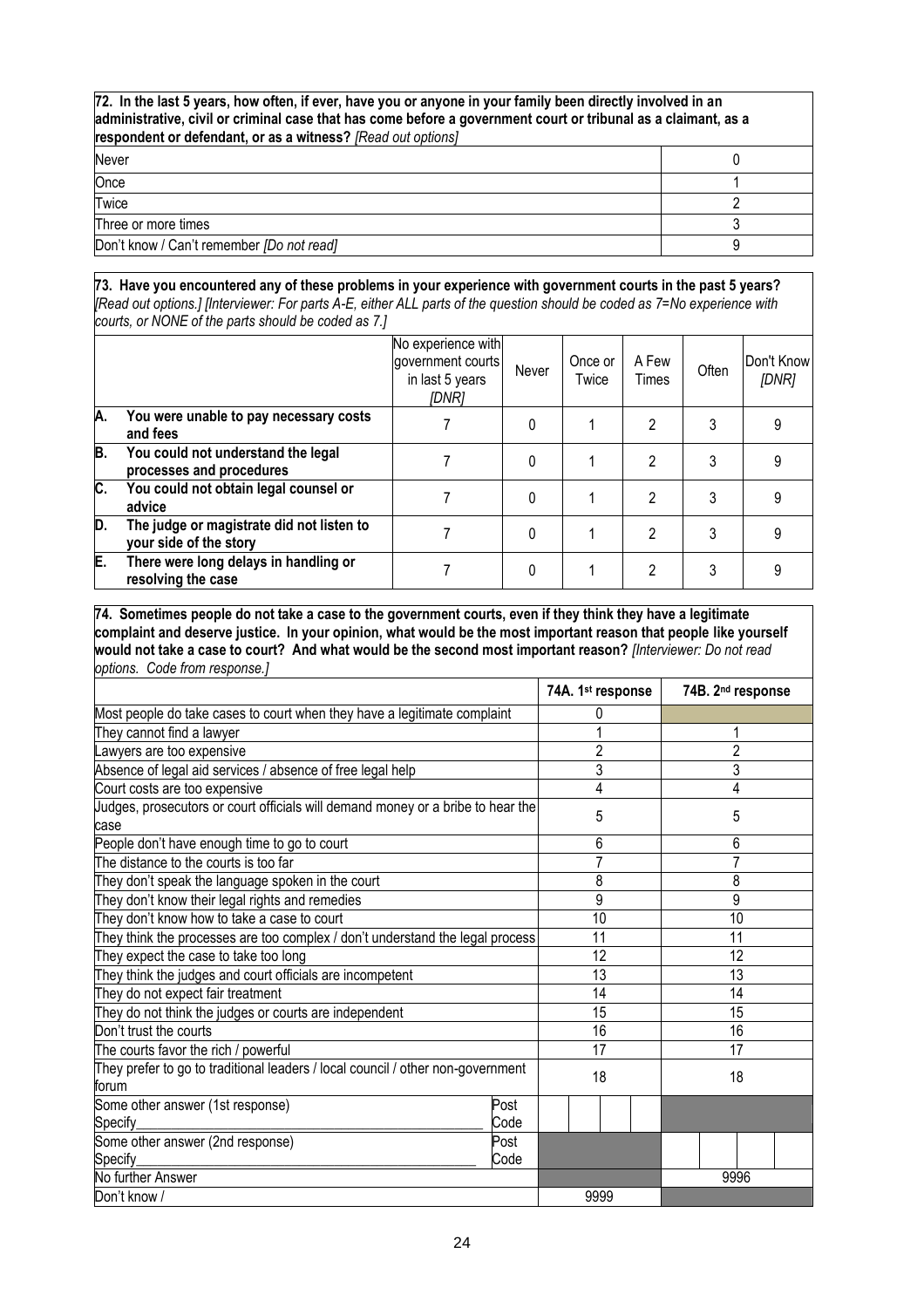**75. I am now going to ask you about a range of different actions that some people take. For each of the following, please tell me whether you think the action is not wrong at all, wrong but understandable, or wrong and punishable:** 

|    |                                                          | Not wrong<br>at all | Wrong but<br>understandable | Wrong and<br>punishable | Don't Know<br><i><b>IDNRI</b></i> |
|----|----------------------------------------------------------|---------------------|-----------------------------|-------------------------|-----------------------------------|
| A. | Not paying for the services they receive from government |                     |                             |                         |                                   |
| B. | Not paying the taxes they owe on their income            |                     |                             |                         |                                   |

**Which of the following statements is closest to your view? Choose Statement 1 or Statement 2.** *[Interviewer: Probe for strength of opinion: Do you agree or agree very strongly?]*

| 76.                                                                                                                                                      |                        |                                                                                                                                                                                                                                  |                          |  |
|----------------------------------------------------------------------------------------------------------------------------------------------------------|------------------------|----------------------------------------------------------------------------------------------------------------------------------------------------------------------------------------------------------------------------------|--------------------------|--|
| Statement 1: People living in East Africa should be able<br>to move freely across international borders in order to<br>trade or work in other countries. |                        | Statement 2: Because foreign migrants take away jobs, and<br>foreign traders sell their goods at very cheap prices,<br>governments should protect their own citizens and limit the<br>cross-border movement of people and goods. |                          |  |
| Agree Very Strongly With                                                                                                                                 | Agree With Statement 1 | Agree With Statement 2                                                                                                                                                                                                           | Agree Very Strongly With |  |
| Statement 1                                                                                                                                              |                        |                                                                                                                                                                                                                                  | Statement 2              |  |
|                                                                                                                                                          |                        |                                                                                                                                                                                                                                  |                          |  |
| Agree With Neither [Do not read]                                                                                                                         |                        |                                                                                                                                                                                                                                  |                          |  |
| Don't know [Do not read]                                                                                                                                 |                        |                                                                                                                                                                                                                                  |                          |  |

| $\overline{77}$ .                                         |                        |                                                         |                          |  |
|-----------------------------------------------------------|------------------------|---------------------------------------------------------|--------------------------|--|
| Statement 1: The governments of each country in East      |                        | Statement 2: Each country in this region should respect |                          |  |
| Africa have a duty to try to guarantee free elections and |                        | the independence of other countries and allow them to   |                          |  |
| prevent human rights abuses in other countries in the     |                        | make their own decisions about how their country should |                          |  |
| region, for example by using political pressure,          |                        | be governed.                                            |                          |  |
| economic sanctions or military force.                     |                        |                                                         |                          |  |
| Agree Very Strongly With                                  | Agree With Statement 1 | Agree With Statement 2                                  | Agree Very Strongly With |  |
| Statement 1                                               |                        |                                                         | Statement 2              |  |
|                                                           |                        |                                                         |                          |  |
| Agree With Neither [Do not read]                          |                        |                                                         |                          |  |
| Don't know [Do not read]                                  |                        |                                                         |                          |  |

| 78. In your opinion, how easy or difficult is it for people in East Africa to cross international borders in order to work<br>or trade in other countries, or haven't you heard enough to say? [Interviewer: Probe for strength of opinion.] |  |  |
|----------------------------------------------------------------------------------------------------------------------------------------------------------------------------------------------------------------------------------------------|--|--|
| Very easy                                                                                                                                                                                                                                    |  |  |
| Easy                                                                                                                                                                                                                                         |  |  |
| <b>Difficult</b>                                                                                                                                                                                                                             |  |  |
| Very difficult                                                                                                                                                                                                                               |  |  |
| Never try                                                                                                                                                                                                                                    |  |  |
| Don't know [Do not read]                                                                                                                                                                                                                     |  |  |

**79. In your opinion, how much do each of the following do to help your country, or haven't you heard enough to say?**  *[Read out options]*

|    |                                     | no help | Do nothing, Help a little<br>bit | Help<br>somewhat | Help a lot | Don't know/ Haven't<br>heard enough<br>IDNR1 |
|----|-------------------------------------|---------|----------------------------------|------------------|------------|----------------------------------------------|
| A. | <b>East African Community (EAC)</b> |         |                                  |                  |            |                                              |
| B. | <b>African Union</b>                |         |                                  |                  |            |                                              |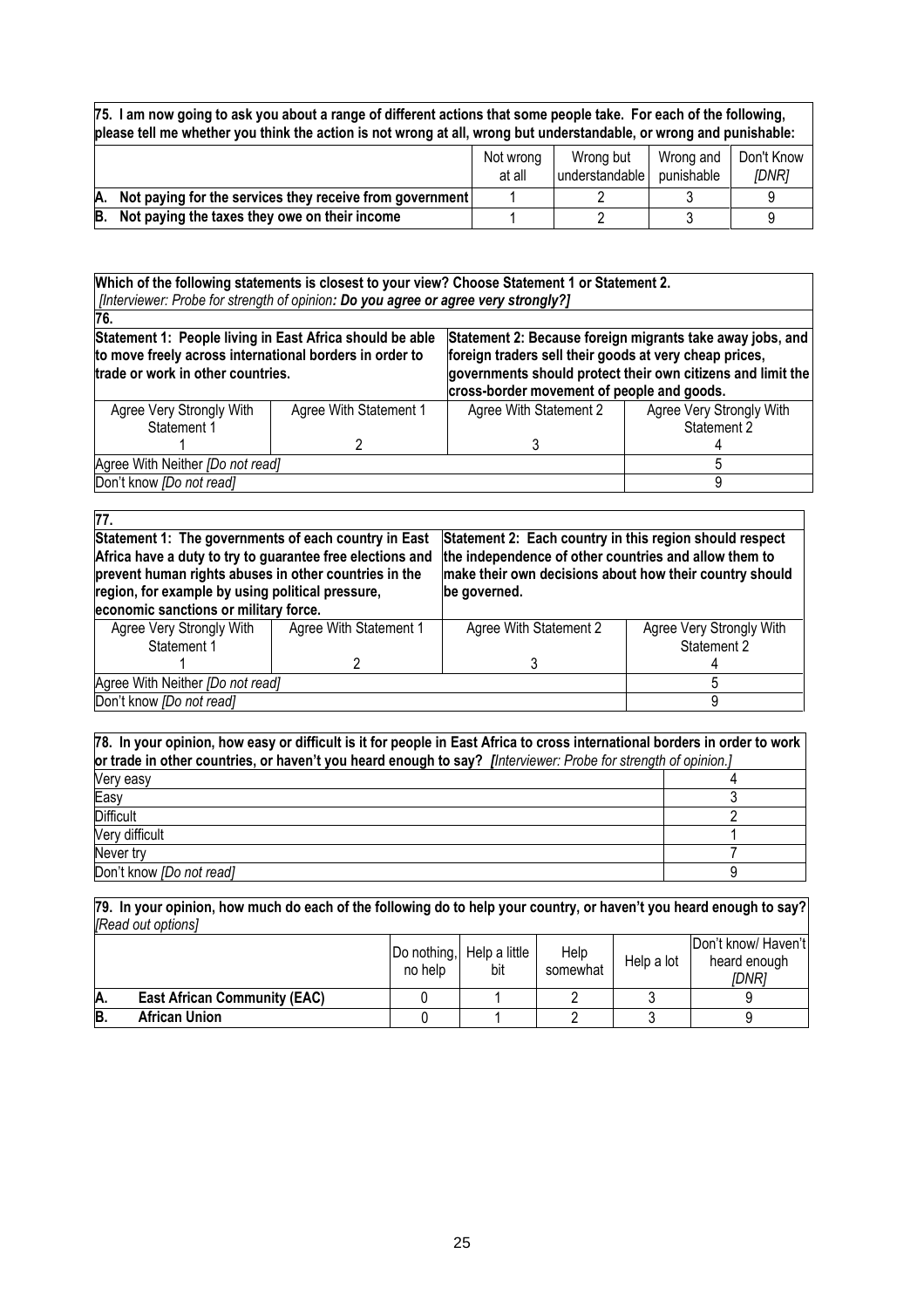| 80A. In your opinion, which of the following countries, if any, would be the best model for the future development of<br>our country? [Read out options] |              |      |
|----------------------------------------------------------------------------------------------------------------------------------------------------------|--------------|------|
| <b>United States</b>                                                                                                                                     |              |      |
| China                                                                                                                                                    |              |      |
| United Kingdom (UK)                                                                                                                                      |              |      |
| India                                                                                                                                                    |              |      |
| South Africa                                                                                                                                             |              | 5    |
| We should follow our own country's model <i>[Do not read]</i>                                                                                            |              | 6    |
| None of these [Do not read]                                                                                                                              |              |      |
| Other country [Specify]:                                                                                                                                 | Post<br>Code |      |
| Don't know [Do not read]                                                                                                                                 |              | 9999 |

| 80B. Which of the following do you think has the most influence on Kenya, or haven't you heard enough to say?<br>[Read out options] |   |  |
|-------------------------------------------------------------------------------------------------------------------------------------|---|--|
| <b>United States</b>                                                                                                                |   |  |
| China                                                                                                                               |   |  |
| The United Kingdom, you know, the UK                                                                                                |   |  |
| India                                                                                                                               |   |  |
| South Africa                                                                                                                        |   |  |
| International organizations like the United Nations or the World Bank                                                               |   |  |
| Some other country or organization <i>[Do not read]</i>                                                                             |   |  |
| None of these have much influence <i>[Do not read]</i>                                                                              |   |  |
| Don't know / Haven't heard enough <i>[Do not read]</i>                                                                              | 9 |  |

# **Now let's talk about the role that China plays in our country.**

| 81A. How much influence do you think China's economic activities in Kenya have on our economy, or haven't you<br>heard enough to say? [Read out options] |  |  |
|----------------------------------------------------------------------------------------------------------------------------------------------------------|--|--|
| A lot                                                                                                                                                    |  |  |
| Some                                                                                                                                                     |  |  |
| A little                                                                                                                                                 |  |  |
| None                                                                                                                                                     |  |  |
| Don't know / Haven't heard enough <i>[Do not read]</i>                                                                                                   |  |  |

| 81B. In general, do you think that China's economic and political influence on Kenya is mostly positive, or mostly<br>negative, or haven't you heard enough to say? [Probe for strength of opinion] |  |  |
|-----------------------------------------------------------------------------------------------------------------------------------------------------------------------------------------------------|--|--|
| Very positive                                                                                                                                                                                       |  |  |
| Somewhat positive                                                                                                                                                                                   |  |  |
| Neither positive nor negative <i>[Do not read]</i>                                                                                                                                                  |  |  |
| Somewhat negative                                                                                                                                                                                   |  |  |
| Very negative                                                                                                                                                                                       |  |  |
| Don't know / Haven't heard enough <i>[Do not read]</i>                                                                                                                                              |  |  |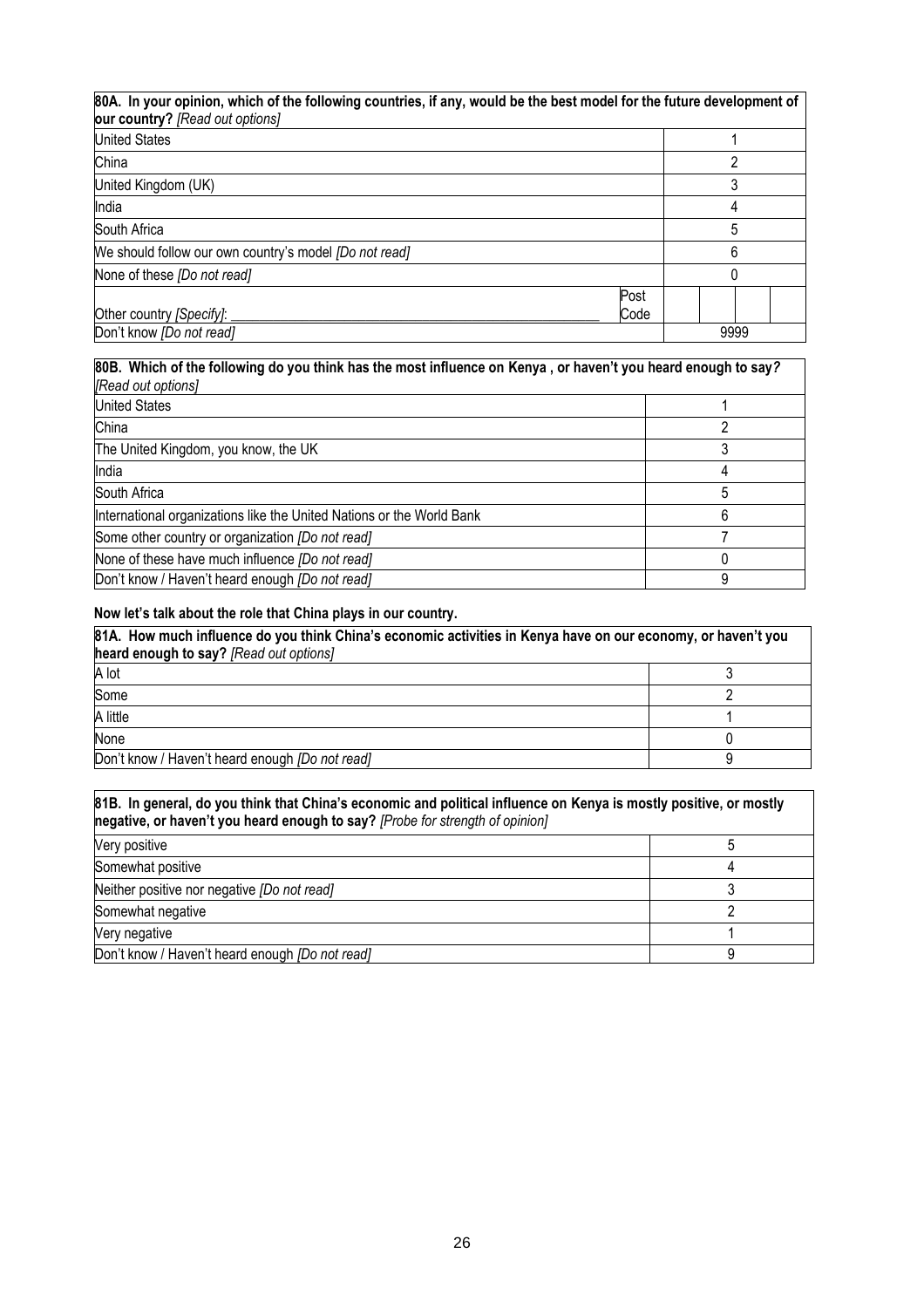| 81C. Which of the following factors contributes most to positive image of China in Kenya, or haven't you heard<br>enough to say? [Read out options] |   |  |
|-----------------------------------------------------------------------------------------------------------------------------------------------------|---|--|
| China's support for Kenya in international affairs                                                                                                  |   |  |
| China's policy of non-interference in the internal affairs of African countries                                                                     |   |  |
| China's investment in infrastructure or other development in Kenya                                                                                  |   |  |
| China's business investment                                                                                                                         | 4 |  |
| The cost of Chinese products                                                                                                                        | 5 |  |
| An appreciation of the Chinese people, culture and language                                                                                         | 6 |  |
| Some other factor [Do not read]                                                                                                                     |   |  |
| None of these [Do not read]                                                                                                                         |   |  |
| Don't know / Haven't heard enough <i>[Do not read]</i>                                                                                              | 9 |  |

| 81D. Which of the following factors contributes most to negative images of China in Kenya, or haven't you heard<br>enough to say? [Read out options] |   |  |
|------------------------------------------------------------------------------------------------------------------------------------------------------|---|--|
| China's extraction of resources from Africa                                                                                                          |   |  |
| Land grabbing by Chinese individuals or businesses                                                                                                   |   |  |
| China's willingness to cooperate with undemocratic rulers in Africa                                                                                  |   |  |
| Chinese economic activities taking jobs or business from Kenya                                                                                       | 4 |  |
| The quality of Chinese products                                                                                                                      | 5 |  |
| The behavior of Chinese citizens in Kenya                                                                                                            | 6 |  |
| Some other factor [Do not read]                                                                                                                      |   |  |
| None of these [Do not read]                                                                                                                          |   |  |
| Don't know / Haven't heard enough <i>[Do not read]</i>                                                                                               | 9 |  |

| 81E. In your opinion, does China's economic development assistance to Kenya do a good job or a bad job of meeting<br>the country's needs, or haven't you heard enough to say? [Interviewer: Probe for strength of opinion] |  |  |
|----------------------------------------------------------------------------------------------------------------------------------------------------------------------------------------------------------------------------|--|--|
| Very bad job                                                                                                                                                                                                               |  |  |
| Somewhat bad job                                                                                                                                                                                                           |  |  |
| Neither good nor bad job [Do not read]                                                                                                                                                                                     |  |  |
| Somewhat good job                                                                                                                                                                                                          |  |  |
| Very good job                                                                                                                                                                                                              |  |  |
| China doesn't give development assistance to Kenya <i>[Do not read]</i>                                                                                                                                                    |  |  |
| Don't know / Haven't heard enough <i>[Do not read]</i>                                                                                                                                                                     |  |  |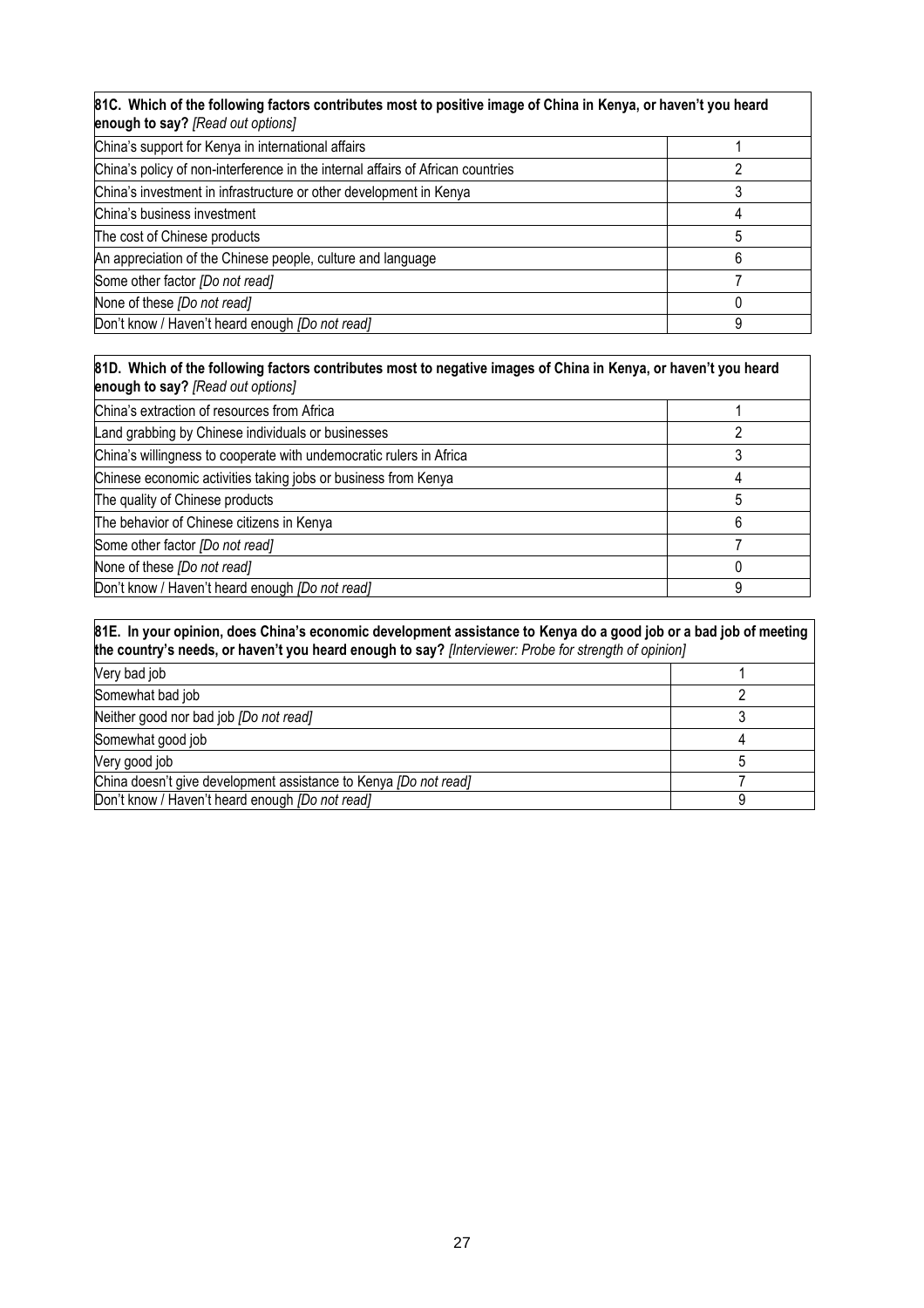| 82A-KEN. Do you support the call to hold a public referendum about changing the provisions for revenue-sharing<br>between county and national governments? |  |  |
|------------------------------------------------------------------------------------------------------------------------------------------------------------|--|--|
| No                                                                                                                                                         |  |  |
| Yes                                                                                                                                                        |  |  |
| Refused to answer                                                                                                                                          |  |  |
| Does not know [Do not read]                                                                                                                                |  |  |

#### **82-KEN. For each of the following statements, please tell me whether you disagree or agree, or haven't you heard enough to say?** *[Interviewer: Probe for strength of opinion]*

|    | <b>Under to Day</b> Finton nonon. Fropo for other gain or opinion,                                                                                           |                      |          |                                        |       |                   |                        |  |  |  |
|----|--------------------------------------------------------------------------------------------------------------------------------------------------------------|----------------------|----------|----------------------------------------|-------|-------------------|------------------------|--|--|--|
|    |                                                                                                                                                              | Strongly<br>Disagree | Disagree | Neither Agree<br>Nor Disagree<br>IDNR1 | Agree | Strongly<br>Agree | Don't<br>Know<br>[DNR] |  |  |  |
| B. | The national government has not been<br>disbursing adequate funds to county<br>governments as required by the new<br>constitution.                           |                      | າ        |                                        |       | 5                 |                        |  |  |  |
| C. | County governments can raise enough extra<br>resources through their own taxes to meet<br>each county's needs                                                |                      |          | 3                                      |       | 5                 |                        |  |  |  |
| D  | The constitution should be amended to<br>strengthen the provisions for sharing<br>revenue and resolving disputes between<br>county and national governments. |                      | っ        | 3                                      | 4     | 5                 |                        |  |  |  |

| 82E-KEN. Overall, how satisfied are you with the implementation of the new Constitution, or haven't you heard enough |  |  |  |  |
|----------------------------------------------------------------------------------------------------------------------|--|--|--|--|
| about it to say? Interviewer: Probe for strength of opinion]                                                         |  |  |  |  |
| Very satisfied                                                                                                       |  |  |  |  |
| Fairly satisfied                                                                                                     |  |  |  |  |
| Not very satisfied                                                                                                   |  |  |  |  |
| Not at all satisfied                                                                                                 |  |  |  |  |
| Do not know/ Haven't heard enough <i>[Do not read]</i>                                                               |  |  |  |  |

#### **83-KEN. Thinking about public participation as enshrined in the new constitution; how easy or difficult would you say it is:** *[Interviewer: Probe for strength of opinion]*

|     |                                                                            | Verv<br>easy | Easy | Difficult | Verv<br>difficult | Don't Know<br>[DNR] |
|-----|----------------------------------------------------------------------------|--------------|------|-----------|-------------------|---------------------|
|     | A. To participate in County budgeting and<br>planning?                     |              |      |           |                   |                     |
|     | B. To influence County decision making?                                    |              |      |           |                   |                     |
| IC. | To access information on county budgets,<br>legislation and project plans. |              |      |           |                   |                     |

| 83D-KEN. Overall, how satisfied are you with the extent of public participation in the operations of your county |  |  |  |  |
|------------------------------------------------------------------------------------------------------------------|--|--|--|--|
| government? Are you: [Read out options. Only one option to be chosen.                                            |  |  |  |  |
| Very satisfied                                                                                                   |  |  |  |  |
| Fairly satisfied                                                                                                 |  |  |  |  |
| Not very satisfied                                                                                               |  |  |  |  |
| Not at all satisfied                                                                                             |  |  |  |  |
| There is no public participation [Do not read]                                                                   |  |  |  |  |
| Do not know [Do not read]                                                                                        |  |  |  |  |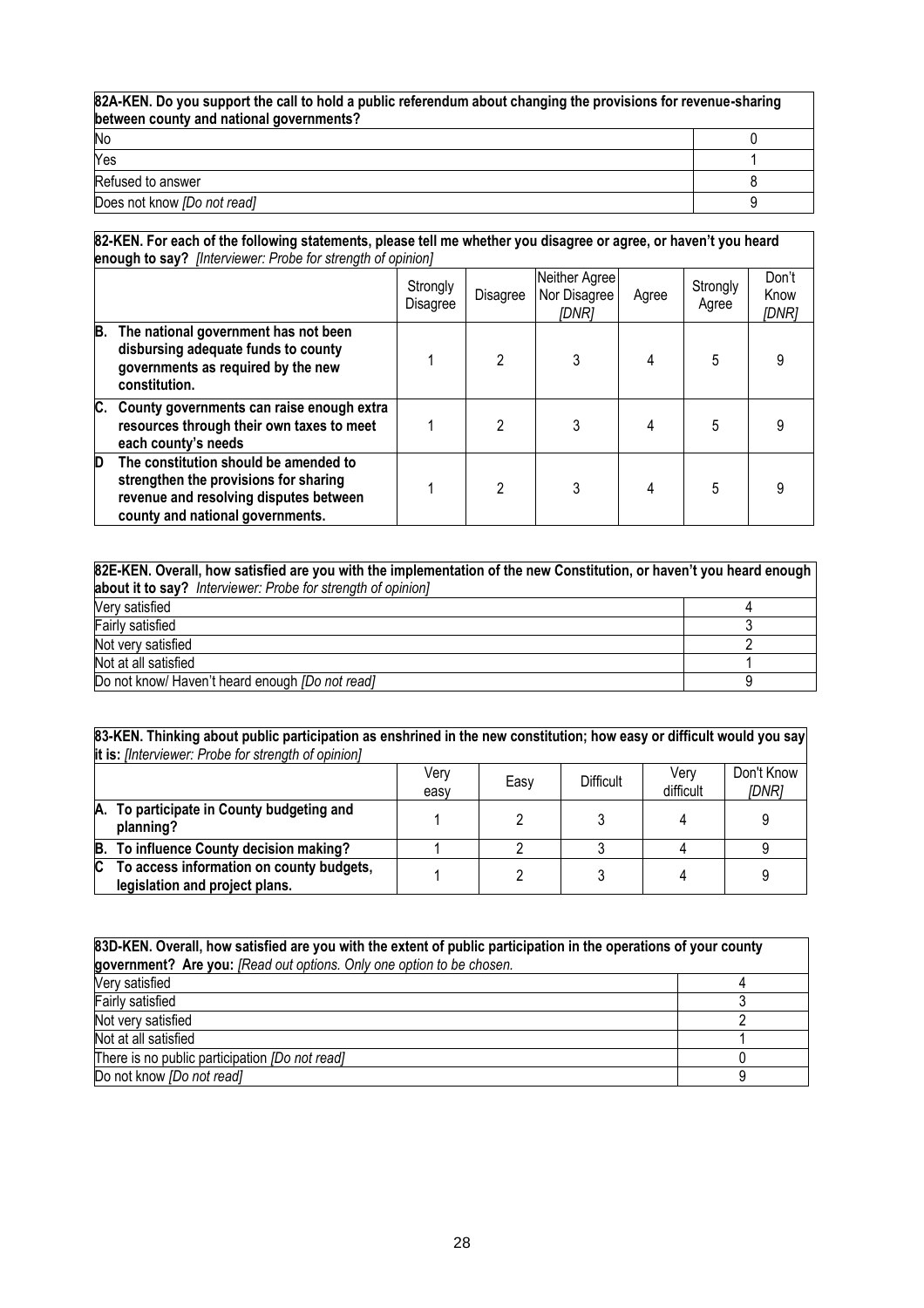| 84-KEN. For each of the following statements, please tell me whether you disagree or agree, or haven't you heard<br>enough to say? [Interviewer: Probe for strength of opinion] |                      |          |                                        |       |                   |                                                  |  |  |  |
|---------------------------------------------------------------------------------------------------------------------------------------------------------------------------------|----------------------|----------|----------------------------------------|-------|-------------------|--------------------------------------------------|--|--|--|
|                                                                                                                                                                                 | Strongly<br>Disagree | Disagree | Neither Agree<br>Nor Disagree<br>[DNR] | Agree | Strongly<br>Agree | Don't Know /<br>Haven't heard<br>enough<br>[DNR] |  |  |  |
| A.<br>The involvement of Kenya Defense Forces or<br>KDF in Somalia has been necessary despite<br>the terrorist problems resulting from it.                                      |                      | 2        |                                        | 4     | 5                 | 9                                                |  |  |  |
| The KDF should pull out of Somalia.<br>B.                                                                                                                                       |                      | 2        | 3                                      | 4     | 5                 |                                                  |  |  |  |
| C.<br>"Nyumba Kumi" is a good security initiative<br>that should be supported.                                                                                                  |                      | 2        |                                        | 4     | 5                 |                                                  |  |  |  |

**84D-KEN. Which of the following statements is closest to your view? Choose Statement 1 or Statement 2.**

*[Interviewer: Probe for strength of opinion: Do you agree or agree very strongly?]* **Statement 1: The Kenya Defense Forces or KDF should be deployed to handle internal security matters just like the police. Statement 2: The KDF should only be used for matters involving external aggressions.** Agree Very Strongly With Statement 1 1 Agree With Statement 1 2 Agree With Statement 2 3 Agree Very Strongly With Statement 2 4 Agree With Neither *[Do not read]* 5 Don't know *[Do not read]* 9

**85-KEN. For each of the following statements, please tell me whether you disagree or agree?** *[Interviewer: Probe for strength of opinion]* 

|    |                                                                                                                                         | Strongly<br>Disagree | Disagree | Neither Agree<br>Nor Disagree<br>[DNR] | Agree | Strongly<br>Agree | Don't<br>Know<br>[DNR] |
|----|-----------------------------------------------------------------------------------------------------------------------------------------|----------------------|----------|----------------------------------------|-------|-------------------|------------------------|
| A. | The prosecution of Kenyan leaders by the<br>International Criminal Court or ICC is an<br>important effort to fight impunity in Kenya.   |                      |          | 3                                      |       | 5                 | 9                      |
|    | B. As a sitting president, Uhuru Kenyatta made<br>the right decision to honor the ICC summons<br>to physically appear before the court. |                      |          | 3                                      |       | 5                 |                        |
| C. | The national assembly should pass<br>legislation to enable Kenya to withdraw from<br>the ICC                                            |                      |          | 3                                      |       | 5                 | 9                      |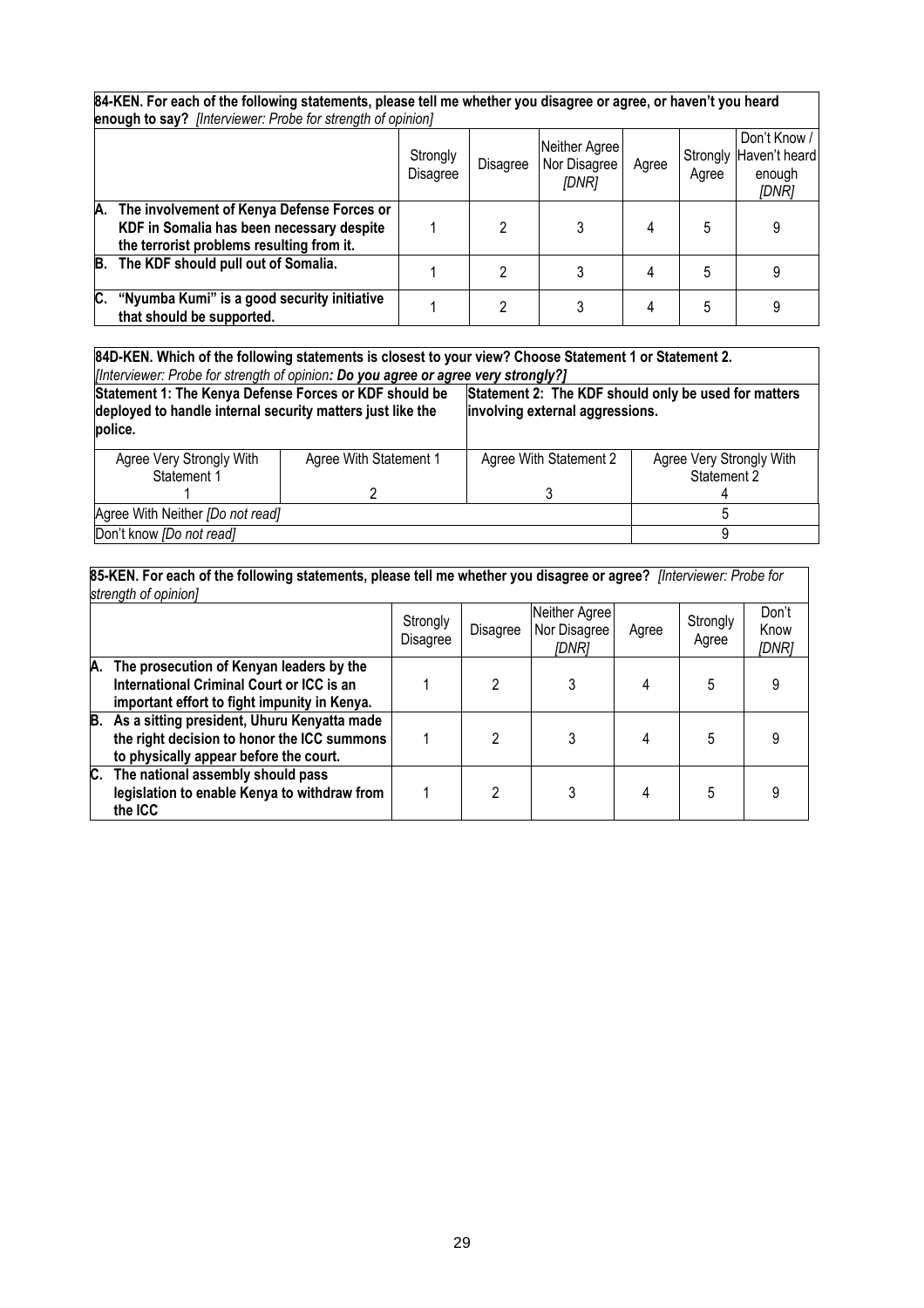| 85D-KEN. Which of the following statements is closest to your view? Choose Statement 1 or Statement 2.<br>[Interviewer: Probe for strength of opinion: Do you agree or agree very strongly?] |                        |                        |                          |  |  |  |  |  |
|----------------------------------------------------------------------------------------------------------------------------------------------------------------------------------------------|------------------------|------------------------|--------------------------|--|--|--|--|--|
|                                                                                                                                                                                              |                        |                        |                          |  |  |  |  |  |
| Statement 1: The ICC is an impartial international institution Statement 2: The ICC is biased against Kenya and other                                                                        |                        |                        |                          |  |  |  |  |  |
| for justice.                                                                                                                                                                                 |                        |                        |                          |  |  |  |  |  |
| Agree Very Strongly With                                                                                                                                                                     | Agree With Statement 1 | Agree With Statement 2 | Agree Very Strongly With |  |  |  |  |  |
| Statement 1                                                                                                                                                                                  |                        |                        | Statement 2              |  |  |  |  |  |
|                                                                                                                                                                                              |                        |                        |                          |  |  |  |  |  |
| Agree With Neither [Do not read]                                                                                                                                                             |                        |                        |                          |  |  |  |  |  |
| Don't know <i>[Do not read]</i>                                                                                                                                                              |                        |                        |                          |  |  |  |  |  |

| 86-KEN. Which of the following factors makes you most proud to be a Kenyan? [Interviewer: Read out options] |  |  |  |  |
|-------------------------------------------------------------------------------------------------------------|--|--|--|--|
| Kenya's unique culture and heritage                                                                         |  |  |  |  |
| The resilience of the Kenyan people and their ability to overcome challenges                                |  |  |  |  |
| The international success and recognition of famous Kenyan individuals and personalities.                   |  |  |  |  |
| Kenyan business and financial innovations, such as Mpesa                                                    |  |  |  |  |
| The quality of Kenyan businesses and products, like Kenya Airways or 'nyama choma'                          |  |  |  |  |
| Nothing / None of these / I am not proud to be a Kenyan <i>[Do not read]</i>                                |  |  |  |  |
| Some other factor [Do not read]                                                                             |  |  |  |  |
| Don't know [Do not read]                                                                                    |  |  |  |  |

| Let's go back to talking about you.                                                                                                                                                                                                          |                                                                          |                    |              |  |      |  |  |
|----------------------------------------------------------------------------------------------------------------------------------------------------------------------------------------------------------------------------------------------|--------------------------------------------------------------------------|--------------------|--------------|--|------|--|--|
| 87. What is your ethnic community, cultural group or tribe? Do NOT read options. Code from response] [If respondent<br>does not identify any group on this question – that is, IF they REFUSE to answer (9998), DON'T KNOW (9999) or mention |                                                                          |                    |              |  |      |  |  |
| "Kenyan only (9990)"- then circle 7 = Not Applicable for Q88A and Q88B and continue to question Q89.]                                                                                                                                        |                                                                          |                    |              |  |      |  |  |
| Kikuyu<br>Taita<br>309<br>300                                                                                                                                                                                                                |                                                                          |                    |              |  |      |  |  |
| Luo                                                                                                                                                                                                                                          | 301                                                                      | Somali             |              |  | 310  |  |  |
| 311<br>302<br>Pokot<br>Luhya                                                                                                                                                                                                                 |                                                                          |                    |              |  |      |  |  |
| Kamba                                                                                                                                                                                                                                        | 303                                                                      | 312<br>Turkana     |              |  |      |  |  |
| Kalenjin                                                                                                                                                                                                                                     | 304                                                                      |                    |              |  |      |  |  |
| Kisii                                                                                                                                                                                                                                        | Kenyan only, or "doesn't think of self in<br>305<br>9990<br>those terms" |                    |              |  |      |  |  |
| Meru/Embu                                                                                                                                                                                                                                    | 306                                                                      | Refused to answer  |              |  | 9998 |  |  |
| Masai/Samburu                                                                                                                                                                                                                                | 307                                                                      | 9999<br>Don't know |              |  |      |  |  |
| MijiKenda                                                                                                                                                                                                                                    | 308                                                                      | Other [Specify]:   | Post<br>code |  |      |  |  |

| respondent did not identify any group on Q87–that is, IF they REFUSED to answer (9998), DIDN'T KNOW (9999), or said |  |  |  |  |  |  |  |
|---------------------------------------------------------------------------------------------------------------------|--|--|--|--|--|--|--|
| "Kenyan only" (9990) – then circle 7 = Not Applicable for questions Q88A and Q88B and continue to question Q89.]    |  |  |  |  |  |  |  |
| Never                                                                                                               |  |  |  |  |  |  |  |
| Sometimes                                                                                                           |  |  |  |  |  |  |  |
| Often                                                                                                               |  |  |  |  |  |  |  |
| Always                                                                                                              |  |  |  |  |  |  |  |
| Not applicable <i>[Do not read]</i>                                                                                 |  |  |  |  |  |  |  |
| Don't know [Do not read]                                                                                            |  |  |  |  |  |  |  |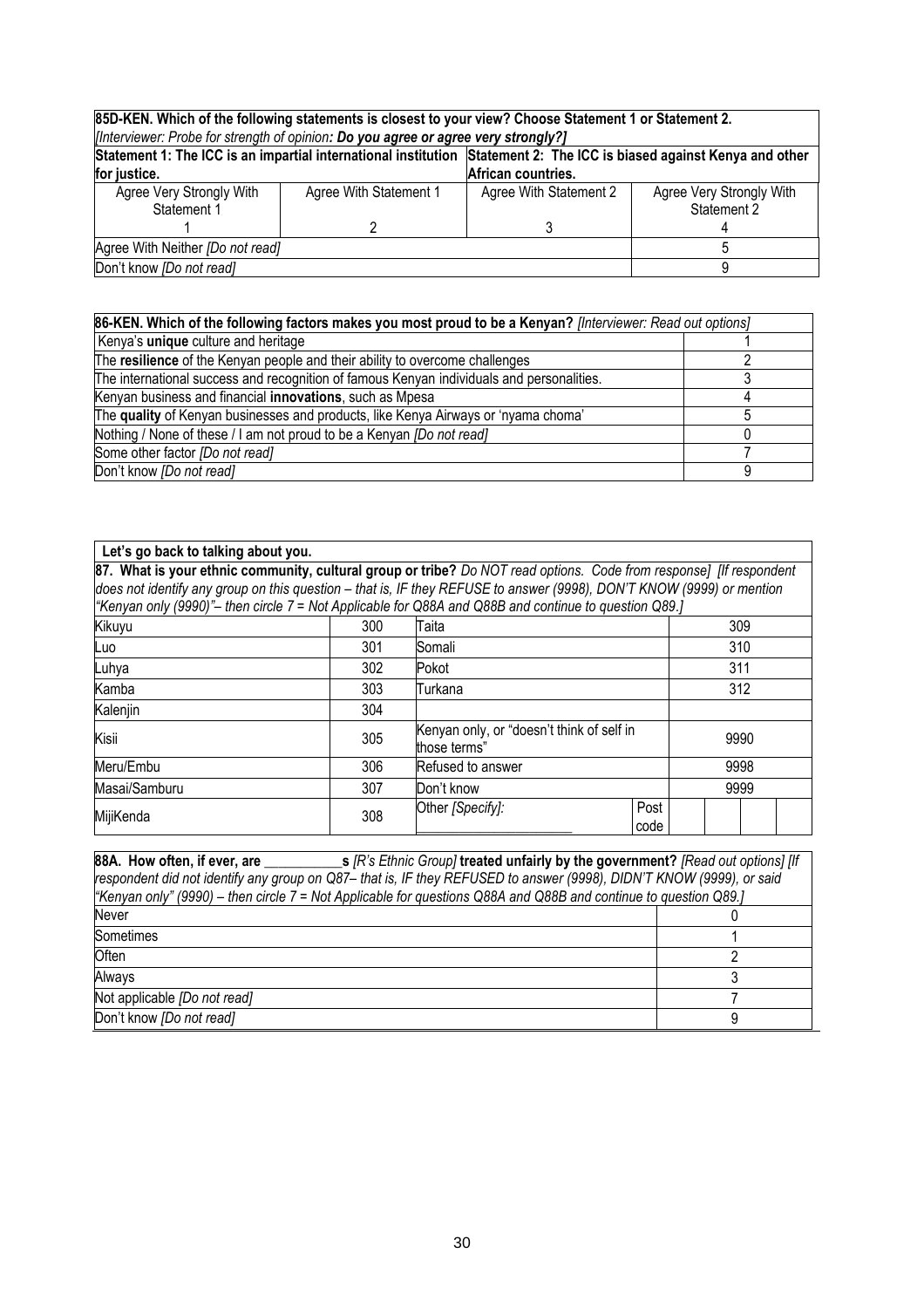**88B. Let us suppose that you had to choose between being a Kenyan and being a \_\_\_\_\_\_\_\_***[R's ETHNIC GROUP]***.**  Which of the following statements best expresses your feelings? [If respondent did not identify any group on Q87 - that *is, IF they REFUSED to answer (9998), DIDN'T KNOW (9999), or said "Kenyan only" (9990) – then circle 7 = Not Applicable for questions 88A and 88B and continue to question 89.]*

| feel only Kenyan                                          |  |
|-----------------------------------------------------------|--|
| feel more Kenyan than<br><i>linsert R's ethnic groupl</i> |  |
| feel equally Kenyan and<br>[insert R's ethnic group]      |  |
| feel more<br><i>finsert R's ethnic group]</i> than Kenyan |  |
| feel only<br><i>linsert R's ethnic groupl</i>             |  |
| Not applicable [Do not read]                              |  |
| Don't know [Do not read]                                  |  |

**89**: **For each of the following types of people, please tell me whether you would like having people from this group as neighbors, dislike it, or not care**. *[Interviewer: Probe for strength of opinion]*

|   |                                 | dislike | Strongly Somewhat<br><b>Dislike</b> | care | at   Would not   Somewhat   Strongly '<br>like | like | Don't know<br>[DNR] |
|---|---------------------------------|---------|-------------------------------------|------|------------------------------------------------|------|---------------------|
| Α | People of a different religion  |         |                                     |      |                                                |      |                     |
| В | People from other ethnic groups |         |                                     |      |                                                |      |                     |
| C | <b>Homosexuals</b>              |         |                                     |      |                                                |      |                     |
| D | People who have HIV/AIDS        |         |                                     |      |                                                |      |                     |
| E | Immigrants or foreign workers   |         |                                     |      |                                                |      |                     |

| 90A. Do you feel close to any particular political party? |  |
|-----------------------------------------------------------|--|
| No (does NOT feel close to ANY party)                     |  |
| Yes (feels close to a party)                              |  |
| Refused to answer                                         |  |
| Does not know [Do not read]                               |  |

| 90B. [Interviewer: if "Yes" to Q90A] Which party is that? [If answer to Q90A was "No," "Don't Know," or "Refused to answer," |              |      |  |
|------------------------------------------------------------------------------------------------------------------------------|--------------|------|--|
| circle 9997 = Not applicable.]                                                                                               |              |      |  |
| Kenya Social Congress (KSC)                                                                                                  |              | 300  |  |
| <b>NARC Kenya</b>                                                                                                            |              | 301  |  |
| Orange Democratic Movement (ODM)                                                                                             |              | 302  |  |
| Restore and Build Kenya (RBK)                                                                                                |              | 303  |  |
| SAFINA party                                                                                                                 |              | 304  |  |
| The National Alliance (TNA)                                                                                                  |              | 305  |  |
| United Democratic Front (UDF)                                                                                                |              | 306  |  |
| United Republican Party (URP)                                                                                                |              | 307  |  |
| <b>Wiper Democratic Movement (WDM-K)</b>                                                                                     |              | 308  |  |
| Other [Specify]: __                                                                                                          | Post<br>code |      |  |
| Not applicable <i>[ONLY if response to Q90A was "No," "Don't Know," or "Refused to answer"</i> ]                             |              | 9997 |  |
| Refused to answer <i>[i.e., answered "Yes" to Q90A, but will not identify party]</i>                                         |              | 9998 |  |
| Don't know                                                                                                                   |              | 9999 |  |

|    | 91. Which of these things do you personally own? |                   |                 |                     |
|----|--------------------------------------------------|-------------------|-----------------|---------------------|
|    |                                                  | No<br>(Don't own) | Yes<br>(Do Own) | Don't know<br>[DNR] |
| Α. | Radio                                            |                   |                 |                     |
| B. | <b>Television</b>                                |                   |                 |                     |
| C. | Motor vehicle or motorcycle                      |                   |                 |                     |
| D. | Mobile phone                                     |                   |                 |                     |

|     | 92. How often do you use: [Read out options]                                                     |  |  |  |  |  |                     |
|-----|--------------------------------------------------------------------------------------------------|--|--|--|--|--|---------------------|
|     | A few times a A few times a<br>Less than<br>Never<br>Every dav<br>lonce a month<br>month<br>week |  |  |  |  |  | Don't know<br>[DNR] |
| IA. | Mobile phone?                                                                                    |  |  |  |  |  |                     |
| B.  | The internet?                                                                                    |  |  |  |  |  |                     |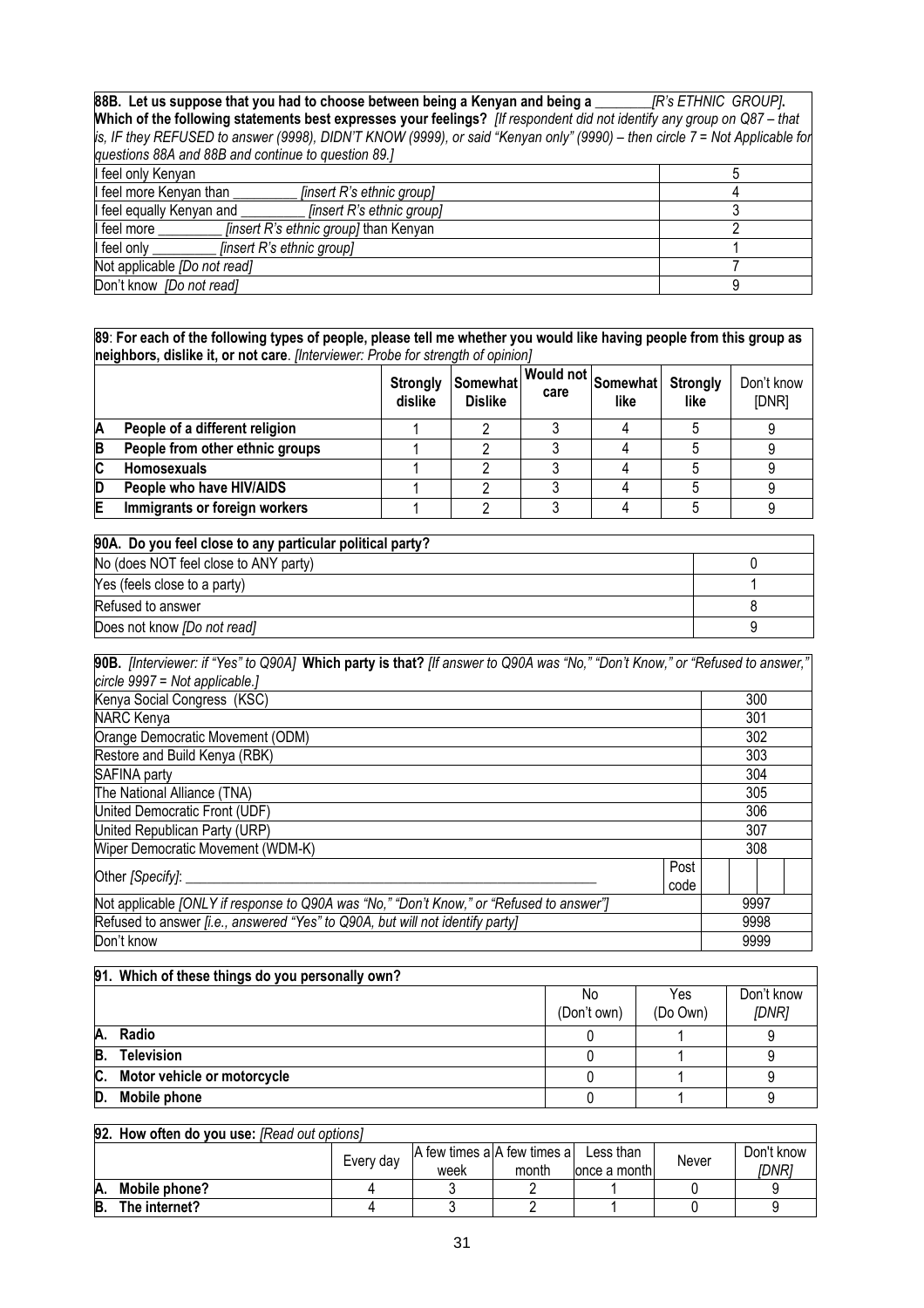**93. Please tell me whether each of the following are available inside your house, inside your compound, or outside your compound:** *[Read out options]*

|    |                                             |  |  | None, no latrine       | Inside the | Inside the | Outside the I | Don't know |
|----|---------------------------------------------|--|--|------------------------|------------|------------|---------------|------------|
|    |                                             |  |  | available <i>IDNRI</i> | house      | compound   | compound      | IDNR1      |
|    | Your main source of water for household use |  |  |                        |            |            |               |            |
| B. | A toilet or latrine                         |  |  |                        |            |            |               |            |

**94.** *[Interviewer: If it is 100% clear that there is no electricity supply to the home, e.g., in an unserved rural area, do not ask the question of the respondent. Just select 0=No electricity supply and continue to the next question.]* **Do you have an electric connection to your home from the mains?**

| No mains electric supply or connection to the home    |  |
|-------------------------------------------------------|--|
| [If yes] How often is electricity actually available? |  |
| Never                                                 |  |
| Occasionally                                          |  |
| About half of the time                                |  |
| Most of the time                                      |  |
| All of the time                                       |  |
| Don't know [Do not read]                              |  |

**95. Do you have a job that pays a cash income?** *[If yes, ask:]* **Is it full-time or part-time?** *[If no, ask:]* **Are you presently looking for a job?** No (not looking) and the contract of the contract of the contract of the contract of the contract of the contract of the contract of the contract of the contract of the contract of the contract of the contract of the contr No (looking) and the set of the set of the set of the set of the set of the set of the set of the set of the set of the set of the set of the set of the set of the set of the set of the set of the set of the set of the set Yes, part time 2  $Y$ es, full time  $\overline{3}$ Don't know *[Do not read]* 9

| 96A. What is your main occupation? (If unemployed, retired or disabled, what was your last main occupation?) [Do not |    |
|----------------------------------------------------------------------------------------------------------------------|----|
| read options. Code from responses.]                                                                                  |    |
| Never had a job                                                                                                      | 0  |
| Student                                                                                                              |    |
| Housewife / homemaker                                                                                                |    |
| Agriculture / farming / fishing / forestry                                                                           |    |
| Trader / hawker / vendor                                                                                             |    |
| Retail / Shop                                                                                                        | 5  |
| Unskilled manual worker (e.g., cleaner, laborer, domestic help, unskilled manufacturing worker)                      | 6  |
| Artisan or skilled manual worker (e.g., trades like electrician, mechanic, machinist or skilled                      |    |
| manufacturing worker)                                                                                                |    |
| Clerical or secretarial                                                                                              | 8  |
| Supervisor / Foreman / Senior Manager                                                                                | 9  |
| Security services (police, army, private security)                                                                   | 10 |
| Mid-level professional (e.g., teacher, nurse, mid-level government officer)                                          | 11 |
| Upper-level professional (e.g., banker/finance, doctor, lawyer, engineer, accountant, professor, senior-             | 12 |
| level government officer)                                                                                            |    |
| Other                                                                                                                | 95 |
| Don't know [Do not read]                                                                                             | 99 |

| 96B. Do you work for yourself, for someone else in the private sector or the non-governmental sector, or for |  |  |  |
|--------------------------------------------------------------------------------------------------------------|--|--|--|
| government? [Read out options]                                                                               |  |  |  |
| Works for self                                                                                               |  |  |  |
| Private sector                                                                                               |  |  |  |
| Non Governmental Organizations or civil society sector                                                       |  |  |  |
| Government                                                                                                   |  |  |  |
| Not applicable <i>[i.e., if answer to Q96A was unemployed, or student]</i>                                   |  |  |  |
| Don't know [Do not read]                                                                                     |  |  |  |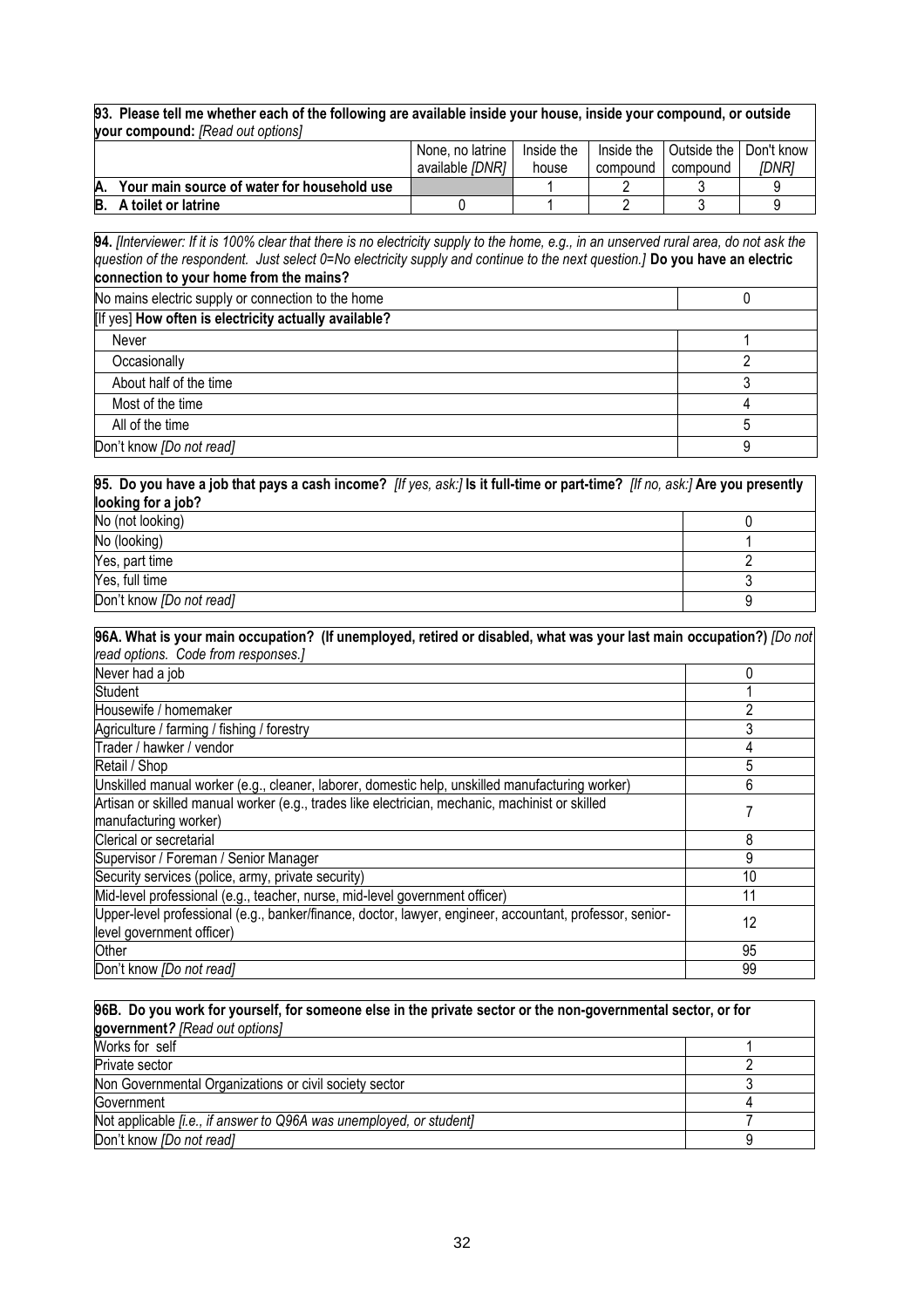| 97. What is your highest level of education? [Code from answer. Do not read options]                        |    |
|-------------------------------------------------------------------------------------------------------------|----|
| No formal schooling                                                                                         |    |
| Informal schooling only (including Koranic schooling)                                                       |    |
| Some primary schooling                                                                                      |    |
| Primary school completed                                                                                    |    |
| Intermediate school or Some secondary school / high school                                                  |    |
| Secondary school / high school completed                                                                    |    |
| Post-secondary qualifications, other than university e.g. a diploma or degree from a polytechnic or college |    |
| Some university                                                                                             |    |
| University completed                                                                                        |    |
| Post-graduate                                                                                               |    |
| Don't know [Do not read]                                                                                    | 99 |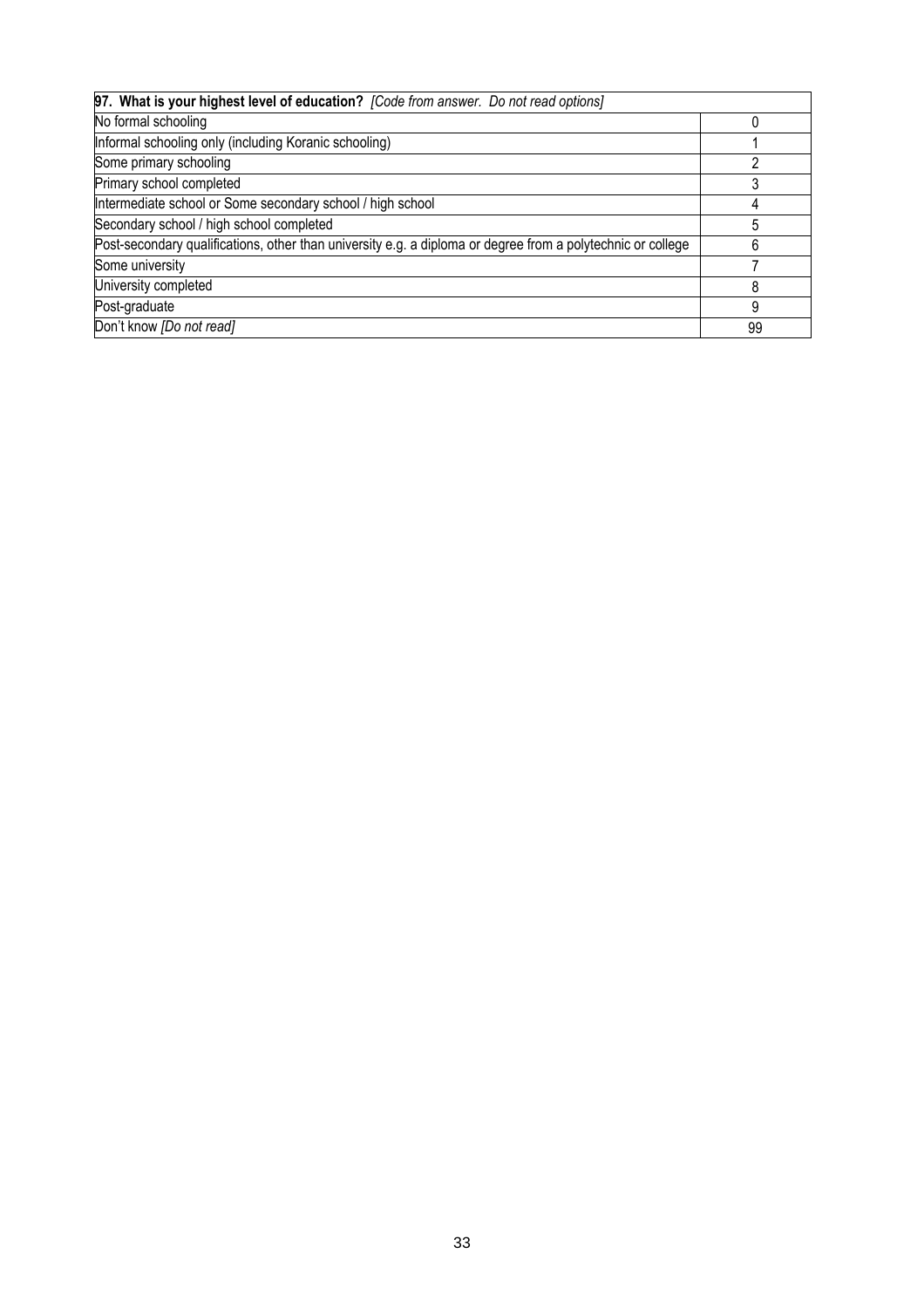| 98A. What is your religion, if any? [Interviewer: Code from answer. Do not read options.]              |                |
|--------------------------------------------------------------------------------------------------------|----------------|
| None                                                                                                   | 0              |
| <b>CHRISTIAN GROUPS / DENOMINATIONS</b>                                                                |                |
| Christian only (i.e., respondents says only "Christian", without identifying a specific sub-group)     | 1              |
| Roman Catholic                                                                                         | $\overline{2}$ |
| Orthodox                                                                                               | 3              |
| Coptic                                                                                                 | 4              |
| <b>Protestant - Mainline</b>                                                                           |                |
| Anglican                                                                                               | 5              |
| Lutheran                                                                                               | 6              |
| Methodist                                                                                              | 7              |
| Presbyterian                                                                                           | 8              |
| <b>Baptist</b>                                                                                         | 9              |
| Quaker / Friends                                                                                       | 10             |
| Mennonite                                                                                              | 11             |
| Dutch Reformed                                                                                         | 30             |
| Calvinist                                                                                              | 31             |
| Protestant - Non-mainline                                                                              |                |
| Evangelical                                                                                            | 12             |
| Pentecostal (e.g., "Born Again" and/or "Saved")                                                        | 13             |
| Independent (e.g., "African Independent Church")                                                       | 14             |
| Church of Christ                                                                                       | 32             |
| Zionist Christian Church                                                                               | 33             |
| <b>Others</b>                                                                                          |                |
| Jehovah's Witness                                                                                      | 15             |
| Seventh Day Adventist                                                                                  | 16             |
| Mormon                                                                                                 | 17             |
| <b>MUSLIM GROUPS / DENOMINATIONS</b>                                                                   |                |
| Muslim only (i.e., respondents says only "Muslim", without identifying a specific sub-group)           | 18             |
| <b>Sunni</b>                                                                                           |                |
| Sunni only (i.e., respondents says only "Sunni" or "Sunni Muslim", without identifying a specific sub- | 19             |
| group)                                                                                                 |                |
| Ismaeli                                                                                                | 20             |
| Mouridiya Brotherhood                                                                                  | 21             |
| Tijaniya Brotherhood                                                                                   | 22             |
| Qadiriya Brotherhood                                                                                   | 23             |
| <b>Shia</b>                                                                                            |                |
| Shia                                                                                                   | 24             |
| <b>OTHER</b>                                                                                           |                |
| Traditional / ethnic religion                                                                          | 25             |
| Hindu                                                                                                  | 26             |
| Bahai                                                                                                  | 27             |
| Agnostic (Do not know if there is a God)                                                               | 28             |
| Atheist (Do not believe in a God)                                                                      | 29             |
| Jewish                                                                                                 | 34             |
| Post Code<br>Other [Specify]:                                                                          |                |
| Refused                                                                                                | 9998           |
| Don't know                                                                                             | 9999           |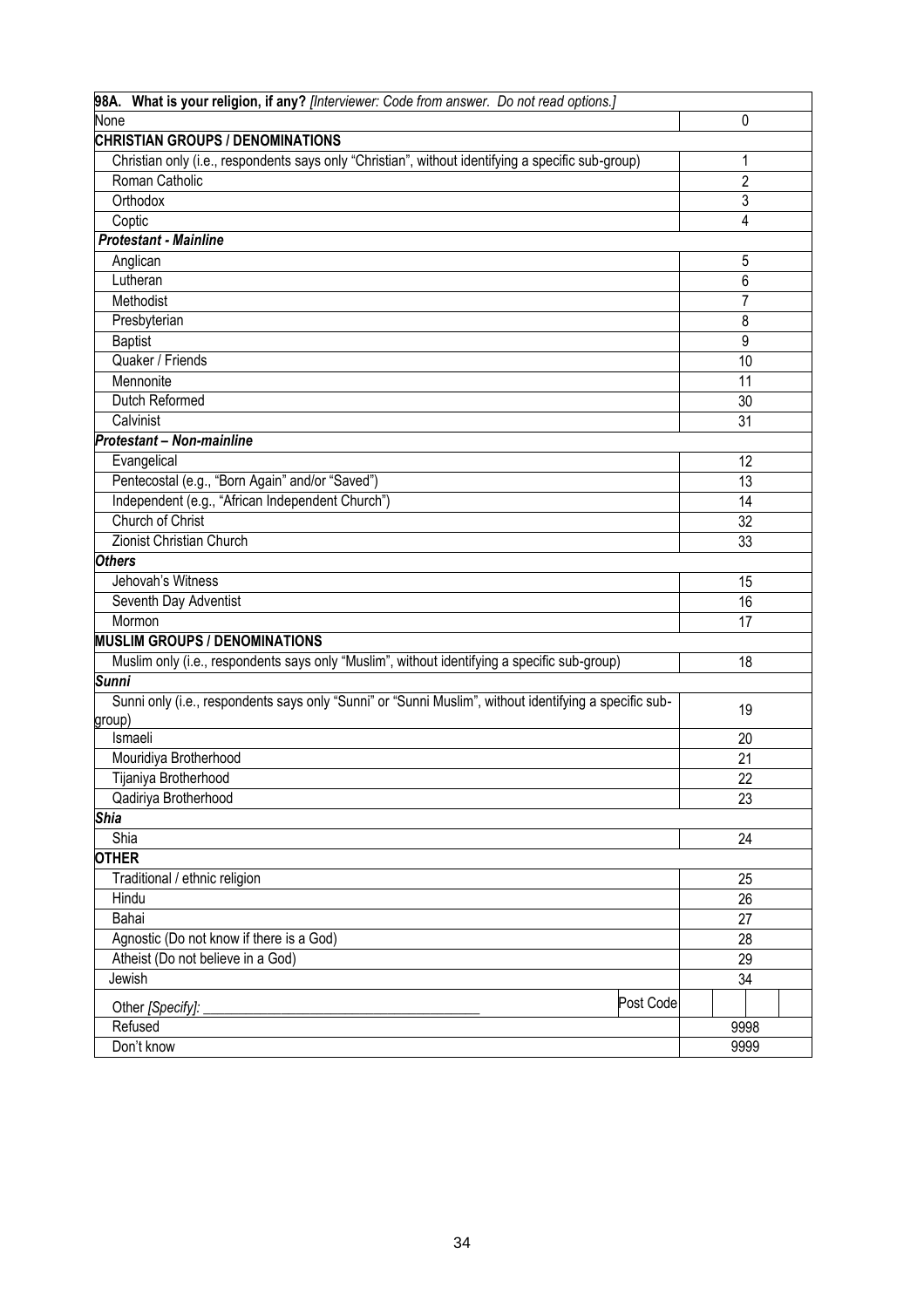**98B. People practice their religion in different ways. Aside from weddings and funerals, how often do you personally engage in religious practices like prayer, reading a religious book, or attending a religious service or a meeting of a religious group? Would you say you do so:** *[Read out options]* 

| Never                                    |  |
|------------------------------------------|--|
| A few times a year                       |  |
| About once a month                       |  |
| About once a week                        |  |
| A few times a week                       |  |
| About once a day                         |  |
| More than once a day                     |  |
| Respondent has no religion [Do not read] |  |
| Don't know [DNR]                         |  |

| 99. If presidential elections were held tomorrow, which party's candidate would you vote for? [Do not read options. |      |      |
|---------------------------------------------------------------------------------------------------------------------|------|------|
| Code from response]                                                                                                 |      |      |
| Kenya Social Congress (KSC)                                                                                         |      | 300  |
| NARC Kenya                                                                                                          |      | 301  |
| Orange Democratic Movement (ODM)                                                                                    |      | 302  |
| Restore and Build Kenya (RBK)                                                                                       |      | 303  |
| SAFINA party                                                                                                        |      | 304  |
| The National Alliance (TNA)                                                                                         |      | 305  |
| United Democratic Front (UDF)                                                                                       |      | 306  |
| United Republican Party (URP)                                                                                       |      | 307  |
| Wiper Democratic Movement (WDM-K)                                                                                   |      | 308  |
|                                                                                                                     | Post |      |
| Other [Specify]:                                                                                                    | Code |      |
| Would not vote                                                                                                      |      | 9997 |
| Refused to answer                                                                                                   |      | 9998 |
| Don't know                                                                                                          |      | 9999 |

| 100. Just one more question: Who do you think sent us to do this interview? [Do not read options. Code from response.]                   |    |
|------------------------------------------------------------------------------------------------------------------------------------------|----|
| No one                                                                                                                                   |    |
| "Afrobarometer" or University of Nairobi / Institute for Development Studies [i.e., the correct response]                                |    |
| Research Company / Organization / Programme[but not AB or correct national partner]                                                      | າ  |
| Non-government or religious organization                                                                                                 | 3  |
| University / School / College                                                                                                            |    |
| Private company                                                                                                                          | 5  |
| Media                                                                                                                                    | 6  |
| Political party or politician                                                                                                            |    |
| Government (including any government official, government agency or ministry or any other part of<br>government named by the respondent) | 8  |
| International organization or another country                                                                                            | 9  |
| God                                                                                                                                      | 10 |
| Other                                                                                                                                    | 95 |
| Refused to answer                                                                                                                        | 98 |
| Don't know                                                                                                                               | 99 |

## **THANK YOU VERY MUCH. YOUR ANSWERS HAVE BEEN VERY HELPFUL.**

## *END INTERVIEW -- DON'T FORGET TO COMPLETE NEXT SECTION*

#### *ALL SUBSEQUENT QUESTIONS SHOULD BE ANSWERED BY THE INTERVIEWER AFTER THE INTERVIEW IS CONCLUDED*

|                                                                                                    | Hour |  | Minutes |
|----------------------------------------------------------------------------------------------------|------|--|---------|
| <b>ENDTIME.</b> Time interview ended <i>[Interviewer: Enter hour and minute, use 24 hr. clock]</i> |      |  |         |
|                                                                                                    |      |  |         |
| <b>LENGTH.</b> For Office Use: Duration of interview in minutes                                    |      |  |         |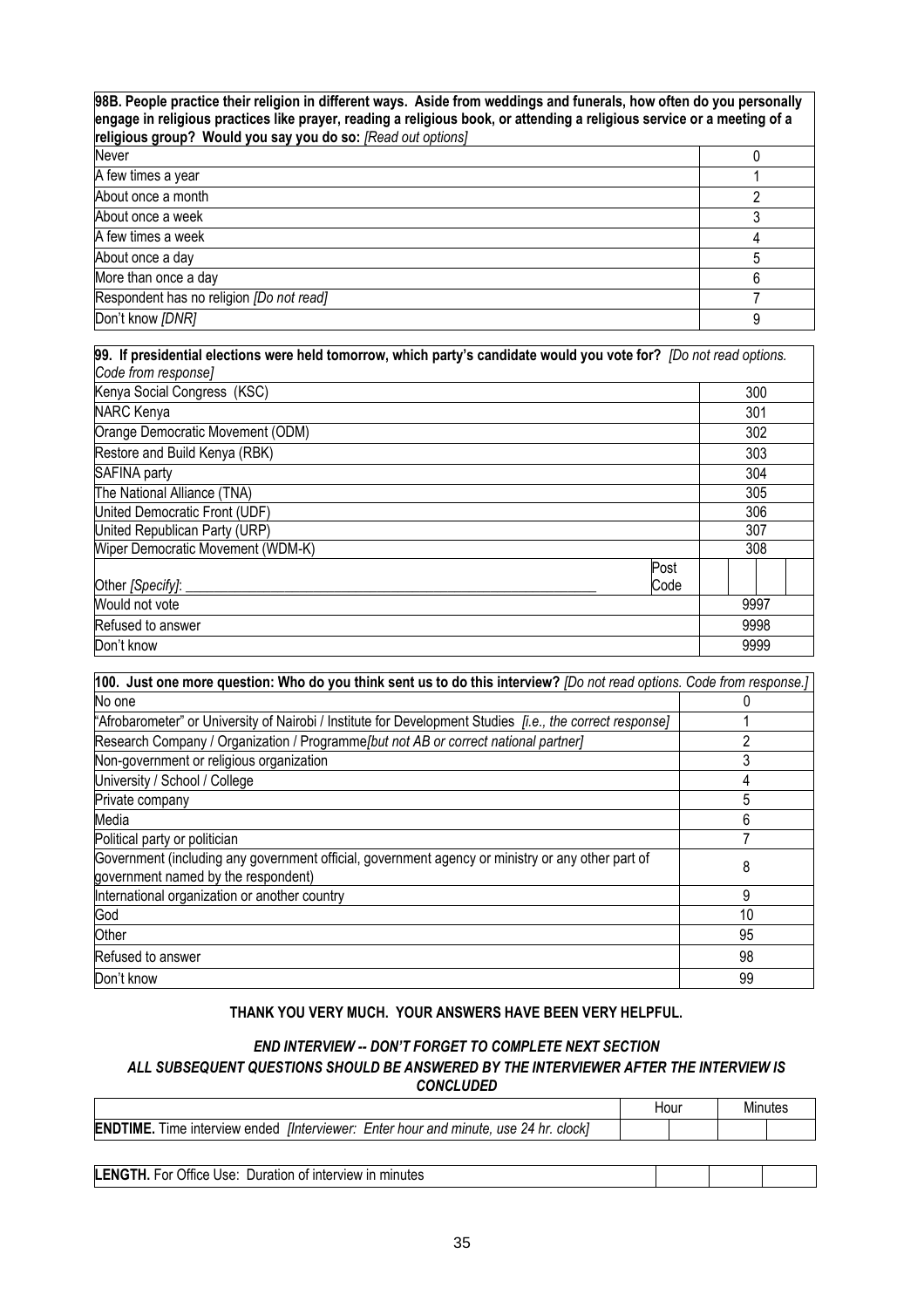| 101. Respondent's gender |  |
|--------------------------|--|
| Male                     |  |
| Female                   |  |

| 102. Respondent's race?         |                                                |    |
|---------------------------------|------------------------------------------------|----|
| Black / African                 | South Asian (Indian, Pakistani, etc.)          |    |
| White / European                | East Asian (Chinese, Korean, Indonesian, etc.) |    |
| Coloured / Mixed race           | Other                                          | 95 |
| Arab / Lebanese / North African |                                                |    |

| 103. What was the primary language used in the interview? |     |                  |      |  |     |  |
|-----------------------------------------------------------|-----|------------------|------|--|-----|--|
| English                                                   |     | Kamba            |      |  | 303 |  |
| Swahili                                                   |     | Kalenjin         |      |  | 304 |  |
| Kikuyu                                                    | 300 |                  |      |  |     |  |
| Luo                                                       | 301 |                  |      |  |     |  |
| Luhya                                                     | 302 | Other [Specify]: | Post |  |     |  |
|                                                           |     |                  |      |  |     |  |

| 104. In what type of shelter does the respondent live? |  |
|--------------------------------------------------------|--|
| Non-traditional / formal house                         |  |
| Traditional house / hut                                |  |
| Temporary structure / shack                            |  |
| Flat in a block of flats                               |  |
| Single room in a larger dwelling structure or backyard |  |
| Hostel in an industrial compound or farming compound   |  |
| Other                                                  |  |

| 105. What was the roof of the respondent's home or shelter made of? |    |
|---------------------------------------------------------------------|----|
| Metal, aluminum, tin or zinc                                        |    |
| Tiles                                                               |    |
| Shingles                                                            |    |
| Thatch or grass                                                     | Δ  |
| Plastic sheets                                                      |    |
| Asbestos                                                            | 6  |
| Multiple materials                                                  |    |
| Concrete                                                            | 8  |
| Some other material                                                 | q  |
| Could not tell / could not see                                      | 10 |

| 106. Were there any other people immediately present who might be listening during the interview? |  |  |
|---------------------------------------------------------------------------------------------------|--|--|
| No one                                                                                            |  |  |
| Spouse only                                                                                       |  |  |
| Children only                                                                                     |  |  |
| A few others                                                                                      |  |  |
| Small crowd                                                                                       |  |  |

| 107.                                                                             | Yes | No |
|----------------------------------------------------------------------------------|-----|----|
| A. Did the respondent check with others for information to answer any question?  |     |    |
| B. Do you think anyone influenced the respondent's answers during the interview? |     |    |
| C. Were you approached by community and/or political party representatives?      |     |    |
| D. Did you feel threatened during the interview?                                 |     |    |
| E. Were you physically threatened during the interview?                          |     |    |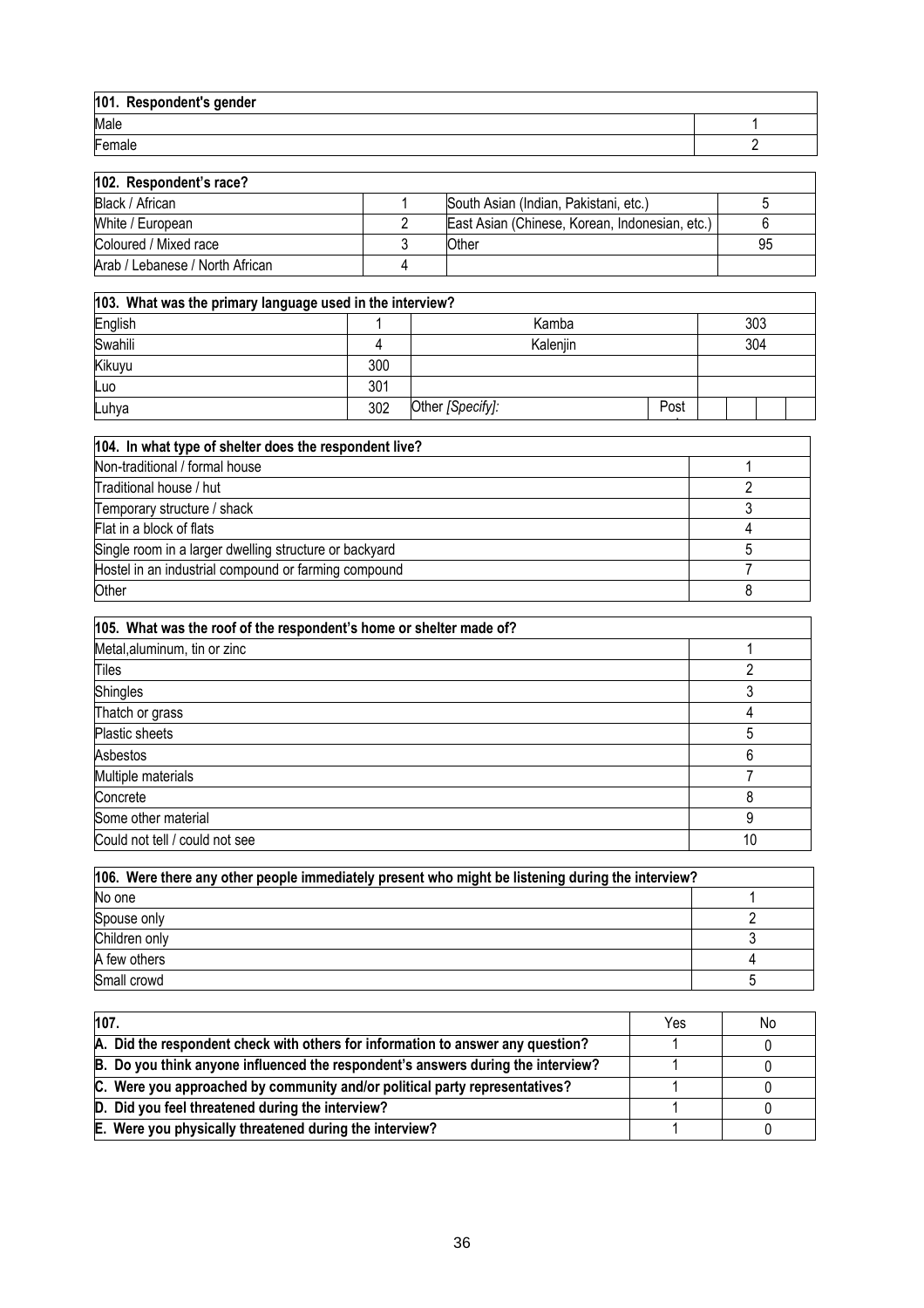| 108. What proportion of the questions do you feel the respondent had difficulty answering? |  |
|--------------------------------------------------------------------------------------------|--|
| All                                                                                        |  |
| Most                                                                                       |  |
| Some                                                                                       |  |
| Few                                                                                        |  |
| None                                                                                       |  |

| 109. Which questions did the respondent have trouble answering? [Identify up to three. If the respondent had trouble<br>with less than three, enter "000" in the boxes. |  |  |
|-------------------------------------------------------------------------------------------------------------------------------------------------------------------------|--|--|
| A. First question                                                                                                                                                       |  |  |
| <b>B.</b> Second question                                                                                                                                               |  |  |
| <b>C.</b> Third question                                                                                                                                                |  |  |

| 110. What was the respondent's attitude toward you during the interview? |             |                 |                    |  |  |
|--------------------------------------------------------------------------|-------------|-----------------|--------------------|--|--|
| A. Was he or she                                                         | Friendly    | 2<br>In between | 3<br>Hostile       |  |  |
| B. Was he or she                                                         | Interested  | 2<br>In between | 3<br>Bored         |  |  |
| C. Was he or she                                                         | Cooperative | In between      | 3<br>Uncooperative |  |  |
| D. Was he or she                                                         | Patient     | 2<br>In between | Impatient          |  |  |
| E. Was he or she                                                         | At ease     | 2<br>In between | 3<br>Suspicious    |  |  |
| F. Was he or she                                                         | Honest      | 2<br>In between | 3<br>Misleading    |  |  |

## *INTERVIEWER DETAILS*

| 111. Interviewer Name [Write in] |  |   |  |
|----------------------------------|--|---|--|
| 112. Interviewer's Number        |  | N |  |
| 113. Interviewer's Age           |  |   |  |

| 114. Interviewer's gender |  |
|---------------------------|--|
| Male                      |  |
| $E$ <sub>emale</sub>      |  |

| 115. Do you come from a rural or urban area? |  |  |
|----------------------------------------------|--|--|
| Rural                                        |  |  |
| Urban                                        |  |  |

| 116. Interviewer's home language: |     |                  |              |     |  |
|-----------------------------------|-----|------------------|--------------|-----|--|
| English                           |     | Meru/Embu        |              | 306 |  |
| Swahili                           |     | Masai/Samburu    |              | 307 |  |
| Kikuyu                            | 300 | MijiKenda        |              | 308 |  |
| Luo                               | 301 | Taita            |              | 309 |  |
| Luhya                             | 302 | Somali           |              | 310 |  |
| Kamba                             | 303 | Pokot            |              | 311 |  |
| Kalenjin                          | 304 | Turkana          |              | 312 |  |
| Kisii                             | 305 | Other [Specify]: | Post<br>code |     |  |